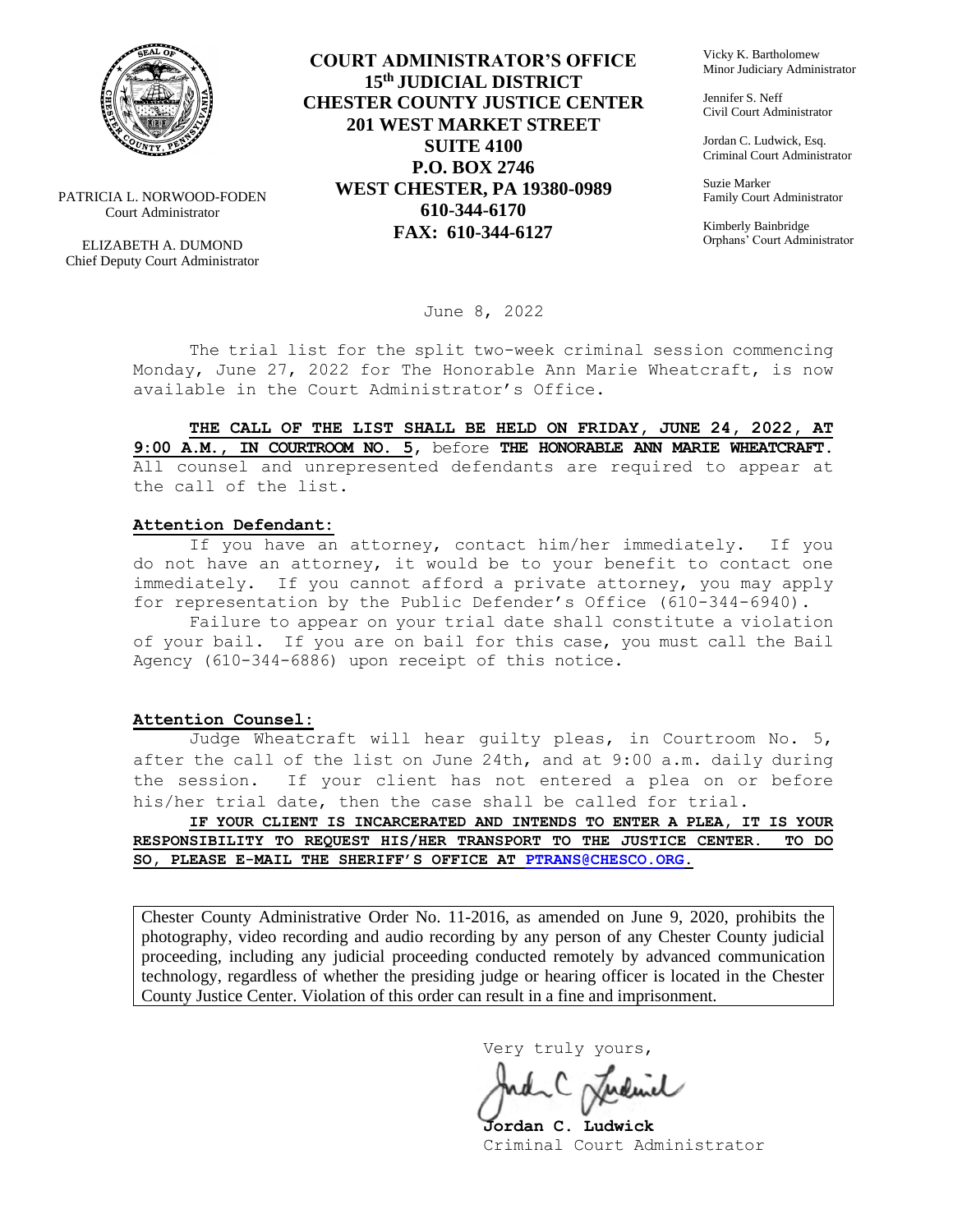| <b>Case No</b> | <b>Defendant Name</b>        | Page |
|----------------|------------------------------|------|
| 0001239-2021   | Abusedo, Shareef             | 7    |
| 0003637-2021   | Alequin, Anthony Ramon       | 28   |
| 0002412-2021   | Allen, Jacob                 | 11   |
| 0002720-2021   | Allen, Jacob                 | 10   |
| 0003424-2019   | Annable, Gabriel Aaron       | 1    |
| 0000099-2022   | Aronson, Victoria L.         | 28   |
| 0000340-2022   | Bacon, Earlaja Renee         | 46   |
| 0003154-2021   | Benfield, James Russell      | 12   |
| 0000915-2022   | Berry, George                | 46   |
| 0001397-2022   | Bodnar, Thomas John          | 54   |
| 0000960-2022   | Boyd, Dustin W.              | 56   |
| 0001618-2022   | Brantley, Tahir Q.           | 5    |
| 0000401-2022   | Brown, Emily Anne            | 10   |
| 0003929-2021   | Brown, Joshua Paul           | 26   |
| 0003103-2021   | Brown, Kendall M.            | 9    |
| 0003102-2021   | Brown, Kendall Marlon        | 9    |
| 0001137-2022   | Brubaker, Bethany J.         | 50   |
| 0001289-2022   | Buchanan, Jeffrey John       | 19   |
| 0001326-2022   | Bush, Mary E.                | 39   |
| 0001096-2022   | Butler, Terrell Chaman       | 27   |
| 0003371-2021   | Butler, Terrell Chamon       | 27   |
| 0003874-2021   | Carver, Ronald               | 29   |
| 0003875-2021   | Carver, Ronald               | 30   |
| 0001127-2022   | Clary, Matthew Dean          | 56   |
| 0003163-2021   | Cooper, Kimberly Marie       | 17   |
| 0000812-2022   | Correa-Rios, Gilbert         | 3    |
| 0001007-2022   | Cruz Morales, Hector L. Jr.  | 45   |
| 0000579-2022   | Cruz Rojas, Miguel Angel     | 48   |
| 0001491-2022   | Cruz, Keyri Brillette        | 55   |
| 0000578-2022   | Cruz-Rojas, Miguel Angel     | 48   |
| 0000866-2022   | Debgupta, Arnab              | 19   |
| 0001481-2022   | Debose, Nyimah Serena        | 8    |
| 0001056-2022   | Deihm, Collin Bo             | 43   |
| 0002669-2021   | Del Henry, Harvey            | 15   |
| 0003300-2021   | Dennis, Richard M. Jr.       | 23   |
| 0000946-2022   | Dipasquale, Rocco Thomas Jr. | 40   |
| 0000799-2022   | Durfor, Denise               | 30   |
| 0000205-2022   | Fisher, Brandon Michael      | 17   |
| 0002551-2021   | Foley, Lisa Marie            | 12   |
| 0000379-2022   | Gajewski, Brandon D.         | 41   |
| 0000590-2022   | Gajewski, Brandon Derrick    | 41   |
| 0000533-2021   | Gaugler, Shelly              | 2    |
| 0000319-2022   | Gay, Aisha Aletha            | 22   |
| 0000318-2022   | Gay, Aisha Aletha            | 22   |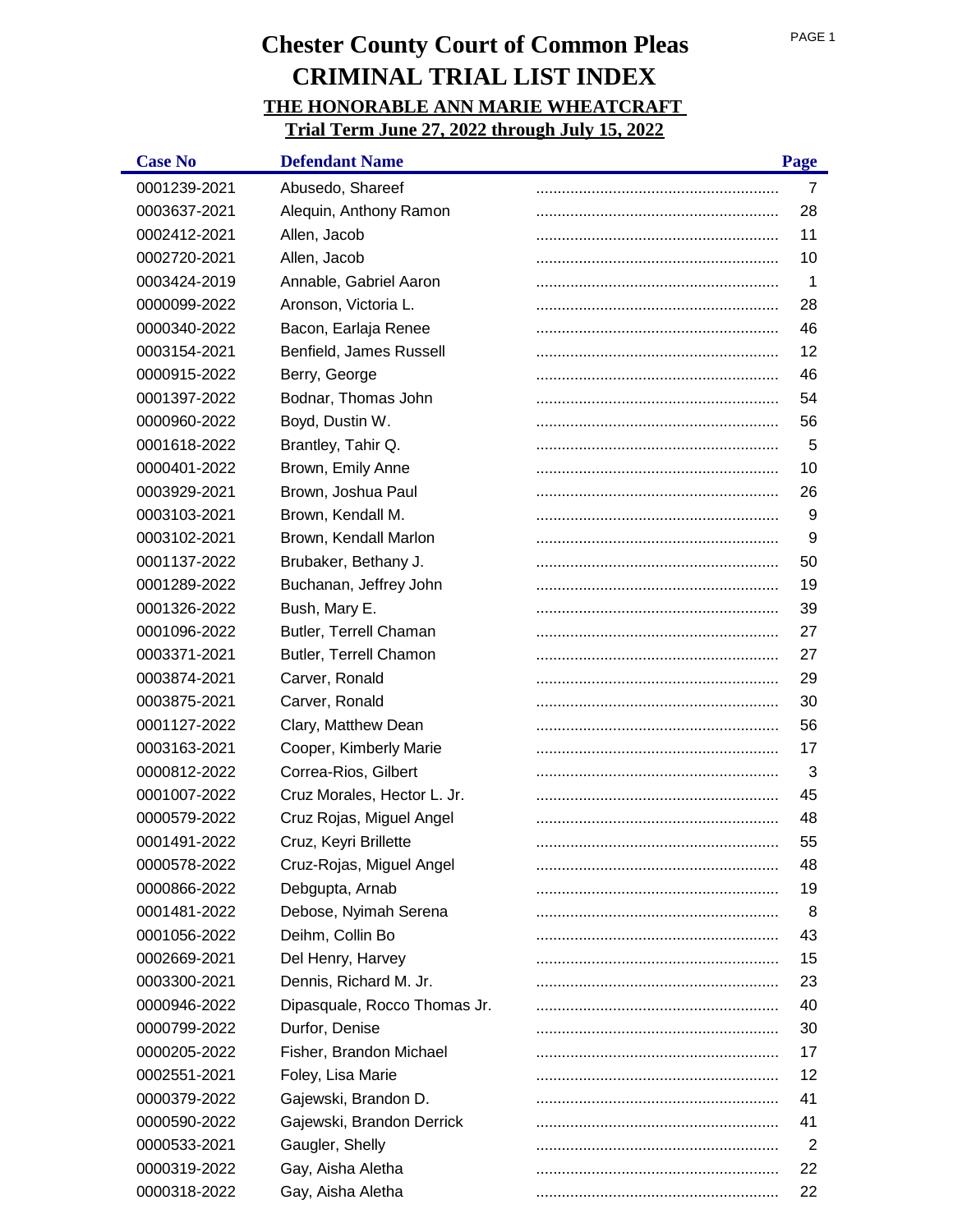| <b>Case No</b> | <b>Defendant Name</b>           | Page |
|----------------|---------------------------------|------|
| 0003014-2021   | Gonzalez Mondragon, Alex        | 16   |
| 0001592-2022   | Gordon, Dawn Christine          | 51   |
| 0001160-2022   | Green, Darnell Antoine          | 53   |
| 0003114-2021   | Hall, Amanda Kay                | 21   |
| 0001521-2022   | Halligan, Leah Claire           | 28   |
| 0001215-2022   | Handlin, Dawn R.                | 25   |
| 0001018-2022   | Hardy, Steven                   | 44   |
| 0002589-2021   | Harris, Jaheed Malik            | 11   |
| 0003720-2021   | Harris, Secret                  | 2    |
| 0001227-2022   | Hawkins, Mondre Thomas          | 34   |
| 0000713-2022   | Hays, Wynne N.                  | 31   |
| 0003524-2021   | Hernandez-Celso, Hector         | 21   |
| 0001067-2022   | Hernandez-Sanchez, Luis Enrique | 51   |
| 0000530-2022   | Herr, Jennifer Anne             | 20   |
| 0000823-2022   | Highfield, Christina Marie      | 13   |
| 0003941-2021   | Hillanbrand, Taylor L.          | 36   |
| 0000258-2022   | Hoke, Leslie Ann                | 34   |
| 0000038-2022   | Hoskins, Thadius Lee            | 40   |
| 0000331-2022   | Hubbard, Kim Lee                | 27   |
| 0003554-2020   | Jimenez, Amy Louise             | 3    |
| 0003785-2021   | Johnson, Kacey Guy              | 33   |
| 0000944-2022   | Johnson, Odell Anthony          | 37   |
| 0000435-2022   | Jones-Moore, Rhonda             | 13   |
| 0000666-2022   | Joshi, Sanjeev                  | 31   |
| 0003972-2021   | Keech, Brittney L.              | 18   |
| 0001616-2022   | Kovatch, Corey                  | 38   |
| 0003494-2021   | Krause, Matthew                 | 16   |
| 0001077-2022   | Long, Matthew Richard           | 35   |
| 0000194-2022   | Loughead, Matthew W.            | 36   |
| 0001204-2022   | Mackiewicz, Dominic             | 8    |
| 0002898-2021   | Maisenhelder, Ashley M.         | 11   |
| 0000412-2022   | Marlow, Omar Jr.                | 44   |
| 0001045-2022   | McCullough, Joshua Thomas       | 50   |
| 0003731-2021   | Miller, Kymsheda Windred        | 8    |
| 0000172-2022   | Mills, Jahbre Raheem            | 20   |
| 0001030-2022   | Missett, John V.                | 45   |
| 0000886-2022   | Moses, Emmanuel M.              | 52   |
| 0000471-2022   | Murray, Daniel Thomas           | 37   |
| 0000494-2022   | Nines, Lance Alexander          | 40   |
| 0001182-2022   | Nunez Abreu, Miguel Augusto     | 48   |
| 0000778-2022   | Nunez Hernandez, Miguel Angel   | 26   |
| 0003895-2021   | Odom, Ronald L.                 | 17   |
| 0000147-2022   | Parker, Marguerite V.           | 12   |
| 0001601-2022   | Perez-Alonzo, Gilberto          | 15   |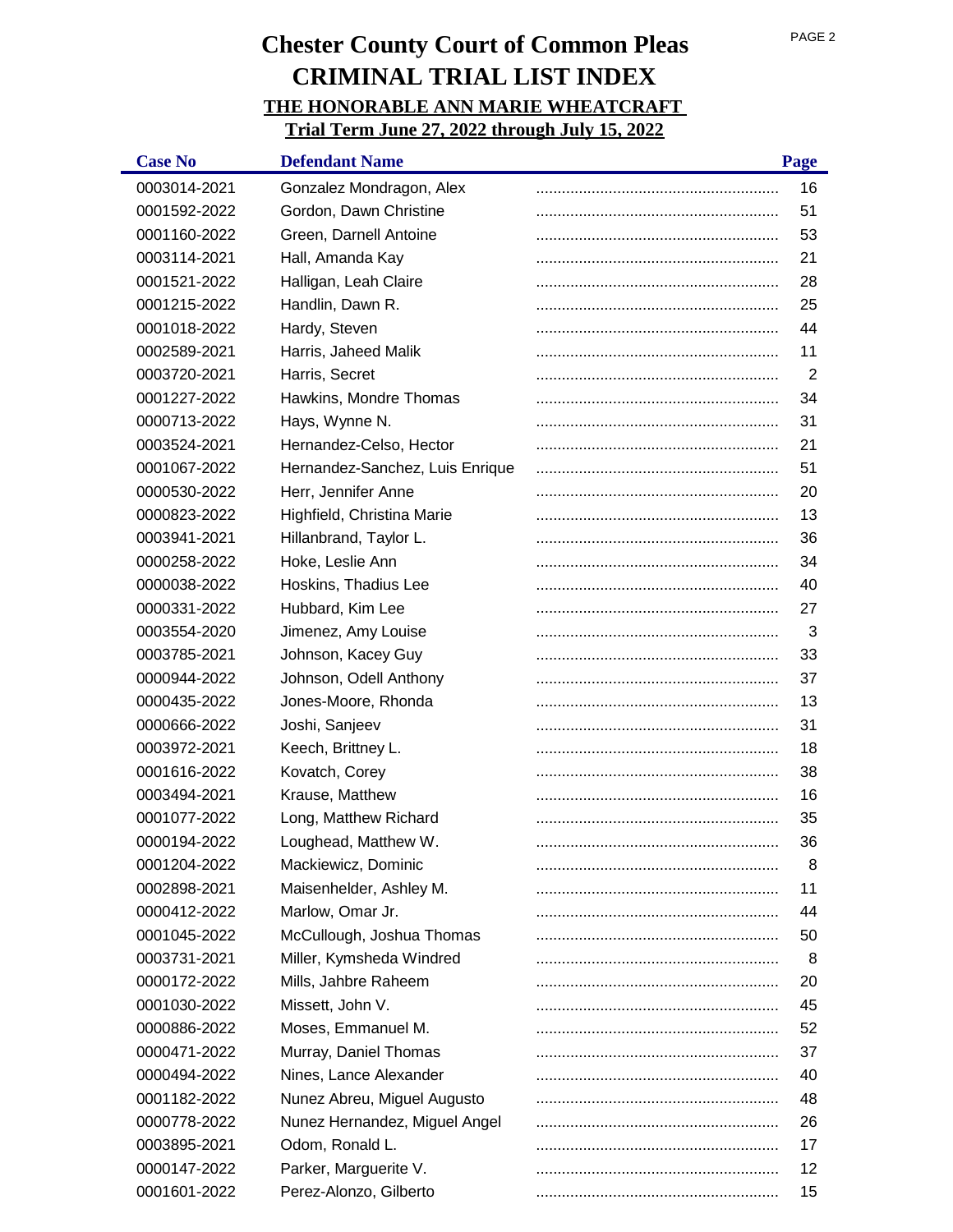| <b>Case No</b> | <b>Defendant Name</b>       | Page |
|----------------|-----------------------------|------|
| 0000586-2022   | Perkins, Rodger             | 41   |
| 0000553-2022   | Perkins, Rodger             | 42   |
| 0000757-2022   | Phillips, John Gladstone    | 21   |
| 0003885-2021   | Poe, Herbert Daniel         | 16   |
| 0000846-2022   | Poplawski, Deanna M.        | 50   |
| 0001102-2022   | Post, Kenneth Robert        | 32   |
| 0003832-2021   | Powell, Jesse Raymond       | 14   |
| 0001416-2022   | Powers, George Vincent      | 57   |
| 0001556-2021   | Reeves, Tyrone G.           | 9    |
| 0000676-2022   | Reuben, Edward C. II        | 39   |
| 0002885-2021   | Rini, Joseph Michael        | 5    |
| 0001202-2022   | Rivas, Gretzemani           | 52   |
| 0000928-2022   | Roberson, Monya Danielle    | 18   |
| 0000748-2022   | Roberson, Monya Danielle II | 18   |
| 0000228-2022   | Roberts, Cortez Anthony     | 39   |
| 0000592-2022   | Roberts, Leonard            | 32   |
| 0000690-2022   | Robinson, Corey James       | 55   |
| 0002117-2021   | Rogers, Andre Charles Jr.   | 10   |
| 0000895-2022   | Root, Ethan Markus          | 26   |
| 0003626-2021   | Rudolph, Chad Allen         | 29   |
| 0003592-2021   | Rudolph, Chad Allen         | 29   |
| 0001162-2022   | Saldana, Jose Garcia        | 52   |
| 0001494-2021   | Salgado-Ochoa, Santiago     | 7    |
| 0000422-2022   | Sammons, Anthony Charles    | 37   |
| 0000972-2022   | Samuels, Keshawn            | 33   |
| 0000290-2022   | Sanchez, Elvira             | 35   |
| 0000746-2022   | Schatzel, Terry Lee Jr.     | 35   |
| 0000814-2022   | Schmidt, Justin Aaron       | 22   |
| 0002994-2021   | Schweizer, William Edwin IV | 20   |
| 0004002-2021   | Shelton, Danquice Lamer     | 33   |
| 0001280-2022   | Simmons, Tonya Louise       | 1    |
| 0004103-2019   | Simmons, Tonya Louise       | 2    |
| 0000109-2022   | Simmons-Matos, Kiara Ami    | 19   |
| 0000641-2022   | Sims, Amir                  | 25   |
| 0000600-2021   | Singh, Yvonne Marie         | 5    |
| 0001255-2022   | Singh, Yvonne Marie         | 4    |
| 0002448-2021   | Singh, Yvonne Marie         | 4    |
| 0000735-2022   | Singleton, Ashantee         | 31   |
| 0003669-2021   | Speakman, Steven Wayne      | 23   |
| 0000982-2022   | Springer, Amanda Nicole     | 57   |
| 0000914-2022   | Staehle, Tashana Nicole     | 49   |
| 0000624-2022   | Stainbrook, Steven Miguel   | 14   |
| 0001565-2022   | Staples, Michael Jeffery    | 54   |
| 0000855-2022   | Sullivan, Ryan              | 47   |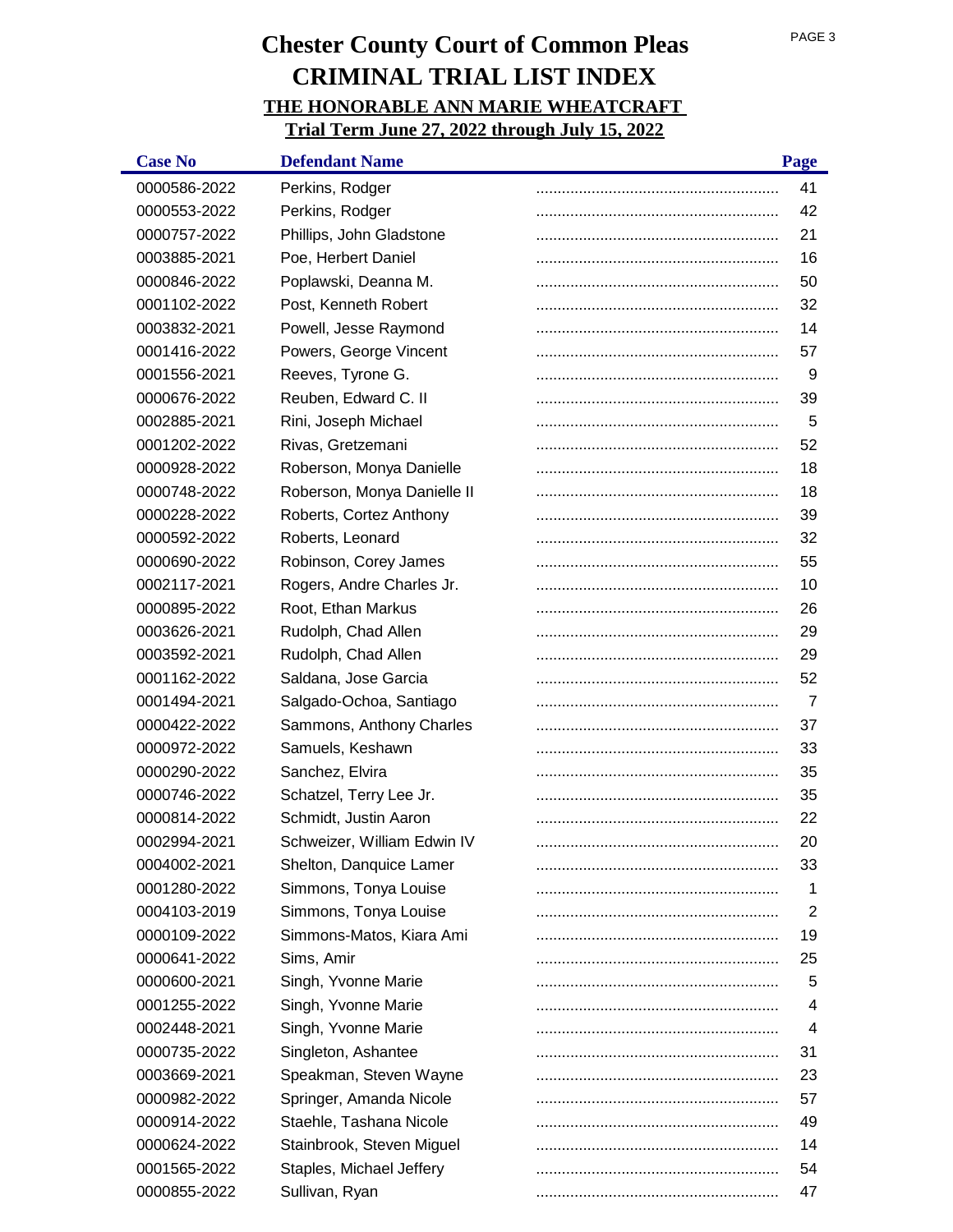| <b>Case No</b> | <b>Defendant Name</b>          | Page           |
|----------------|--------------------------------|----------------|
| 0001088-2022   | Tamanis Romero, Aurelio        | 51             |
| 0003764-2021   | Tarantino, Chase Michael       | 23             |
| 0001580-2022   | Taylor, Kara Joelle            | 38             |
| 0000129-2022   | Terrana, John Charles          | 30             |
| 0001425-2022   | Thomas, Lexus                  | 44             |
| 0000789-2022   | Travis, Paul Michael           | 43             |
| 0000018-2022   | Tucker, Devon Hakim            | 25             |
| 0000993-2022   | Tumolo, Benjamin W.            | 34             |
| 0000239-2022   | Turner, William Henry III      | 13             |
| 0003452-2020   | Vacca, Theresa A.              | 6              |
| 0002647-2021   | Vacca, Theresa Ann             | 6              |
| 0000476-2022   | Vacca, Theresa Ann             | 6              |
| 0000269-2022   | Wagner, Andrew Ryan            | 47             |
| 0000925-2022   | Warner, Robert A. III          | 43             |
| 0001637-2022   | Washington, Christopher II     | 24             |
| 0001348-2022   | Wasser, Jordan                 | 32             |
| 0000352-2022   | Watson, Michael                | 49             |
| 0000935-2020   | Wenerd, David Alan             | 1              |
| 0002974-2021   | Westcott, Shawn Anthony        | 14             |
| 0003711-2021   | Westmoreland, Yvonne Ernestine | 24             |
| 0000564-2022   | Williams, Steve                | 38             |
| 0000874-2022   | Wolo, Sam                      | 53             |
| 0001251-2022   | Zagre, Florent Benewinde       | $\overline{7}$ |
|                |                                |                |

**Total Count:** 155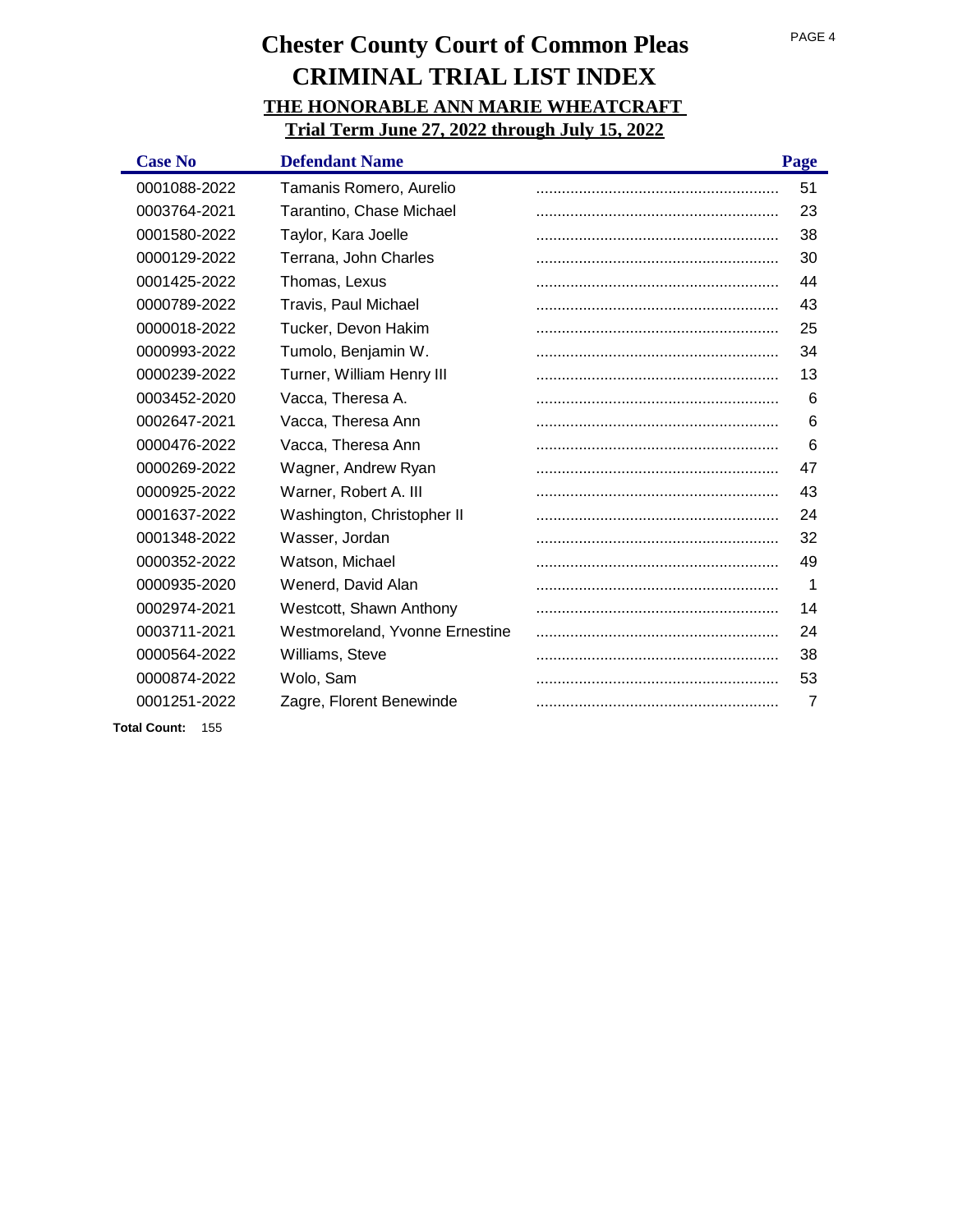|  |  |  |  |  | Trial Term June 27, 2022 through July 15, 2022 |  |  |  |
|--|--|--|--|--|------------------------------------------------|--|--|--|
|--|--|--|--|--|------------------------------------------------|--|--|--|

### **THE HONORABLE ANN MARIE WHEATCRAFT**

| Courtroom 5                                    |                            | <b>Monday, June 27, 2022</b> |
|------------------------------------------------|----------------------------|------------------------------|
| 1 CP-15-CR-0003424-2019                        | Continuance:               | <b>TRIAL DATE: 6/27/2022</b> |
| <b>Annable, Gabriel Aaron</b>                  | <b>Complaint Date:</b>     | 7/26/2019                    |
| DEFENSE: Hyde, Ryan L.                         | DA: Amoroso, Alyssa Marie  |                              |
| Torres, Jose R.                                | W Goshen Twp Police Dept   |                              |
|                                                |                            |                              |
|                                                | <b>CHARGE</b>              |                              |
| 1 Fail to Provide Accurate Registration Info   |                            |                              |
| 2 Fail to Register with PSP                    |                            |                              |
| 2 CP-15-CR-0000935-2020                        | Continuance:               | <b>TRIAL DATE: 6/27/2022</b> |
| <b>Wenerd, David Alan</b>                      | <b>Complaint Date:</b>     | 9/4/2019                     |
| DEFENSE: Willson, Sheryl J. M.                 | DA: Amoroso, Alyssa Marie  |                              |
| Barnes, David M.                               | W Chester Boro Police Dept |                              |
|                                                |                            |                              |
|                                                | <b>CHARGE</b>              |                              |
| 1 DUI: Gen Imp/Inc of Driving Safely - 1st Off |                            |                              |
| 2 Restrictions on Alcoholic Beverages          |                            |                              |
| 3 Acci Dam To Unattended Veh Or Propert        |                            |                              |
| 3 CP-15-CR-0001280-2022                        | Continuance:               | <b>TRIAL DATE: 6/27/2022</b> |
| <b>Simmons, Tonya Louise</b>                   | <b>Complaint Date:</b>     | 11/7/2019                    |
| DEFENSE: Dewese, Susanna E.                    | DA: Acito, Jessica         |                              |
| Paris, Matthew J.                              | E Pikeland Twp Police Dept |                              |
|                                                |                            |                              |

### **CHARGE**

1 Drg Lic Sus/Rev Purs to Sec 3802/1547B1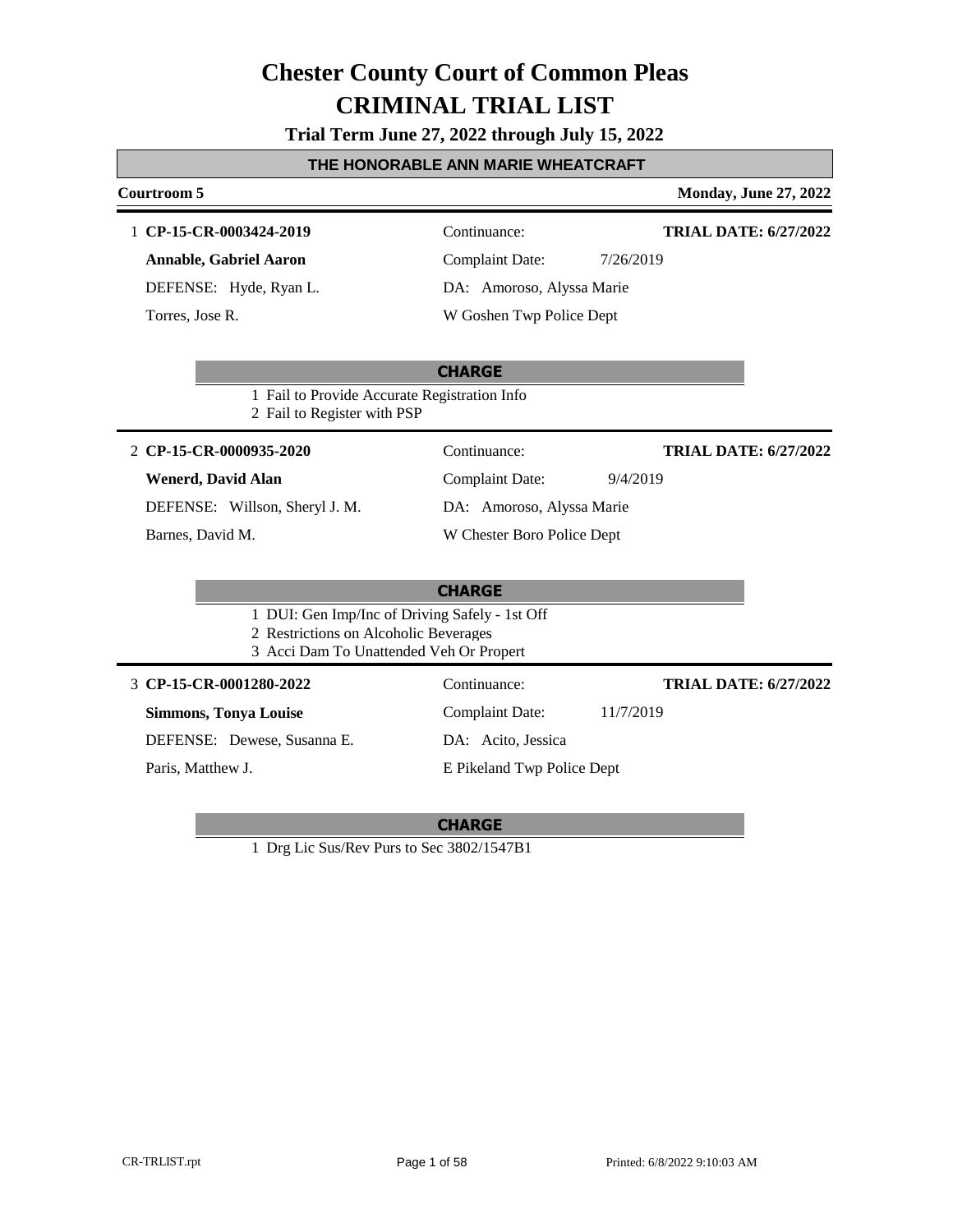### **Trial Term June 27, 2022 through July 15, 2022**

#### **THE HONORABLE ANN MARIE WHEATCRAFT**

### **Courtroom 5 Monday, June 27, 2022 CP-15-CR-0004103-2019** 3 Continuance: **Simmons, Tonya Louise** Complaint Date: 10/8/2019 **TRIAL DATE: 6/27/2022**

DEFENSE: Dewese, Susanna E.

Birney, Michael E.

**TRIAL DATE: 6/27/2022**

### DA: O'Brien, Erin Patricia Tredyffrin Twp Police Dept

#### **CHARGE**

- 1 Simple Assault
- 2 Disorderly Conduct Engage In Fighting
- 3 Harassment Subject Other to Physical Contact
- 4 Recklessly Endangering Another Person
- 5 Strangulation Applying Pressure to Throat or Neck

#### 4 **CP-15-CR-0000533-2021** Continuance:

**Gaugler, Shelly** DEFENSE: Barkawi, Sameer Mohammed

DA: Hollander, Daniel Aaron

Tredyffrin Twp Police Dept

Complaint Date: 12/12/2019

Fulmer, Rebecca N.

### **CHARGE**

- 1 Access Device Issd to Another Who Did Not Auth Use
- 2 Theft By Unlaw Taking-Movable Prop
- 2 Identity Theft
- 3 Theft By Unlaw Taking-Movable Prop
- 3 Identity Theft
- 4 Receiving Stolen Property

| 5 CP-15-CR-0003720-2021           | Continuance:                | <b>TRIAL DATE: 6/27/2022</b> |
|-----------------------------------|-----------------------------|------------------------------|
| Harris, Secret                    | <b>Complaint Date:</b>      | 3/11/2020                    |
| DEFENSE: Barkawi, Sameer Mohammed | DA: Acito, Jessica          |                              |
| Madormo, Jason F.                 | W Whiteland Twp Police Dept |                              |

#### **CHARGE**

1 Retail Theft-Take Mdse

2 Conspiracy - Retail Theft-Take Mdse

3 Receiving Stolen Property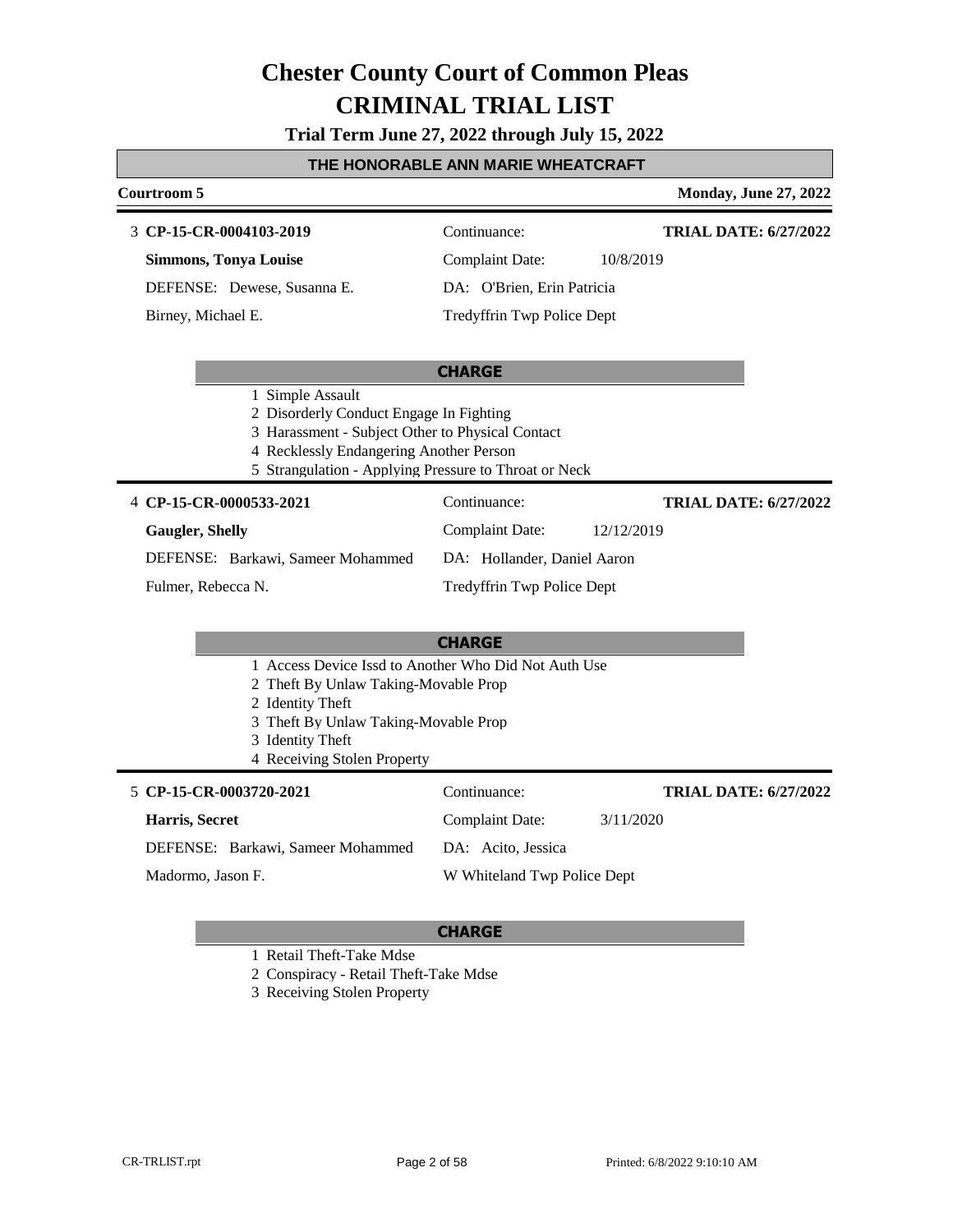**Trial Term June 27, 2022 through July 15, 2022**

#### **THE HONORABLE ANN MARIE WHEATCRAFT**

| Courtroom 5                                                                                                                                                                                                                                                    |                                                                                                                                                                                | <b>Monday, June 27, 2022</b> |
|----------------------------------------------------------------------------------------------------------------------------------------------------------------------------------------------------------------------------------------------------------------|--------------------------------------------------------------------------------------------------------------------------------------------------------------------------------|------------------------------|
| 6 CP-15-CR-0000812-2022                                                                                                                                                                                                                                        | Continuance:                                                                                                                                                                   | <b>TRIAL DATE: 6/27/2022</b> |
| Correa-Rios, Gilbert                                                                                                                                                                                                                                           | Complaint Date:                                                                                                                                                                | 4/20/2020                    |
| DEFENSE: Dewese, Susanna E.                                                                                                                                                                                                                                    | DA: Acito, Jessica                                                                                                                                                             |                              |
| McCormack, Adam                                                                                                                                                                                                                                                | PSP - Embreeville                                                                                                                                                              |                              |
|                                                                                                                                                                                                                                                                | <b>CHARGE</b>                                                                                                                                                                  |                              |
| 4 Crim Tres-Break Into Structure<br>5 Crim Tres-Break Into Structure<br>6 Crim Tres-Enter Structure<br>Theft By Unlaw Taking-Movable Prop<br>Theft By Unlaw Taking-Movable Prop<br>Theft By Unlaw Taking-Movable Prop<br>9<br>Theft From A Motor Vehicle<br>10 | 1 Burglary - Overnight Accommodation, No Person Present<br>2 Burglary - Overnight Accommodation, No Person Present<br>3 Burglary - Not Adapted for Overnight Accommodation, No |                              |
| 7 CP-15-CR-0003554-2020                                                                                                                                                                                                                                        | Continuance:                                                                                                                                                                   | <b>TRIAL DATE: 6/27/2022</b> |
| <b>Jimenez, Amy Louise</b>                                                                                                                                                                                                                                     | <b>Complaint Date:</b>                                                                                                                                                         | 4/21/2020                    |
| DEFENSE: Dewese, Susanna E.                                                                                                                                                                                                                                    | DA: Acito, Jessica                                                                                                                                                             |                              |
| Coverly, Christopher A.                                                                                                                                                                                                                                        | Oxford Boro Police Dept                                                                                                                                                        |                              |

- 1 Int Poss Contr Subst By Per Not Reg
- 2 Use/Poss Of Drug Paraph 3 Receiving Stolen Property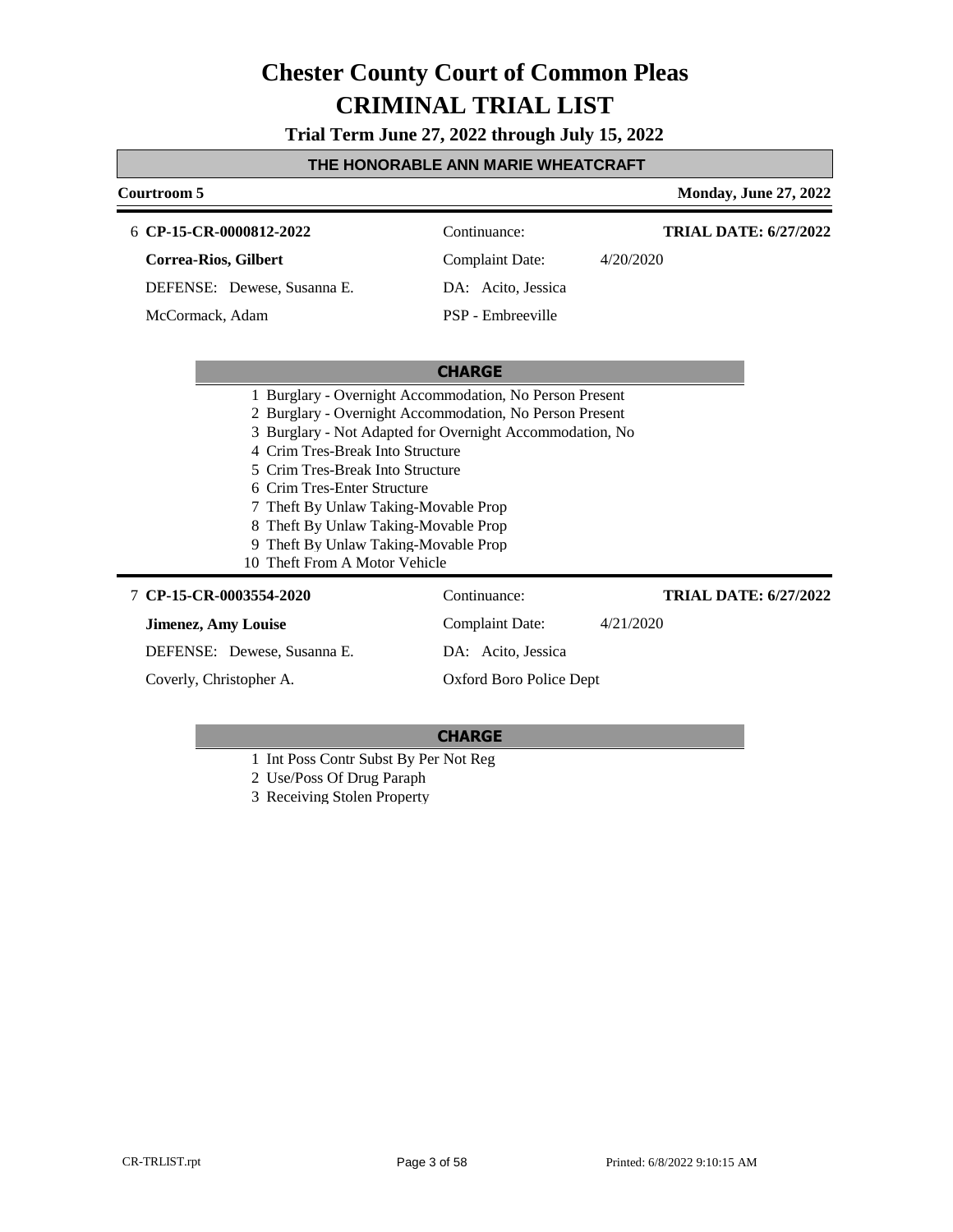**Trial Term June 27, 2022 through July 15, 2022**

#### **THE HONORABLE ANN MARIE WHEATCRAFT**

#### **Courtroom 5 Monday, June 27, 2022 CP-15-CR-0001255-2022** 8 Continuance: **Singh, Yvonne Marie** DEFENSE: Barkawi, Sameer Mohammed Complaint Date: 3/13/2022 DA: Acito, Jessica PSP - Avondale **TRIAL DATE: 6/27/2022** Schiltz, Kyle G.

#### **CHARGE**

- 1 Manufacture, Delivery, or Possession With Intent to Manufa
- 2 Int Poss Contr Subst By Per Not Reg
- 3 Int Poss Contr Subst By Per Not Reg
- 4 Use/Poss Of Drug Paraph
- 5 DUI: Controlled Substance Impaired Ability 1st Offense
- 6 BAC .02 or Greater 2nd Offense
- 7 Obstructed Window
- 8 Careless Driving
- 9 Oper/Perm Op W/Unsafe Eqmt/
- 10 Oper/Perm Op W/Unsafe Eqmt/

| 8 CP-15-CR-0002448-2021           | Continuance:       | <b>TRIAL DATE: 6/27/2022</b> |
|-----------------------------------|--------------------|------------------------------|
| <b>Singh, Yvonne Marie</b>        | Complaint Date:    | 1/3/2021                     |
| DEFENSE: Barkawi, Sameer Mohammed | DA: Acito, Jessica |                              |
| Greenert, Kaytlynn A.             | PSP - Embreeville  |                              |

- 1 DUI: Controlled Substance Impaired Ability 1st Offense
- 2 Manufacture, Delivery, or Possession With Intent to Manufa
- 3 Int Poss Contr Subst By Per Not Reg
- 4 Use/Poss Of Drug Paraph
- 5 Disregard Traffic Lane (Single)
- 6 Fail to use safety belt driver and front seat occupant
- 7 Reckless Driving
- 8 Careless Driving
- 9 Turning Movements And Required Signals
- 10 Driving While BAC .02 or Greater While License Susp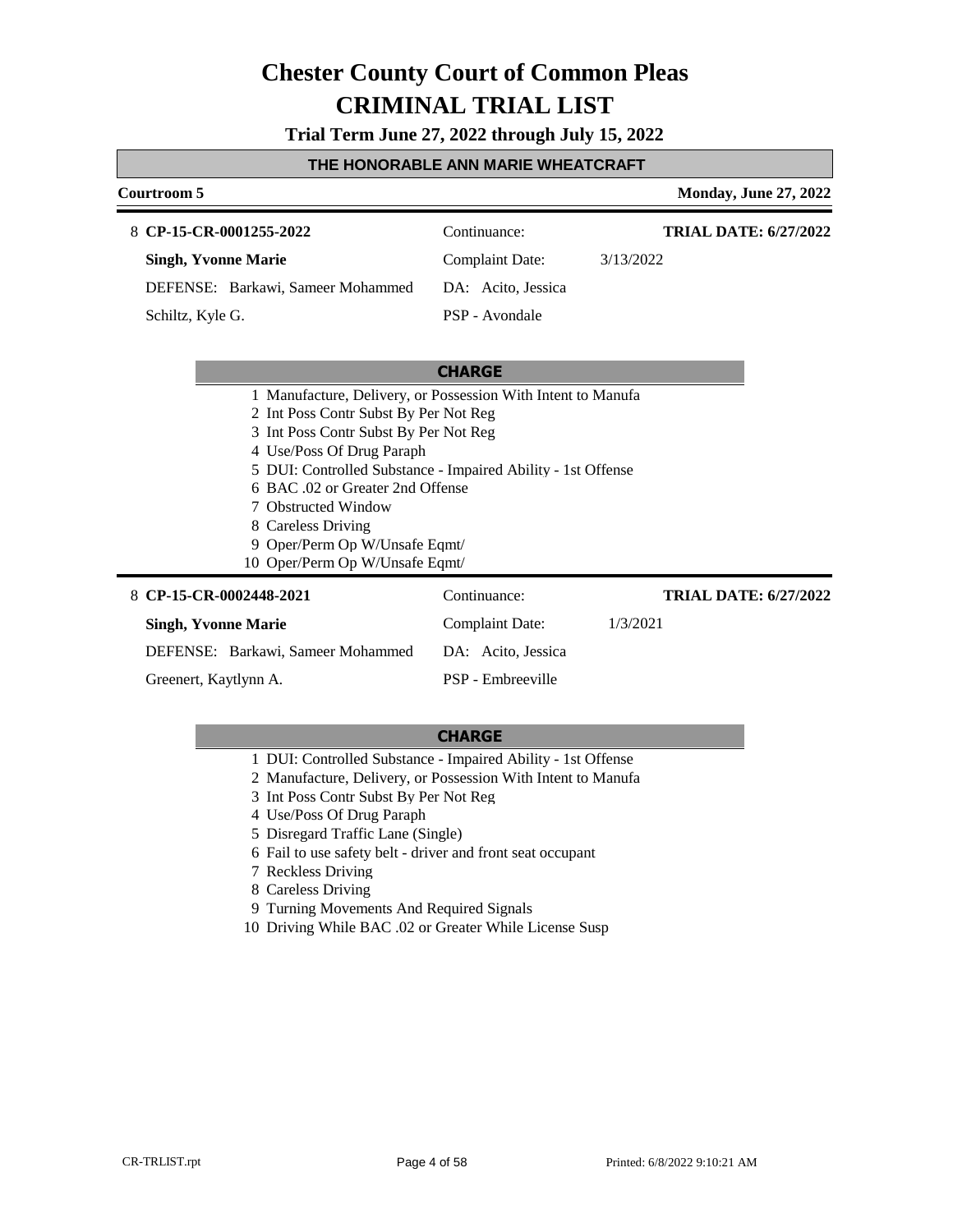**Trial Term June 27, 2022 through July 15, 2022**

#### **THE HONORABLE ANN MARIE WHEATCRAFT**

#### **Courtroom 5 Monday, June 27, 2022 CP-15-CR-0000600-2021** 8 Continuance: **Singh, Yvonne Marie** DEFENSE: Barkawi, Sameer Mohammed Complaint Date: 8/10/2020 DA: Acito, Jessica Coatesville City Police Dept **TRIAL DATE: 6/27/2022** Shave, Jonathan A.

#### **CHARGE**

- 1 Manufacture, Delivery, or Possession With Intent to Manufa
- 2 Int Poss Contr Subst By Per Not Reg
- 3 Criminal Use Of Communication Facility
- 4 Deal In Proc Unl Act/Intent To Promote

**CP-15-CR-0002885-2021** 9 Continuance:

**Rini, Joseph Michael**

DEFENSE:

Hunsinger, Noah H.

DA: Amoroso, Alyssa Marie PSP - Avondale

Complaint Date: 8/21/2020

**TRIAL DATE: 6/27/2022**

#### **CHARGE**

- 1 Int Poss Contr Subst By Per Not Reg
- 2 Marijuana-Small Amt Personal Use
- 3 Use/Poss Of Drug Paraph
- 4 DUI: Gen Imp/Inc of Driving Safely 1st Off
- 5 DUI: Controlled Substance Schedule 1 1st Offense
- 6 DUI: Controlled Substance Schedule 2 or 3 1st Offense
- 7 DUI: Controlled Substance Metabolite 1st Offense
- 8 DUI: Controlled Substance Impaired Ability 1st Offense
- 9 DUI: Controlled Substance Combination Alcohol/Drugs -
- 10 Drg Lic Sus/Rev Purs to Sec 3802/1547B1

| 10 CP-15-CR-0001618-2022          | Continuance:         | <b>TRIAL DATE: 6/27/2022</b> |
|-----------------------------------|----------------------|------------------------------|
| <b>Brantley, Tahir O.</b>         | Complaint Date:      | 9/25/2020                    |
| DEFENSE: Barkawi, Sameer Mohammed | DA: Daniels, Innessa |                              |
| Fantasia, Paul J. Jr.             | PSP - Embreeville    |                              |

- 1 Marijuana-Small Amt Personal Use
- 2 Use/Poss Of Drug Paraph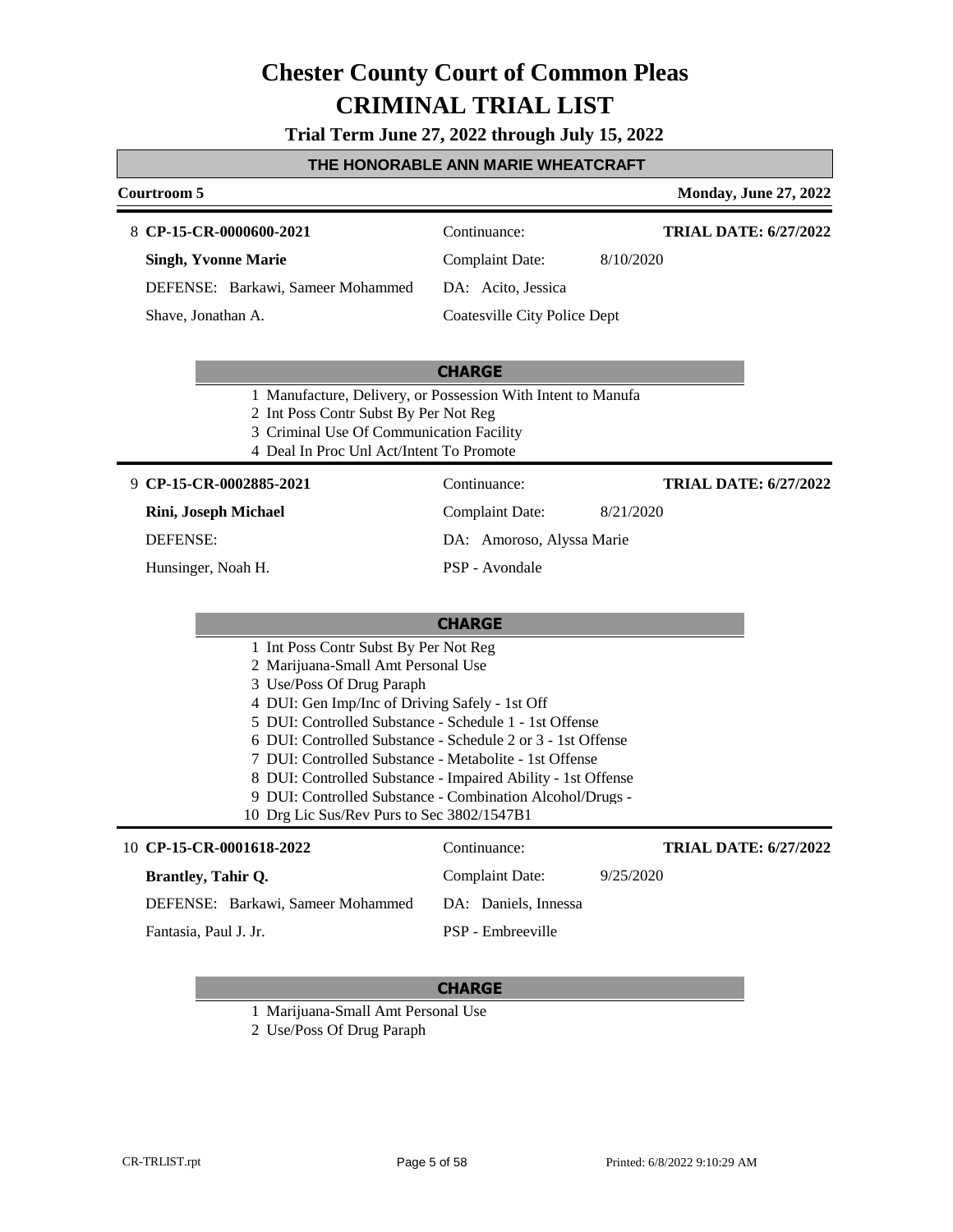**Trial Term June 27, 2022 through July 15, 2022**

#### **THE HONORABLE ANN MARIE WHEATCRAFT**

### **Courtroom 5 Monday, June 27, 2022 CHARGE** 11 **CP-15-CR-0000476-2022** Continuance: **Vacca, Theresa Ann** DEFENSE: Complaint Date: 11/5/2021 DA: Amoroso, Alyssa Marie PSP - Embreeville **TRIAL DATE: 6/27/2022** Houser, Jeremy W. 1 DUI: Gen Imp/Inc of Driving Safely - 1st Off 2 Violate Hazard Regulation **CHARGE** 11 **CP-15-CR-0002647-2021** Continuance: **Vacca, Theresa Ann** DEFENSE: Pitt, Thomas A. III Complaint Date: 6/23/2021 DA: Acito, Jessica W Chester Boro Police Dept **TRIAL DATE: 6/27/2022** Massey, Kenneth T. 1 DUI: Gen Imp/Inc of Driving Safely - 1st Off **CHARGE** 11 **CP-15-CR-0003452-2020** Continuance: **Vacca, Theresa A.** DEFENSE: Grace, Ryan Complaint Date: 10/30/2020 DA: Acito, Jessica W Chester Boro Police Dept **TRIAL DATE: 6/27/2022** Dinunzio, Gerald R. Jr.

1 Stalking - Repeatedly Commit Acts To Cause Fear

2 Stalking - Repeatedly Comm. To Cause Fear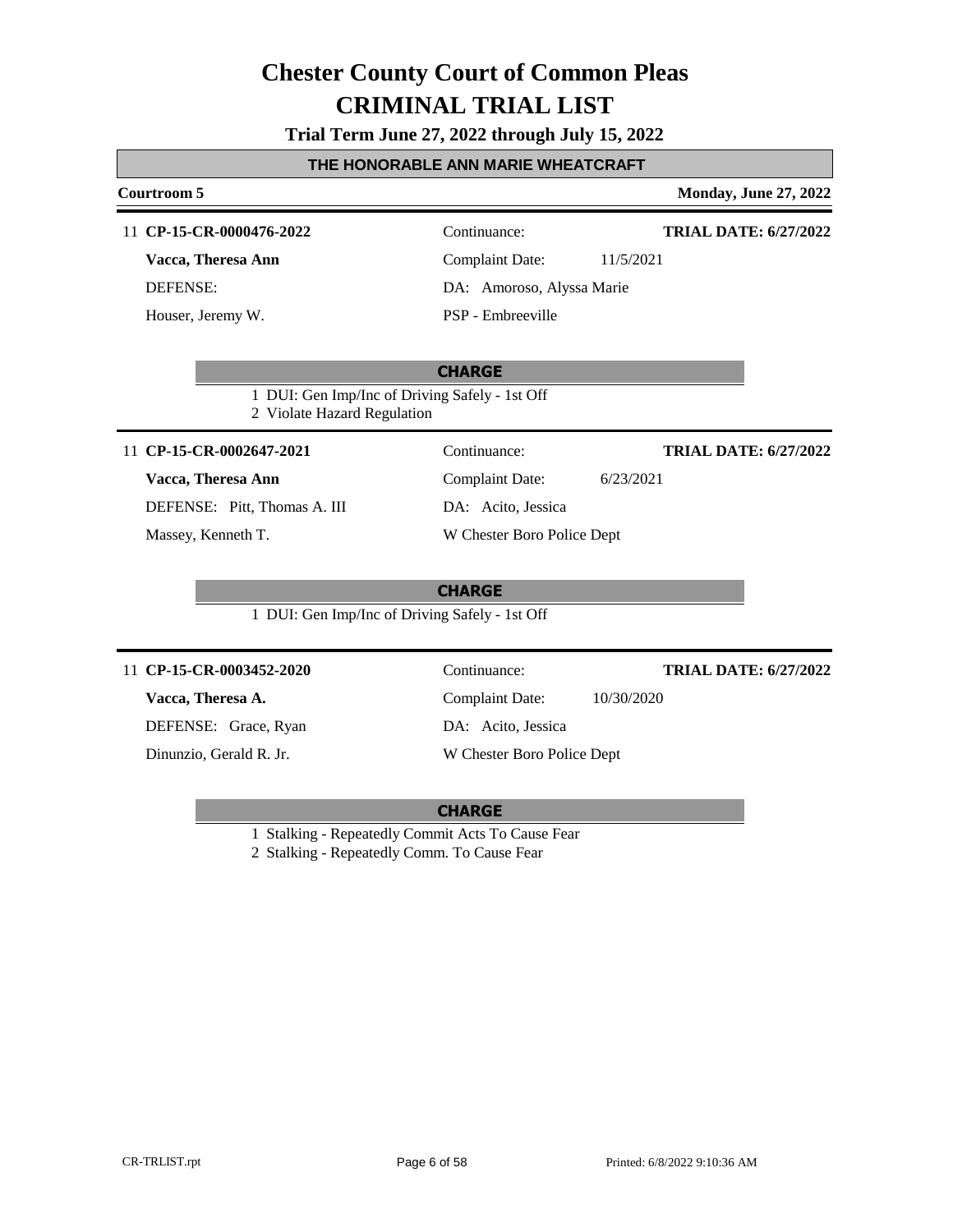**Trial Term June 27, 2022 through July 15, 2022**

### **THE HONORABLE ANN MARIE WHEATCRAFT**

| Courtroom 5                                                                                                                                                                                                            |                                                                                                                              | <b>Monday, June 27, 2022</b> |
|------------------------------------------------------------------------------------------------------------------------------------------------------------------------------------------------------------------------|------------------------------------------------------------------------------------------------------------------------------|------------------------------|
| 12 CP-15-CR-0001239-2021                                                                                                                                                                                               | Continuance:                                                                                                                 | <b>TRIAL DATE: 6/27/2022</b> |
| Abusedo, Shareef                                                                                                                                                                                                       | <b>Complaint Date:</b>                                                                                                       | 2/9/2021                     |
| <b>DEFENSE:</b>                                                                                                                                                                                                        | DA: Amoroso, Alyssa Marie                                                                                                    |                              |
| Waters, Ryan N.                                                                                                                                                                                                        | PSP - Avondale                                                                                                               |                              |
|                                                                                                                                                                                                                        | <b>CHARGE</b>                                                                                                                |                              |
| 1 DUI: Controlled Substance - Metabolite - 1st Offense<br>2 Turning Movements And Required Signals<br>3 DUI: Controlled Substance - Schedule 1 - 1st Offense<br>6 DUI: Controlled Substance - Schedule 1 - 1st Offense | 4 DUI: Controlled Substance - Impaired Ability - 1st Offense<br>5 DUI: Controlled Substance - Impaired Ability - 1st Offense |                              |
| 13 CP-15-CR-0001251-2022                                                                                                                                                                                               | Continuance:                                                                                                                 | <b>TRIAL DATE: 6/27/2022</b> |
| <b>Zagre, Florent Benewinde</b>                                                                                                                                                                                        | <b>Complaint Date:</b>                                                                                                       | 3/18/2021                    |
| <b>DEFENSE:</b>                                                                                                                                                                                                        | DA: Acito, Jessica                                                                                                           |                              |
| Schiltz, Kyle G.                                                                                                                                                                                                       | PSP - Avondale                                                                                                               |                              |
| 1 Marijuana-Small Amt Personal Use                                                                                                                                                                                     | <b>CHARGE</b>                                                                                                                |                              |
| 2 Use/Poss Of Drug Paraph                                                                                                                                                                                              |                                                                                                                              |                              |
| 14 CP-15-CR-0001494-2021                                                                                                                                                                                               | Continuance:                                                                                                                 | <b>TRIAL DATE: 6/27/2022</b> |
| Salgado-Ochoa, Santiago                                                                                                                                                                                                | <b>Complaint Date:</b>                                                                                                       | 3/19/2021                    |
| DEFENSE: Arriaga, Amparito                                                                                                                                                                                             | DA: Yurick, Zachary                                                                                                          |                              |
| O'Hare, John E.                                                                                                                                                                                                        | W Chester Boro Police Dept                                                                                                   |                              |

- 1 False Imprisonment of Minor/Not Parent
- 2 Corruption Of Minors Defendant Age 18 or Above
- 3 Indecent Exposure
- 4 Endangering Welfare of Children Parent/Guardian/Other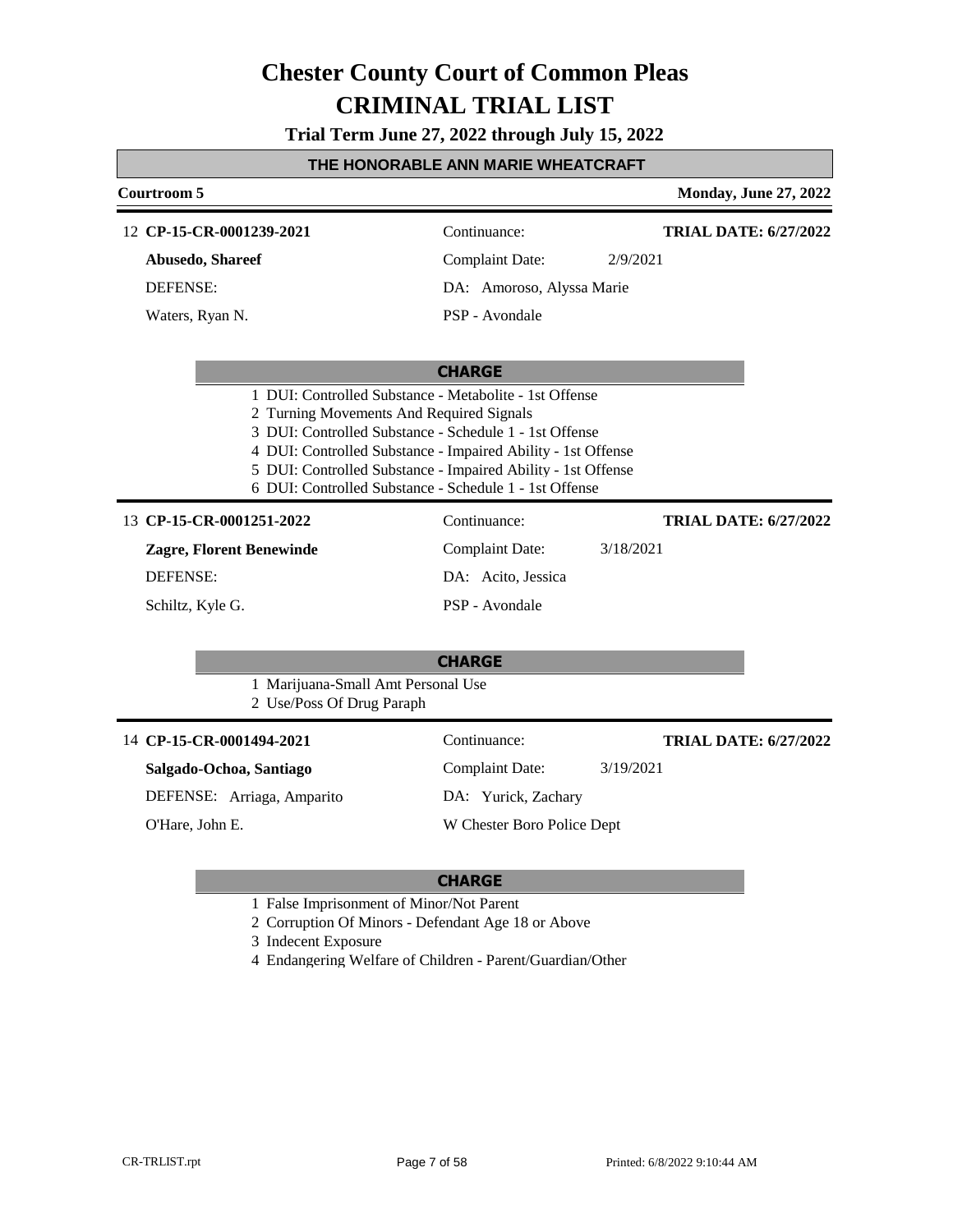**Trial Term June 27, 2022 through July 15, 2022**

#### **THE HONORABLE ANN MARIE WHEATCRAFT**

### **Courtroom 5 Monday, June 27, 2022 CHARGE CP-15-CR-0001204-2022** 15 Continuance: **Mackiewicz, Dominic** DEFENSE: Complaint Date: 3/23/2021 DA: Acito, Jessica Southern Chester Co Regional Police Dept **TRIAL DATE: 6/27/2022** Blue, Gregory P. 1 Use/Poss Of Drug Paraph 2 Int Poss Contr Subst By Per Not Reg 3 Driv While Oper Priv Susp Or Revoked 4 No Rear Lights 5 Duties At Stop Sign 6 Oper Veh W/O Req'd Financ Resp 7 Dr Unregist Veh 8 Fraudulent Use/Removal Of Reg Plate **CHARGE** 16 **CP-15-CR-0001481-2022** Continuance: **Debose, Nyimah Serena** DEFENSE: Complaint Date: 4/7/2021 DA: Acito, Jessica W Whiteland Twp Police Dept **TRIAL DATE: 6/27/2022** Pezick, Scott E. 1 Retail Theft-Take Mdse 2 Receiving Stolen Property 3 Conspiracy - Retail Theft-Take Mdse 4 Conspiracy - Receiving Stolen Property 17 **CP-15-CR-0003731-2021** Continuance: **Miller, Kymsheda Windred** DEFENSE: Dewese, Susanna E. Complaint Date: 4/26/2021 DA: Acito, Jessica W Whiteland Twp Police Dept **TRIAL DATE: 6/27/2022** Pezick, Scott E.

- 1 Retail Theft-Take Mdse
- 2 Receiving Stolen Property
- 3 Corruption Of Minors
- 4 Improp Display Plate
- 5 Driving W/O A License
- 6 Dr Unregist Veh
- 7 Oper Veh W/O Req'd Financ Resp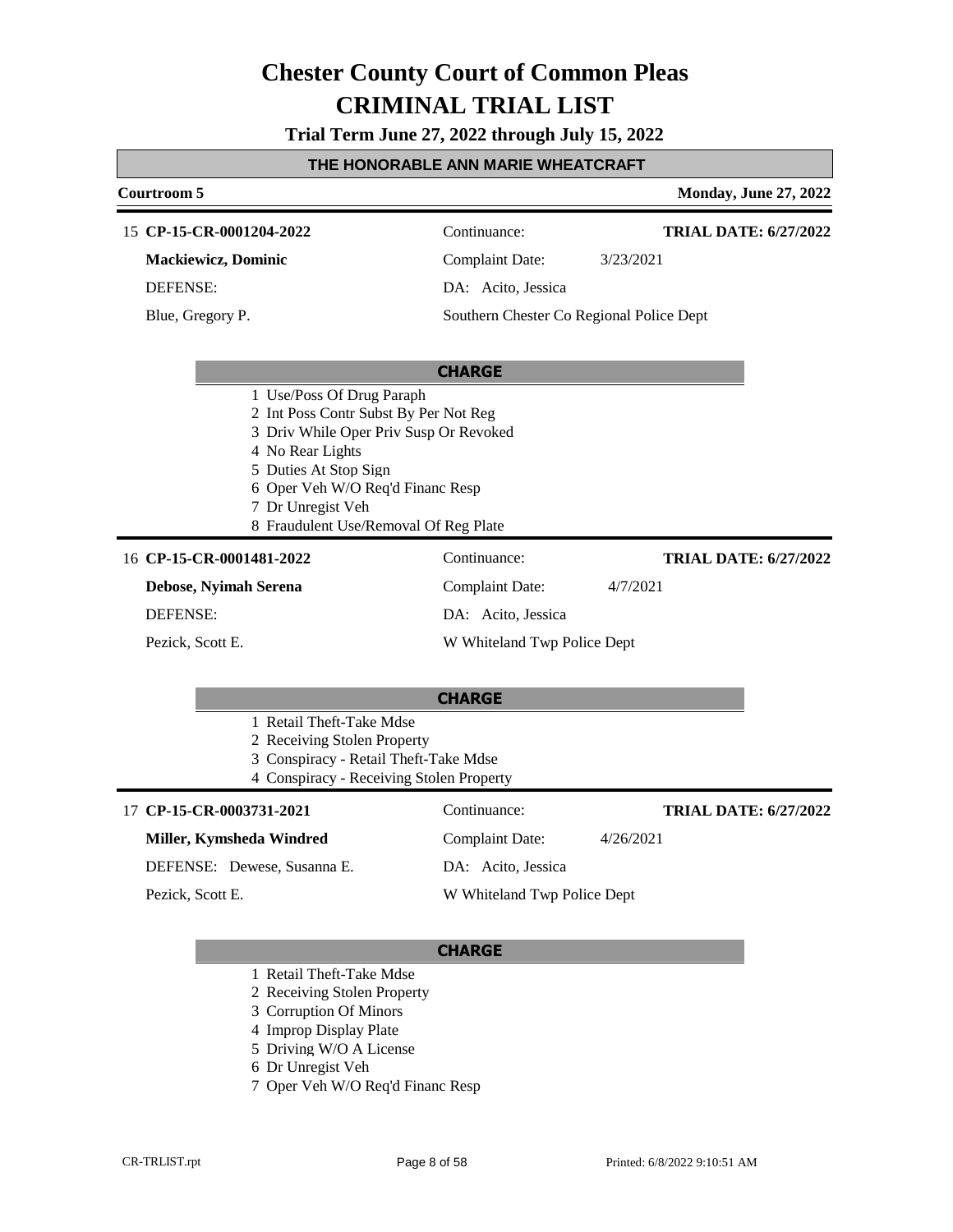**Trial Term June 27, 2022 through July 15, 2022**

### **THE HONORABLE ANN MARIE WHEATCRAFT**

| Courtroom 5                                                                                                                                                                                                                                                                                                                                                                   |                            | <b>Monday, June 27, 2022</b> |  |
|-------------------------------------------------------------------------------------------------------------------------------------------------------------------------------------------------------------------------------------------------------------------------------------------------------------------------------------------------------------------------------|----------------------------|------------------------------|--|
| 18 CP-15-CR-0001556-2021                                                                                                                                                                                                                                                                                                                                                      | Continuance:               | <b>TRIAL DATE: 6/27/2022</b> |  |
| Reeves, Tyrone G.                                                                                                                                                                                                                                                                                                                                                             | Complaint Date:            | 4/29/2021                    |  |
| DEFENSE: Barkawi, Sameer Mohammed                                                                                                                                                                                                                                                                                                                                             | DA: Acito, Jessica         |                              |  |
| Rawley, Robert P.                                                                                                                                                                                                                                                                                                                                                             | PSP - Avondale             |                              |  |
|                                                                                                                                                                                                                                                                                                                                                                               |                            |                              |  |
|                                                                                                                                                                                                                                                                                                                                                                               | <b>CHARGE</b>              |                              |  |
| 1 DUI: Gen Imp/Inc of Driving Safely - 1st Off<br>2 Use/Poss Of Drug Paraph<br>3 Disregard Traffic Lane (Single)<br>4 Drg Lic Sus/Rev Purs to Sec 3802/1547B1-2nd Violation<br>5 Driving While BAC .02 or Greater While License Susp<br>6 Dr Unregist Veh<br>7 Operat Veh W/O Valid Inspect<br>8 Evidence Of Emission Inspection<br>9 Careless Driving<br>10 Reckless Driving |                            |                              |  |
| 19 CP-15-CR-0003102-2021                                                                                                                                                                                                                                                                                                                                                      | Continuance:               | <b>TRIAL DATE: 6/27/2022</b> |  |
| <b>Brown, Kendall Marlon</b>                                                                                                                                                                                                                                                                                                                                                  | Complaint Date:            | 7/8/2021                     |  |
| DEFENSE: Much, Mark Phillip                                                                                                                                                                                                                                                                                                                                                   | DA: Macaulay, Kaitlyn Ruth |                              |  |
| Edwards, Robert J.                                                                                                                                                                                                                                                                                                                                                            | W Goshen Twp Police Dept   |                              |  |

| <b>CHARGE</b>                                                |  |
|--------------------------------------------------------------|--|
| 1 Drug Delivery Resulting In Death                           |  |
| 2 Manufacture, Delivery, or Possession With Intent to Manufa |  |
| 3 Criminal Use Of Communication Facility                     |  |

#### **CP-15-CR-0003103-2021** 19 Continuance:

#### **Brown, Kendall M.**

DEFENSE: Much, Mark Phillip

Edwards, Robert J.

4 Int Poss Contr Subst By Per Not Reg

DA: Macaulay, Kaitlyn Ruth W Goshen Twp Police Dept

Complaint Date: 5/6/2021

#### **CHARGE**

1 Manufacture, Delivery, or Possession With Intent to Manufa

2 Deliver/Intent To Del Drug Para

- 3 Criminal Use Of Communication Facility
- 4 Int Poss Contr Subst By Per Not Reg
- 5 Use/Poss Of Drug Paraph

**TRIAL DATE: 6/27/2022**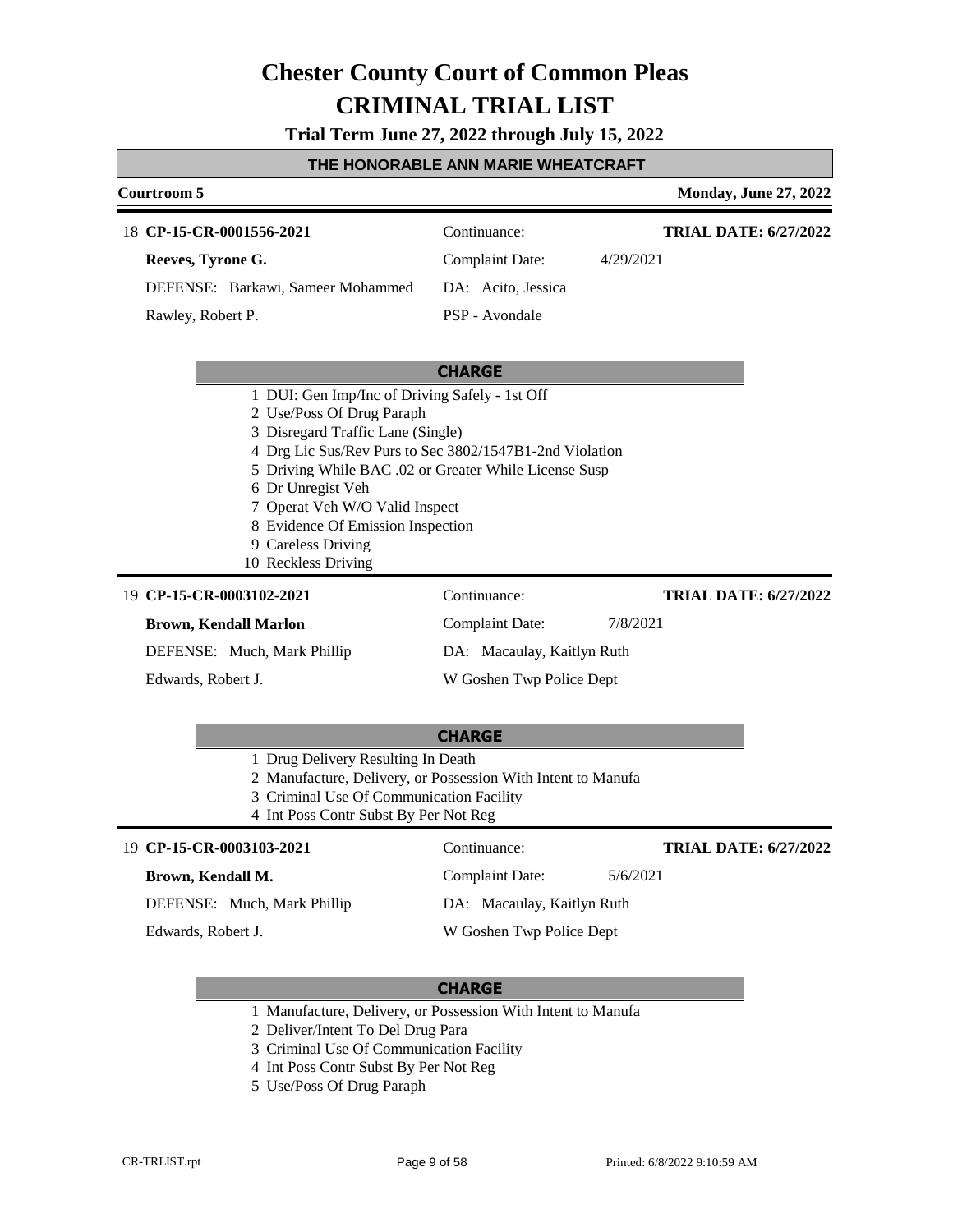**Trial Term June 27, 2022 through July 15, 2022**

### **THE HONORABLE ANN MARIE WHEATCRAFT**

| Courtroom 5                                                                                                                                                                                                                                      |                             | <b>Monday, June 27, 2022</b> |
|--------------------------------------------------------------------------------------------------------------------------------------------------------------------------------------------------------------------------------------------------|-----------------------------|------------------------------|
| 20 CP-15-CR-0002117-2021                                                                                                                                                                                                                         | Continuance:                | <b>TRIAL DATE: 6/27/2022</b> |
| Rogers, Andre Charles Jr.                                                                                                                                                                                                                        | <b>Complaint Date:</b>      | 5/25/2021                    |
| DEFENSE: Barkawi, Sameer Mohammed                                                                                                                                                                                                                | DA: Acito, Jessica          |                              |
| Pezick, Scott E.                                                                                                                                                                                                                                 | W Whiteland Twp Police Dept |                              |
|                                                                                                                                                                                                                                                  | <b>CHARGE</b>               |                              |
| 1 Retail Theft-Take Mdse<br>2 Retail Theft-Take Mdse<br>3 Receiving Stolen Property<br>4 Receiving Stolen Property<br>5 Conspiracy - Retail Theft-Take Mdse<br>6 Conspiracy - Retail Theft-Take Mdse<br>7 Conspiracy - Receiving Stolen Property |                             |                              |
| 21 CP-15-CR-0000401-2022                                                                                                                                                                                                                         | Continuance:                | <b>TRIAL DATE: 6/27/2022</b> |
| <b>Brown, Emily Anne</b>                                                                                                                                                                                                                         | <b>Complaint Date:</b>      | 6/7/2021                     |
| DEFENSE: Barkawi, Sameer Mohammed                                                                                                                                                                                                                | DA: Amoroso, Alyssa Marie   |                              |
| Sedor, Addison J.                                                                                                                                                                                                                                | PSP - Avondale              |                              |
| 1 Simple Assault                                                                                                                                                                                                                                 | <b>CHARGE</b>               |                              |
| 2 Harassment - Subject Other to Physical Contact                                                                                                                                                                                                 |                             |                              |
| 22 CP-15-CR-0002720-2021                                                                                                                                                                                                                         | Continuance:                | <b>TRIAL DATE: 6/27/2022</b> |
| Allen, Jacob                                                                                                                                                                                                                                     | <b>Complaint Date:</b>      | 7/30/2021                    |
| DEFENSE: Barkawi, Sameer Mohammed                                                                                                                                                                                                                | DA: Amoroso, Alyssa Marie   |                              |
| Meoli, Eric M.                                                                                                                                                                                                                                   | Tredyffrin Twp Police Dept  |                              |

### **CHARGE**

1 Receiving Stolen Property

2 Fraud Alter/Forg/Counter Title Reg Ins

3 Poss/Sale/Use Display Documents

4 Oper/Perm Op W/Unsafe Eqmt/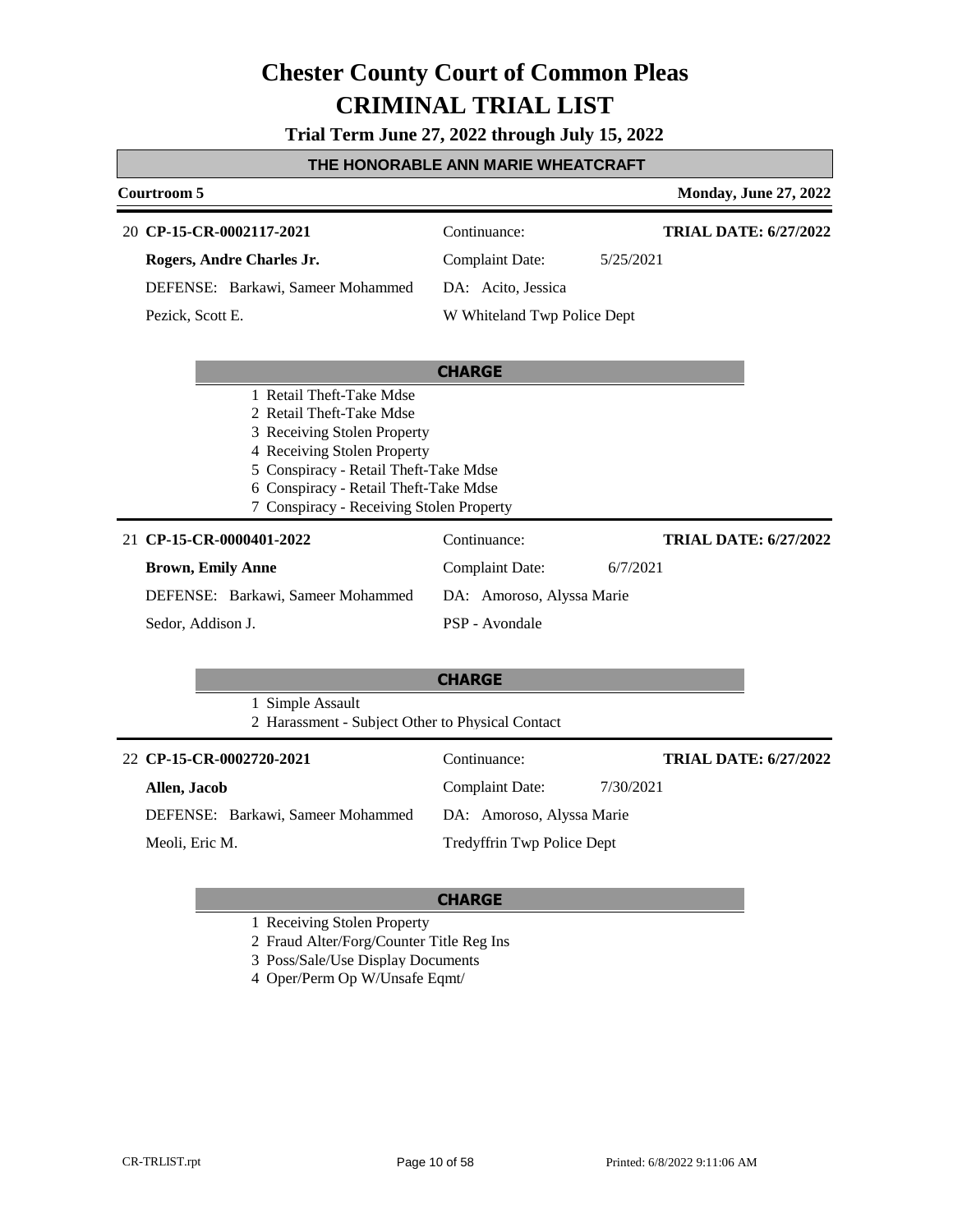**Trial Term June 27, 2022 through July 15, 2022**

#### **THE HONORABLE ANN MARIE WHEATCRAFT**

### **Courtroom 5 Monday, June 27, 2022 CHARGE CP-15-CR-0002412-2021** 22 Continuance: **Allen, Jacob** DEFENSE: Barkawi, Sameer Mohammed Complaint Date: 6/10/2021 DA: Amoroso, Alyssa Marie Tredyffrin Twp Police Dept **TRIAL DATE: 6/27/2022** Munro, Sean P. 1 Fleeing or Attempting to Elude Officer 2 Unauth Use Motor/Other Vehicles 3 Recklessly Endangering Another Person 4 Reckless Driving 5 Driving at Safe Speed 6 Drive Wrong Way 7 Disregard Traffic Lane (Single) 8 Driv While Oper Priv Susp Or Revoked

#### **CP-15-CR-0002589-2021** 23 Continuance:

#### **Harris, Jaheed Malik**

DEFENSE: Mehok, Kristine C.

Mattioni, Maria C.

DA: Roberts, Justin Paul

Uwchlan Twp Police Dept

Complaint Date: 6/17/2021

#### **CHARGE**

- 1 DUI: Gen Imp/Inc of Driving Safely 1st Off
- 2 DUI: Highest Rte of Alc (BAC .16+) 1st Off
- 3 DUI: Highest Rte of Alc (BAC .16+) 1st Off
- 4 Investigation By Officer/Duty Of Operator
- 5 Restrictions on Alcoholic Beverages
- 6 Careless Driving
- 7 DUI: Minor 1st Offense

### **CP-15-CR-0002898-2021** 24 Continuance:

| Maisenhelder, Ashley M.           | 6/22/2021<br>Complaint Date:             |
|-----------------------------------|------------------------------------------|
| DEFENSE: Barkawi, Sameer Mohammed | DA: Acito, Jessica                       |
| Brown, Benjamin                   | Southern Chester Co Regional Police Dept |

#### **CHARGE**

1 Simple Assault

2 Harassment - Subject Other to Physical Contact

**TRIAL DATE: 6/27/2022**

**TRIAL DATE: 6/27/2022**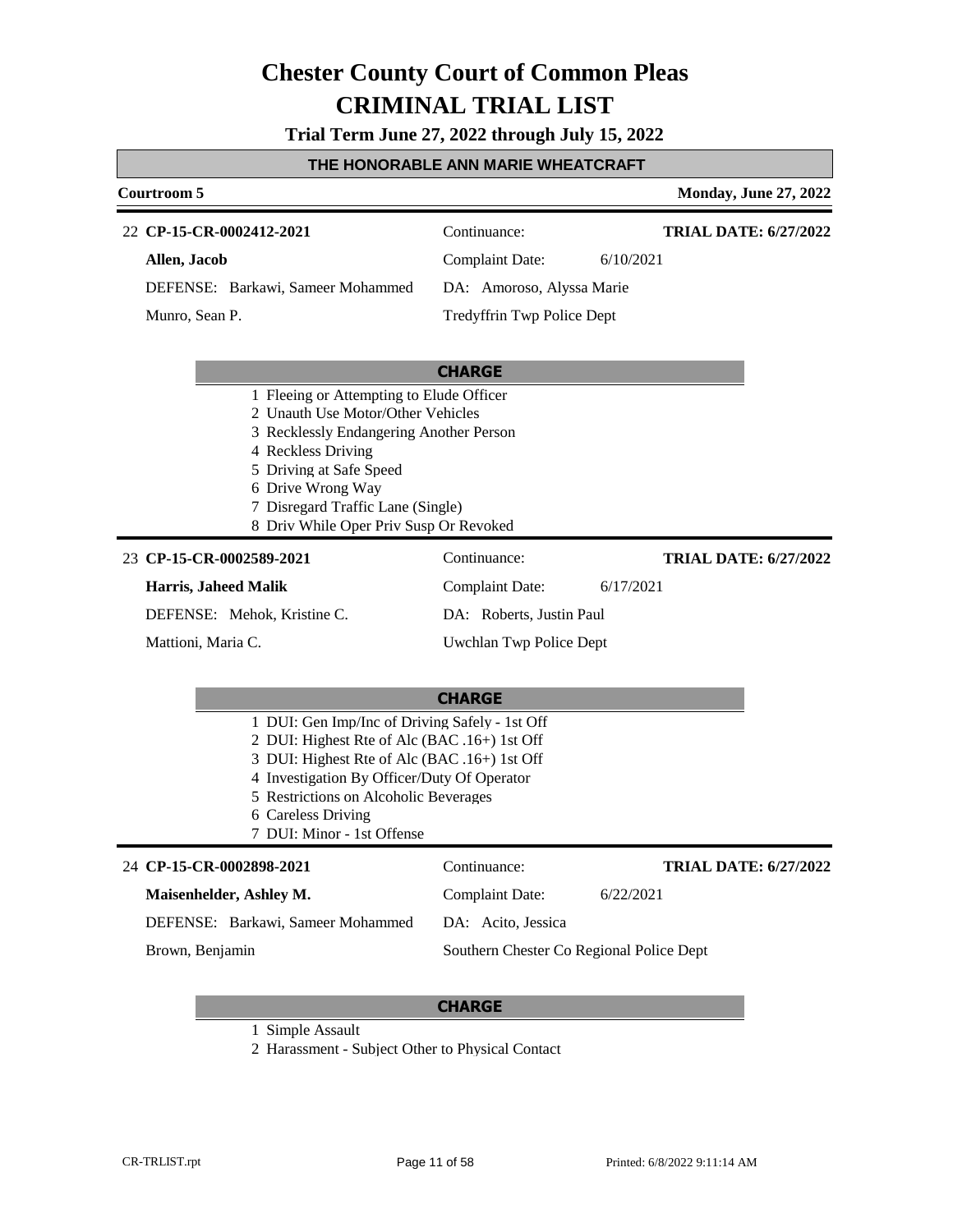**Trial Term June 27, 2022 through July 15, 2022**

| THE HONORABLE ANN MARIE WHEATCRAFT             |                                                                                                                                                                                                                                                                                                                                                           |  |  |
|------------------------------------------------|-----------------------------------------------------------------------------------------------------------------------------------------------------------------------------------------------------------------------------------------------------------------------------------------------------------------------------------------------------------|--|--|
|                                                | <b>Monday, June 27, 2022</b>                                                                                                                                                                                                                                                                                                                              |  |  |
| Continuance:                                   | <b>TRIAL DATE: 6/27/2022</b>                                                                                                                                                                                                                                                                                                                              |  |  |
| <b>Complaint Date:</b>                         | 7/1/2021                                                                                                                                                                                                                                                                                                                                                  |  |  |
|                                                |                                                                                                                                                                                                                                                                                                                                                           |  |  |
|                                                |                                                                                                                                                                                                                                                                                                                                                           |  |  |
|                                                |                                                                                                                                                                                                                                                                                                                                                           |  |  |
|                                                |                                                                                                                                                                                                                                                                                                                                                           |  |  |
|                                                |                                                                                                                                                                                                                                                                                                                                                           |  |  |
| Continuance:                                   | <b>TRIAL DATE: 6/27/2022</b>                                                                                                                                                                                                                                                                                                                              |  |  |
| <b>Complaint Date:</b>                         | 7/2/2021                                                                                                                                                                                                                                                                                                                                                  |  |  |
| DA: Amoroso, Alyssa Marie                      |                                                                                                                                                                                                                                                                                                                                                           |  |  |
| Kennett Square Police Dept                     |                                                                                                                                                                                                                                                                                                                                                           |  |  |
|                                                |                                                                                                                                                                                                                                                                                                                                                           |  |  |
| <b>CHARGE</b>                                  |                                                                                                                                                                                                                                                                                                                                                           |  |  |
|                                                |                                                                                                                                                                                                                                                                                                                                                           |  |  |
|                                                |                                                                                                                                                                                                                                                                                                                                                           |  |  |
|                                                |                                                                                                                                                                                                                                                                                                                                                           |  |  |
|                                                |                                                                                                                                                                                                                                                                                                                                                           |  |  |
|                                                |                                                                                                                                                                                                                                                                                                                                                           |  |  |
| 6 Fail To Not Police Of Acc\ Damage To Vehicle |                                                                                                                                                                                                                                                                                                                                                           |  |  |
| Continuance:                                   | <b>TRIAL DATE: 6/27/2022</b>                                                                                                                                                                                                                                                                                                                              |  |  |
| <b>Complaint Date:</b>                         | 7/8/2021                                                                                                                                                                                                                                                                                                                                                  |  |  |
| DA: Acito, Jessica                             |                                                                                                                                                                                                                                                                                                                                                           |  |  |
|                                                | DA: Acito, Jessica<br>PSP - Embreeville<br><b>CHARGE</b><br>1 Manufacture, Delivery, or Possession With Intent to Manufa<br>2 Criminal Use Of Communication Facility<br>1 DUI: Gen Imp/Inc of Driving Safely - 1st Off<br>2 DUI: High Rte of Alc (Bac. $10 - <16$ ) 1st Off<br>3 Driv While Oper Priv Susp Or Revoked<br>4 Oper Veh W/O Req'd Financ Resp |  |  |

- 1 DUI: Highest Rte of Alc (BAC .16+) 1st Off
- 2 Careless Driving
- 3 DUI: Gen Imp/Inc of Driving Safely 1st Off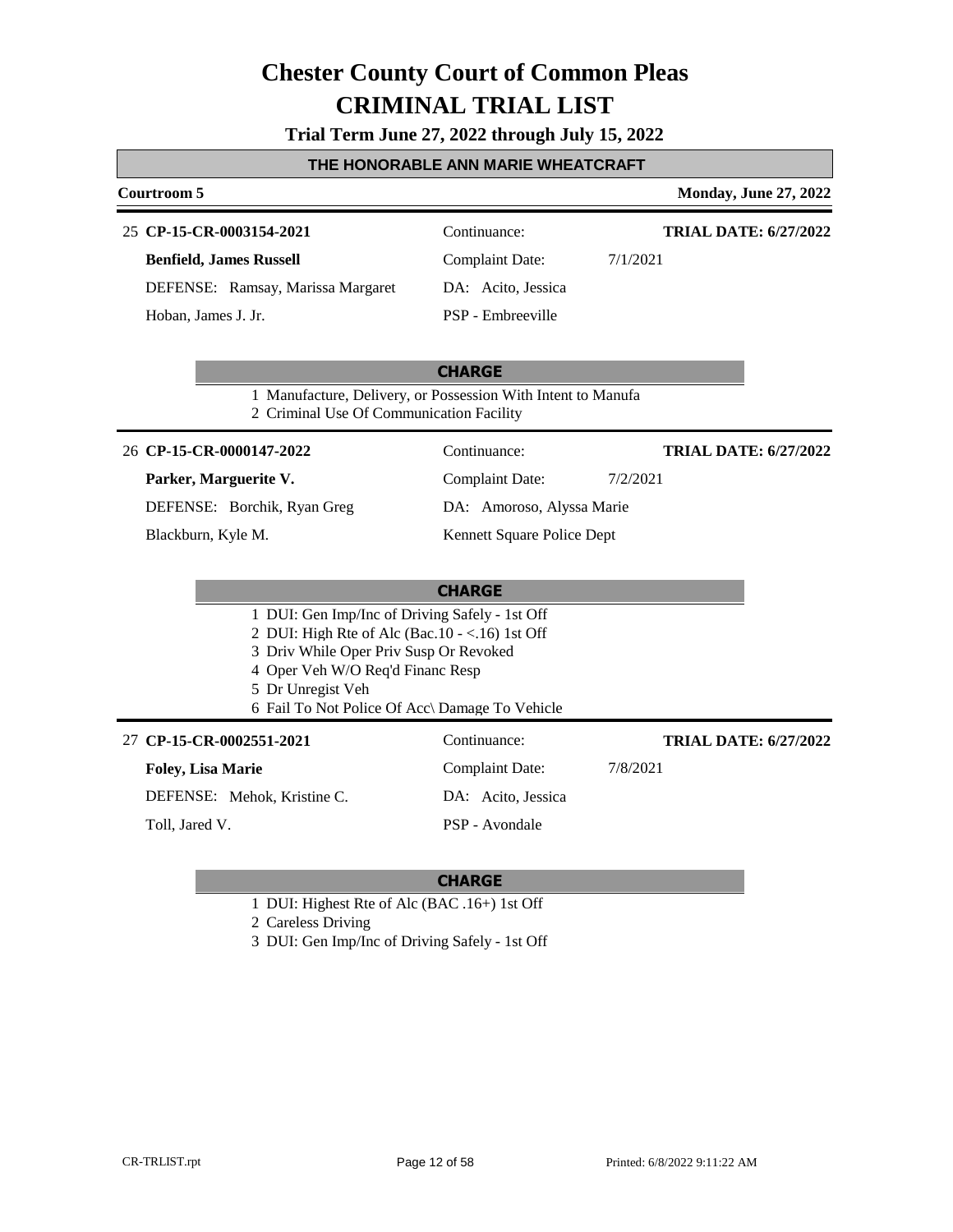**Trial Term June 27, 2022 through July 15, 2022**

### **THE HONORABLE ANN MARIE WHEATCRAFT**

| Courtroom 5                                                                                                                                                                                                                                                                                                                                                                           |                           | <b>Monday, June 27, 2022</b> |
|---------------------------------------------------------------------------------------------------------------------------------------------------------------------------------------------------------------------------------------------------------------------------------------------------------------------------------------------------------------------------------------|---------------------------|------------------------------|
| 28 CP-15-CR-0000239-2022                                                                                                                                                                                                                                                                                                                                                              | Continuance:              | <b>TRIAL DATE: 6/27/2022</b> |
| <b>Turner, William Henry III</b>                                                                                                                                                                                                                                                                                                                                                      | <b>Complaint Date:</b>    | 7/9/2021                     |
| DEFENSE: Dewese, Susanna E.                                                                                                                                                                                                                                                                                                                                                           | DA: Amoroso, Alyssa Marie |                              |
| Simmons, Elysia M.                                                                                                                                                                                                                                                                                                                                                                    | Kennett Twp, Police Dept  |                              |
|                                                                                                                                                                                                                                                                                                                                                                                       |                           |                              |
|                                                                                                                                                                                                                                                                                                                                                                                       | <b>CHARGE</b>             |                              |
| 1 Theft By Unlaw Taking-Movable Prop<br>2 Unauth Use Motor/Other Vehicles<br>3 Receiving Stolen Property<br>4 Possession Of Firearm Prohibited<br>5 Theft By Unlaw Taking-Movable Prop<br>6 Receiving Stolen Property<br>7 Receiving Stolen Property<br>8 Receiving Stolen Property<br>9 Firearms Not To Be Carried W/O License<br>10 Conspiracy - Theft By Unlaw Taking-Movable Prop |                           |                              |
| 29 CP-15-CR-0000823-2022                                                                                                                                                                                                                                                                                                                                                              | Continuance:              | <b>TRIAL DATE: 6/27/2022</b> |
| Highfield, Christina Marie                                                                                                                                                                                                                                                                                                                                                            | <b>Complaint Date:</b>    | 7/9/2021                     |
| <b>DEFENSE:</b>                                                                                                                                                                                                                                                                                                                                                                       | DA: Amoroso, Alyssa Marie |                              |
| Sneed, Christian R.                                                                                                                                                                                                                                                                                                                                                                   | PSP - Embreeville         |                              |
|                                                                                                                                                                                                                                                                                                                                                                                       |                           |                              |
|                                                                                                                                                                                                                                                                                                                                                                                       | <b>CHARGE</b>             |                              |
| 1 Int Poss Contr Subst By Per Not Reg<br>2 Use/Poss Of Drug Paraph<br>3 Drg Lic Sus/Rev Purs to Sec 3802/1547B1-3rd or Subs. Vio                                                                                                                                                                                                                                                      |                           |                              |

4 Exceed 55 MPH In Other Loc By 31 MPH

| 30 CP-15-CR-0000435-2022        | Continuance:                 | <b>TRIAL DATE: 6/27/2022</b> |
|---------------------------------|------------------------------|------------------------------|
| <b>Jones-Moore, Rhonda</b>      | Complaint Date:              | 7/12/2021                    |
| DEFENSE: McCabe, Thomas Patrick | DA: Acito, Jessica           |                              |
| Carter, William                 | Coatesville City Police Dept |                              |
|                                 |                              |                              |

#### **CHARGE**

1 Simple Assault

2 Harassment - Subject Other to Physical Contact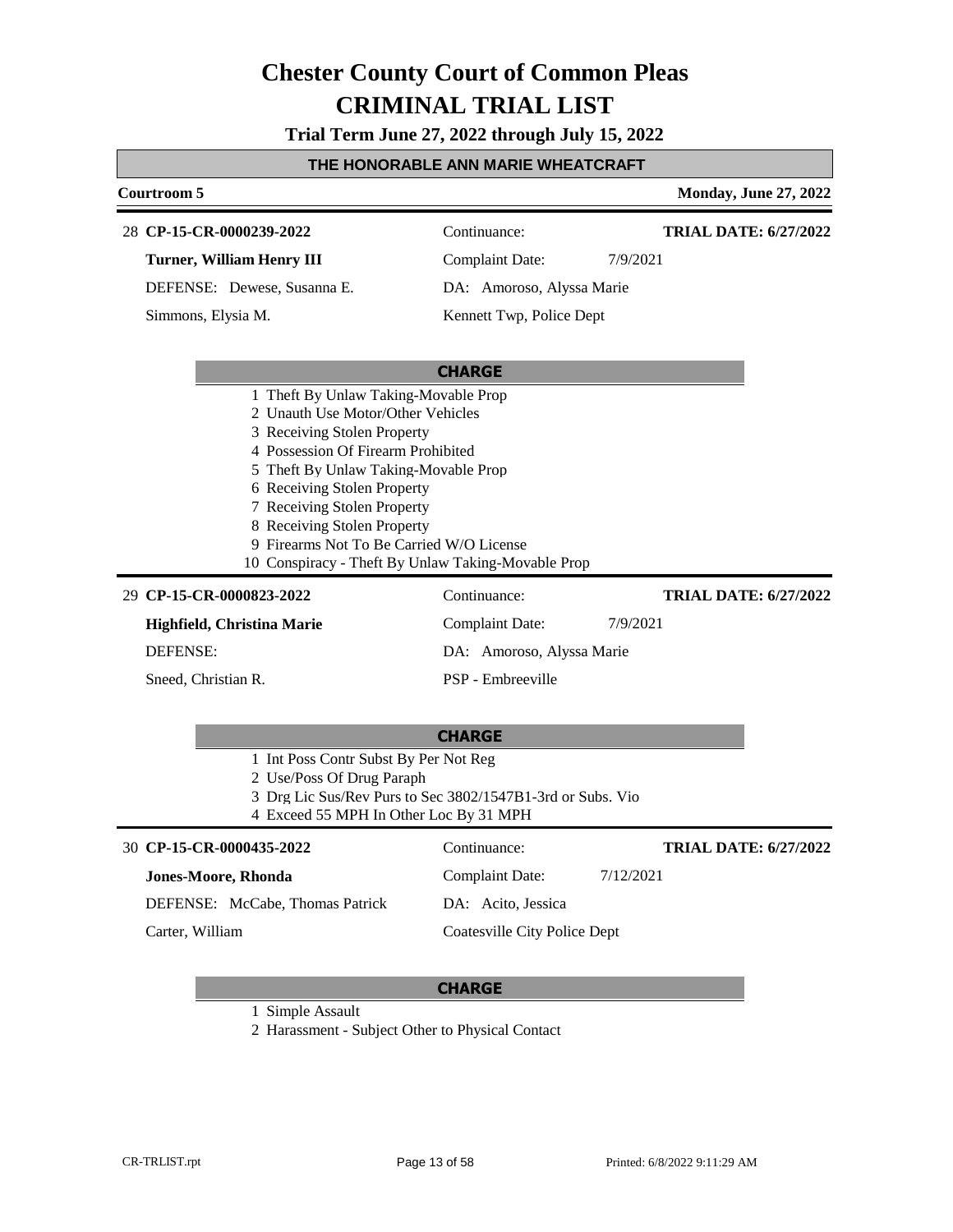**Trial Term June 27, 2022 through July 15, 2022**

| THE HONORABLE ANN MARIE WHEATCRAFT                                                                                                                                    |                                                                                                                                                                                                                                                                |                              |  |
|-----------------------------------------------------------------------------------------------------------------------------------------------------------------------|----------------------------------------------------------------------------------------------------------------------------------------------------------------------------------------------------------------------------------------------------------------|------------------------------|--|
| Courtroom 5                                                                                                                                                           |                                                                                                                                                                                                                                                                | <b>Monday, June 27, 2022</b> |  |
| 31 CP-15-CR-0000624-2022                                                                                                                                              | Continuance:                                                                                                                                                                                                                                                   | <b>TRIAL DATE: 6/27/2022</b> |  |
| <b>Stainbrook, Steven Miguel</b>                                                                                                                                      | <b>Complaint Date:</b><br>7/16/2021                                                                                                                                                                                                                            |                              |  |
| DEFENSE: Rassman, Mark David                                                                                                                                          | DA: Roberts, Justin Paul                                                                                                                                                                                                                                       |                              |  |
| Romero, Giovanni I                                                                                                                                                    | PSP - Avondale                                                                                                                                                                                                                                                 |                              |  |
|                                                                                                                                                                       | <b>CHARGE</b>                                                                                                                                                                                                                                                  |                              |  |
| 1 DUI: Gen Imp/Inc of Driving Safely - 1st Off<br>4 Disregard Traffic Lane (Single)<br>5 Restrictions on Alcoholic Beverages                                          | 2 DUI: Controlled Substance - Impaired Ability - 1st Offense<br>3 DUI: Controlled Substance - Schedule 1 - 1st Offense<br>6 DUI: Controlled Substance - Metabolite - 1st Offense                                                                               |                              |  |
| 32 CP-15-CR-0002974-2021                                                                                                                                              | Continuance:                                                                                                                                                                                                                                                   | <b>TRIAL DATE: 6/27/2022</b> |  |
| <b>Westcott, Shawn Anthony</b>                                                                                                                                        | <b>Complaint Date:</b><br>7/20/2021                                                                                                                                                                                                                            |                              |  |
| DEFENSE: Clark, David Paul                                                                                                                                            | DA: Amoroso, Alyssa Marie                                                                                                                                                                                                                                      |                              |  |
| Guyer, Kirt M.                                                                                                                                                        | Coatesville City Police Dept                                                                                                                                                                                                                                   |                              |  |
|                                                                                                                                                                       | <b>CHARGE</b>                                                                                                                                                                                                                                                  |                              |  |
| 5 Possession Of Firearm Prohibited<br>6 Firearms Not To Be Carried W/O License<br>7 Possession Of Weapon<br>8 Simple Assault<br>9 Simple Assault<br>10 Simple Assault | 1 Aggravated Assault - Attempts to cause SBI or causes injury<br>2 Aggravated Assault - Attempts to cause SBI or causes injury<br>3 Aggravated Assault - Attempts to cause or causes BI with d<br>4 Aggravated Assault - Attempts to cause or causes BI with d |                              |  |
| 33 CP-15-CR-0003832-2021                                                                                                                                              | Continuance:                                                                                                                                                                                                                                                   | <b>TRIAL DATE: 6/27/2022</b> |  |
| <b>Powell, Jesse Raymond</b>                                                                                                                                          | <b>Complaint Date:</b><br>7/20/2021                                                                                                                                                                                                                            |                              |  |
| DEFENSE:                                                                                                                                                              | DA: Acito, Jessica                                                                                                                                                                                                                                             |                              |  |
| Needham, Logan A.                                                                                                                                                     | W Goshen Twp Police Dept                                                                                                                                                                                                                                       |                              |  |
|                                                                                                                                                                       |                                                                                                                                                                                                                                                                |                              |  |

### **CHARGE**

1 Harassment - Comm. Repeatedly in Another Manner

Г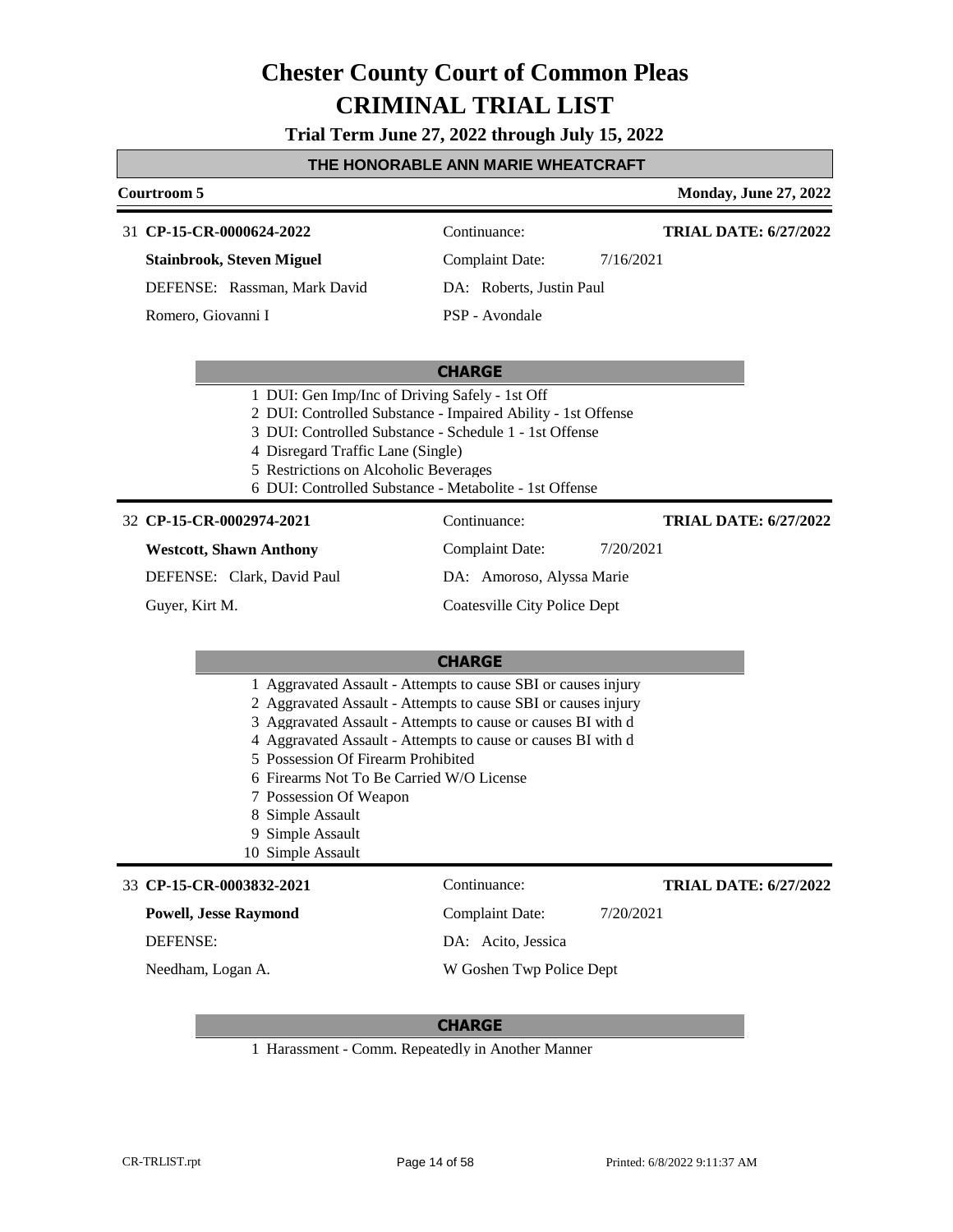**Trial Term June 27, 2022 through July 15, 2022**

#### **THE HONORABLE ANN MARIE WHEATCRAFT**

#### **Courtroom 5 Monday, June 27, 2022 CP-15-CR-0002669-2021** 34 Continuance: **Del Henry, Harvey** DEFENSE: Kelly, Evan J. Complaint Date: 7/24/2021 DA: Acito, Jessica W Chester Boro Police Dept **TRIAL DATE: 6/27/2022** Kuehn, Robert M.

#### **CHARGE**

- 1 Aggravated Assault Attempts to cause SBI or causes injury
- 2 Simple Assault
- 3 Simple Assault
- 4 Simple Assault
- 6 Harassment Subject Other to Physical Contact
- 7 Recklessly Endangering Another Person
- 8 Strangulation Applying Pressure to Throat or Neck

#### **CP-15-CR-0001601-2022** 35 Continuance:

| <b>CP-15-CR-0001601-2022</b>                                           | Continuance:    | <b>TRIAL DATE: 6/27/2022</b> |
|------------------------------------------------------------------------|-----------------|------------------------------|
| Perez-Alonzo, Gilberto                                                 | Complaint Date: | 8/2/2021                     |
| DEFENSE: Barkawi, Sameer Mohammed DA: Chester County District Attorney |                 |                              |
| Crnkovic, Jesse G.                                                     | PSP - Avondale  |                              |

- 1 DUI: Gen Imp/Inc of Driving Safely 1st Off
- 2 DUI: Highest Rte of Alc (BAC .16+) 1st Off
- 3 Drg Lic Sus/Rev Purs to Sec 3802/1547B1-2nd Violation
- 4 Regist Card Not Signed
- 5 Oper Veh W/O Req'd Financ Resp
- 6 Improper Stop
- 7 Park Improp Two Way Highways
- 8 Violate Hazard Regulation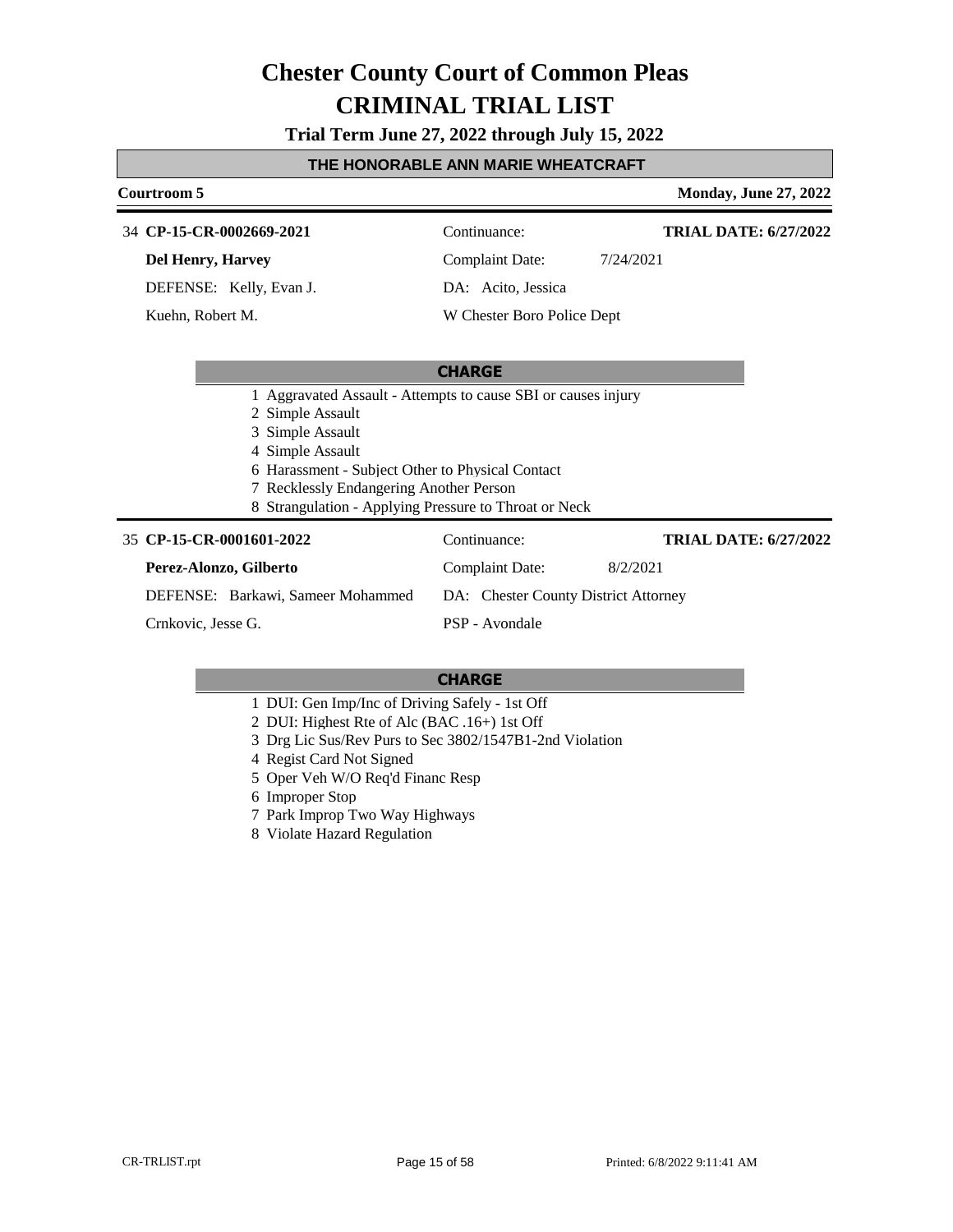**Trial Term June 27, 2022 through July 15, 2022**

#### **THE HONORABLE ANN MARIE WHEATCRAFT**

### **Courtroom 5 Friday, July 1, 2022 CHARGE CP-15-CR-0003014-2021** 36 Continuance: **Gonzalez Mondragon, Alex** DEFENSE: Barkawi, Sameer Mohammed Complaint Date: 8/3/2021 DA: Amoroso, Alyssa Marie Southern Chester Co Regional Police Dept **TRIAL DATE: 7/1/2022** Blue, Gregory P. 1 DUI: Highest Rte of Alc (BAC .16+) 1st Off 2 DUI: Gen Imp/Inc of Driving Safely - 1st Off 3 Driv While Oper Priv Susp Or Revoked 4 Restrictions on Alcoholic Beverages 5 Driving at Safe Speed 6 Duties At Stop Sign 7 Dr Unregist Veh 8 Display Plate Card In Improp Veh 9 Fraudulent Use/Removal Of Reg Plate **CP-15-CR-0003494-2021** 37 Continuance: **Krause, Matthew** DEFENSE: Lora, Christine Pierce Complaint Date: 8/6/2021 DA: Amoroso, Alyssa Marie **TRIAL DATE: 7/1/2022**

Brooks, Eric M.

Uwchlan Twp Police Dept

| <b>CHARGE</b>                                          |  |
|--------------------------------------------------------|--|
| 1 DUI: Controlled Substance - Schedule 1 - 1st Offense |  |
| 2 Exceed Max Speed Lim Estb By 19 MPH                  |  |

3 DUI: Controlled Substance - Metabolite - 1st Offense

#### **CP-15-CR-0003885-2021** 38 Continuance:

### **Poe, Herbert Daniel**

Dandrea, Joseph M.

DEFENSE: Dewese, Susanna E.

Complaint Date: 8/9/2021 DA: Amoroso, Alyssa Marie W Whiteland Twp Police Dept **TRIAL DATE: 7/1/2022**

#### **CHARGE**

1 Def Tres Actual Communication To

2 Disorderly Conduct Hazardous/Physi Off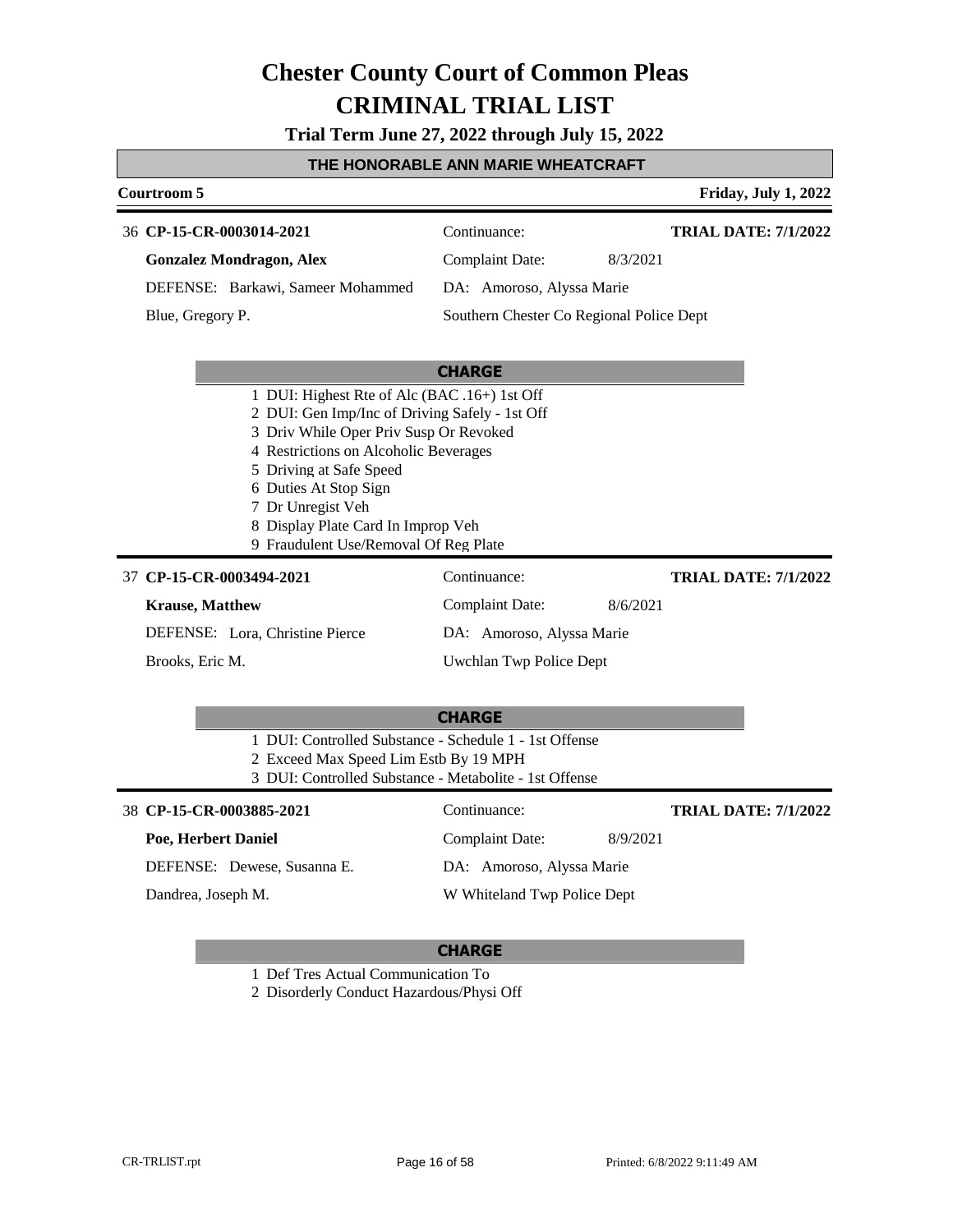**Trial Term June 27, 2022 through July 15, 2022**

#### **THE HONORABLE ANN MARIE WHEATCRAFT**

### **Courtroom 5 Friday, July 1, 2022 CHARGE CP-15-CR-0003895-2021** 39 Continuance: **Odom, Ronald L.** DEFENSE: Rainey, Debra Denise Complaint Date: 8/11/2021 DA: Amoroso, Alyssa Marie N Coventry Twp Police Dept **TRIAL DATE: 7/1/2022** Templin, Andrew N. 1 DUI: Gen Imp/Inc of Driving Safely - 1st Off 2 Exceed 25 MPH Residence Dist. By 19 MPH **CHARGE CP-15-CR-0003163-2021** 40 Continuance: **Cooper, Kimberly Marie** DEFENSE: Miller, Francis Connor Complaint Date: 8/30/2021 DA: Amoroso, Alyssa Marie Southern Chester Co Regional Police Dept **TRIAL DATE: 7/1/2022** Versagli, Joseph P. III 1 Simple Assault 2 Harassment - Subject Other to Physical Contact 3 Criminal Mischief - Damage Property 4 Disorderly Conduct Engage In Fighting 5 Disorder Conduct Obscene Lang/Gest 6 Disorder Conduct Hazardous/Physi Off 41 **CP-15-CR-0000205-2022** Continuance: **Fisher, Brandon Michael TRIAL DATE: 7/1/2022**

DEFENSE: Dewese, Susanna E.

Romero, Giovanni I

Complaint Date: 8/31/2021

DA: Amoroso, Alyssa Marie

PSP - Avondale

- 1 DUI: Gen Imp/Inc of Driving Safely 1st Off
- 2 DUI: Controlled Substance Impaired Ability 1st Offense
- 3 Drg Lic Sus/Rev Purs to Sec 3802/1547B1-3rd or Subs. Vio
- 4 Depositing Waste On Hwy
- 5 Use/Poss Of Drug Paraph
- 6 Int Poss Contr Subst By Per Not Reg
- 7 Disregard Traffic Lane (Single)
- 8 Careless Driving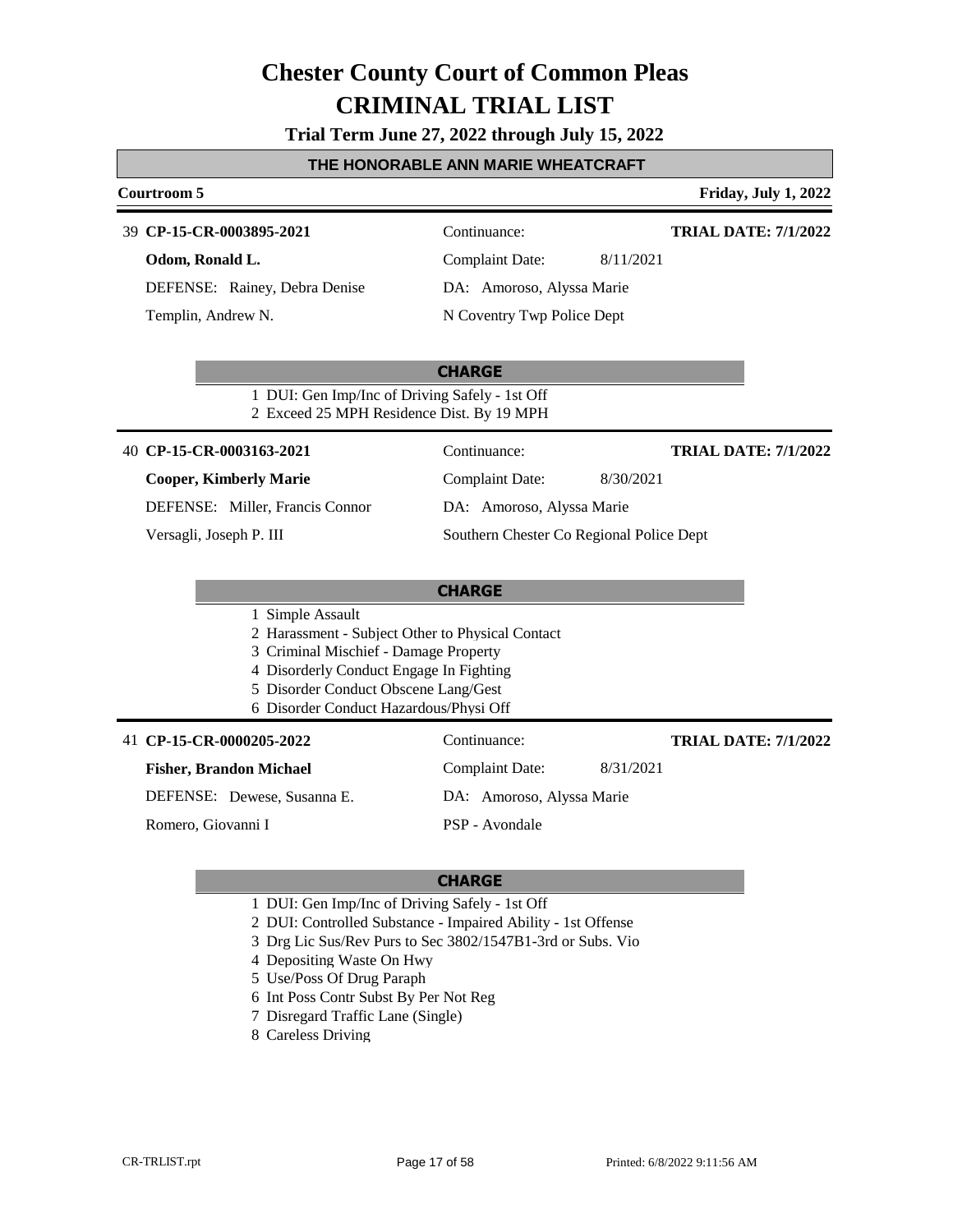#### **Trial Term June 27, 2022 through July 15, 2022**

#### **THE HONORABLE ANN MARIE WHEATCRAFT**

| Courtroom 5                     |                    |           | <b>Friday, July 1, 2022</b> |
|---------------------------------|--------------------|-----------|-----------------------------|
| 42 CP-15-CR-0000748-2022        | Continuance:       |           | <b>TRIAL DATE: 7/1/2022</b> |
| Roberson, Monya Danielle II     | Complaint Date:    | 9/21/2021 |                             |
| DEFENSE: McCabe, Thomas Patrick | DA: Acito, Jessica |           |                             |
| Neifield, Brent                 | PSP - Avondale     |           |                             |
|                                 |                    |           |                             |

### **CHARGE** 1 Int Poss Contr Subst By Per Not Reg 2 Marijuana-Small Amt Personal Use 3 Use/Poss Of Drug Paraph

4 Tamper With/Fabricate Physical Evidence **CP-15-CR-0000928-2022** 42 Continuance: **Roberson, Monya Danielle** DEFENSE: McCabe, Thomas Patrick Complaint Date: 8/31/2021 DA: Acito, Jessica **TRIAL DATE: 7/1/2022**

Gassenmeyer, Tara E.

#### **CHARGE**

PSP - Avondale

- 1 Int Poss Contr Subst By Per Not Reg
- 2 Marijuana-Small Amt Personal Use
- 3 Use/Poss Of Drug Paraph

| 43 CP-15-CR-0003972-2021          | Continuance:                |          | <b>TRIAL DATE: 7/1/2022</b> |
|-----------------------------------|-----------------------------|----------|-----------------------------|
| Keech, Brittney L.                | Complaint Date:             | 9/7/2021 |                             |
| DEFENSE: Barkawi, Sameer Mohammed | DA: Acito, Jessica          |          |                             |
| Pezick, Scott E.                  | W Whiteland Twp Police Dept |          |                             |

- 1 Theft By Unlaw Taking-Movable Prop
- 2 Theft By Unlaw Taking-Movable Prop
- 3 Theft By Decept-Prevent Acqu Of Info
- 4 Identity Theft
- 5 Receiving Stolen Property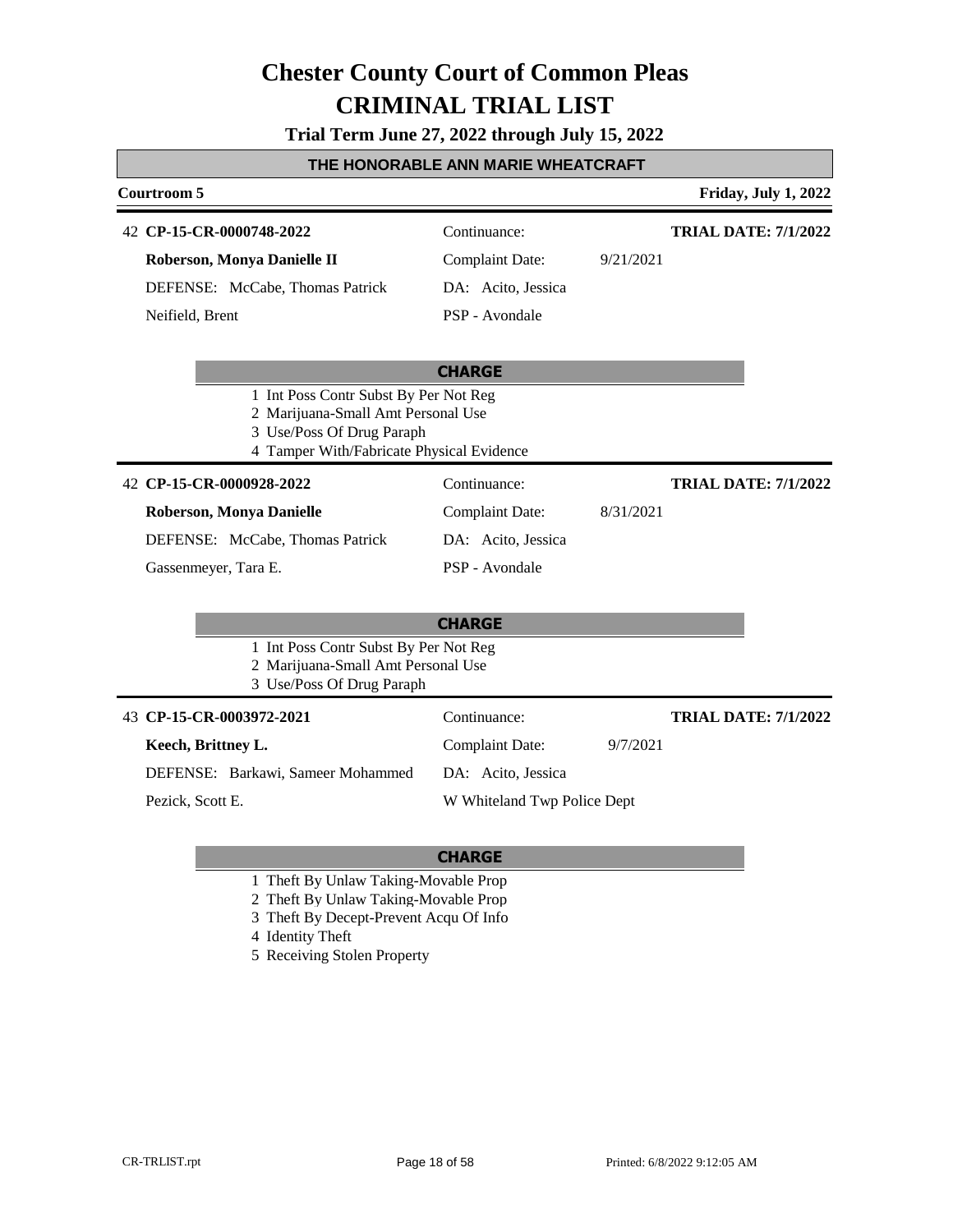**Trial Term June 27, 2022 through July 15, 2022**

### **THE HONORABLE ANN MARIE WHEATCRAFT**

|                                                                                                                                                                                                                                                                                                                                     | <u>I HE HONORABLE ANN MARIE WHEATCRAFT</u>               |                             |
|-------------------------------------------------------------------------------------------------------------------------------------------------------------------------------------------------------------------------------------------------------------------------------------------------------------------------------------|----------------------------------------------------------|-----------------------------|
| Courtroom 5                                                                                                                                                                                                                                                                                                                         |                                                          | <b>Friday, July 1, 2022</b> |
| 44 CP-15-CR-0001289-2022                                                                                                                                                                                                                                                                                                            | Continuance:                                             | <b>TRIAL DATE: 7/1/2022</b> |
| <b>Buchanan, Jeffrey John</b>                                                                                                                                                                                                                                                                                                       | <b>Complaint Date:</b><br>9/7/2021                       |                             |
| DEFENSE: Dewese, Susanna E.                                                                                                                                                                                                                                                                                                         | DA: Amoroso, Alyssa Marie                                |                             |
| Brown, Andrew P.                                                                                                                                                                                                                                                                                                                    | Phoenixville Boro Police Dept                            |                             |
|                                                                                                                                                                                                                                                                                                                                     | <b>CHARGE</b>                                            |                             |
| 1 Int Poss Contr Subst By Per Not Reg<br>2 Int Poss Contr Subst By Per Not Reg<br>3 Use/Poss Of Drug Paraph<br>4 Use/Poss Of Drug Paraph                                                                                                                                                                                            |                                                          |                             |
| 45 CP-15-CR-0000109-2022                                                                                                                                                                                                                                                                                                            | Continuance:                                             | <b>TRIAL DATE: 7/1/2022</b> |
| Simmons-Matos, Kiara Ami                                                                                                                                                                                                                                                                                                            | <b>Complaint Date:</b><br>9/8/2021                       |                             |
| DEFENSE: Barkawi, Sameer Mohammed                                                                                                                                                                                                                                                                                                   | DA: Amoroso, Alyssa Marie                                |                             |
| McGhee, Jason C.                                                                                                                                                                                                                                                                                                                    | W Goshen Twp Police Dept                                 |                             |
|                                                                                                                                                                                                                                                                                                                                     | <b>CHARGE</b>                                            |                             |
| 1 Simple Assault<br>2 Simple Assault<br>3 Simple Assault<br>4 Recklessly Endangering Another Person<br>5 Harassment - Subject Other to Physical Contact<br>6 Harassment - Follow In Public Place<br>8 Disorderly Conduct Engage In Fighting<br>9 Disorderly Conduct-Unreasonable Noise<br>10 Disorderly Conduct Hazardous/Physi Off | 7 Harassment - Course of Conduct W/No Legitimate Purpose |                             |
| 46 CP-15-CR-0000866-2022                                                                                                                                                                                                                                                                                                            | Continuance:                                             | <b>TRIAL DATE: 7/1/2022</b> |
| Debgupta, Arnab                                                                                                                                                                                                                                                                                                                     | 9/8/2021<br><b>Complaint Date:</b>                       |                             |
| DEFENSE: McCafferty, Melissa Berlot                                                                                                                                                                                                                                                                                                 | DA: Acito, Jessica                                       |                             |

Gasparo, Richard T.

Tredyffrin Twp Police Dept

- 1 DUI: Gen Imp/Inc of Driving Safely 1st Off
- 2 DUI: Gen Imp (BAC .08 .10) 1st Off
- 3 DUI: High Rte of Alc (Bac.10 <.16) 1st Off
- 4 DUI: Highest Rte of Alc (BAC .16+) 1st Off
- 5 Acci Dam To Unattended Veh Or Propert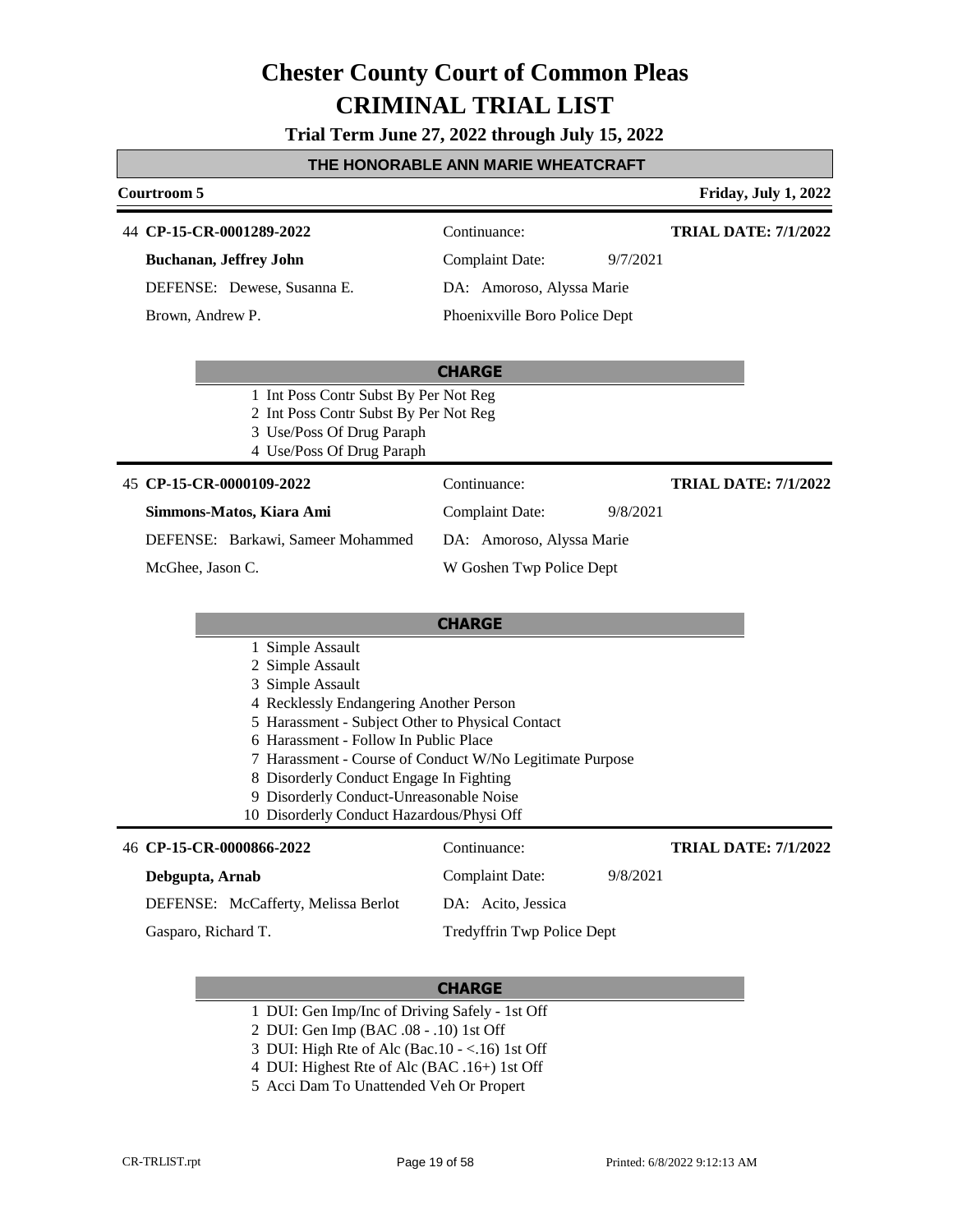**Trial Term June 27, 2022 through July 15, 2022**

#### **THE HONORABLE ANN MARIE WHEATCRAFT**

### **Courtroom 5 Friday, July 1, 2022 CHARGE CP-15-CR-0000172-2022** 47 Continuance: **Mills, Jahbre Raheem** DEFENSE: Complaint Date: 9/13/2021 DA: Amoroso, Alyssa Marie PSP - Avondale **TRIAL DATE: 7/1/2022** Ewing, Michael T. 1 Materially false written statement - purchase, delivery, trans 2 Statement Under Penalty **CHARGE CP-15-CR-0000530-2022** 48 Continuance: **Herr, Jennifer Anne** DEFENSE: Egan, Thomas C. III Complaint Date: 9/13/2021 DA: Amoroso, Alyssa Marie Phoenixville Boro Police Dept **TRIAL DATE: 7/1/2022** Fonseca, Jeremy E. 1 DUI: Controlled Substance - Impaired Ability - 1st Offense 2 Recklessly Endangering Another Person 3 Careless Driving 4 Endangering Welfare of Children - Parent/Guardian/Other 5 Endangering Welfare of Children - Parent/Guardian/Other 6 DUI: Controlled Substance - Schedule 2 or 3 - 1st Offense **CP-15-CR-0002994-2021** 49 Continuance: **Schweizer, William Edwin IV** DEFENSE: Lora, Christine Pierce Complaint Date: 9/14/2021 DA: Amoroso, Alyssa Marie PSP - Avondale **TRIAL DATE: 7/1/2022** Benitez, Linton J.

- 1 Unlawful Restraint/ Serious Bodily Injury
- 2 Distributes Material Containing Sexual Conduct/Nudity and
- 3 Strangulation Blocking the Nose and Mouth of the Person
- 4 Simple Assault
- 5 Disorderly Conduct Engage In Fighting
- 6 Harassment Subject Other to Physical Contact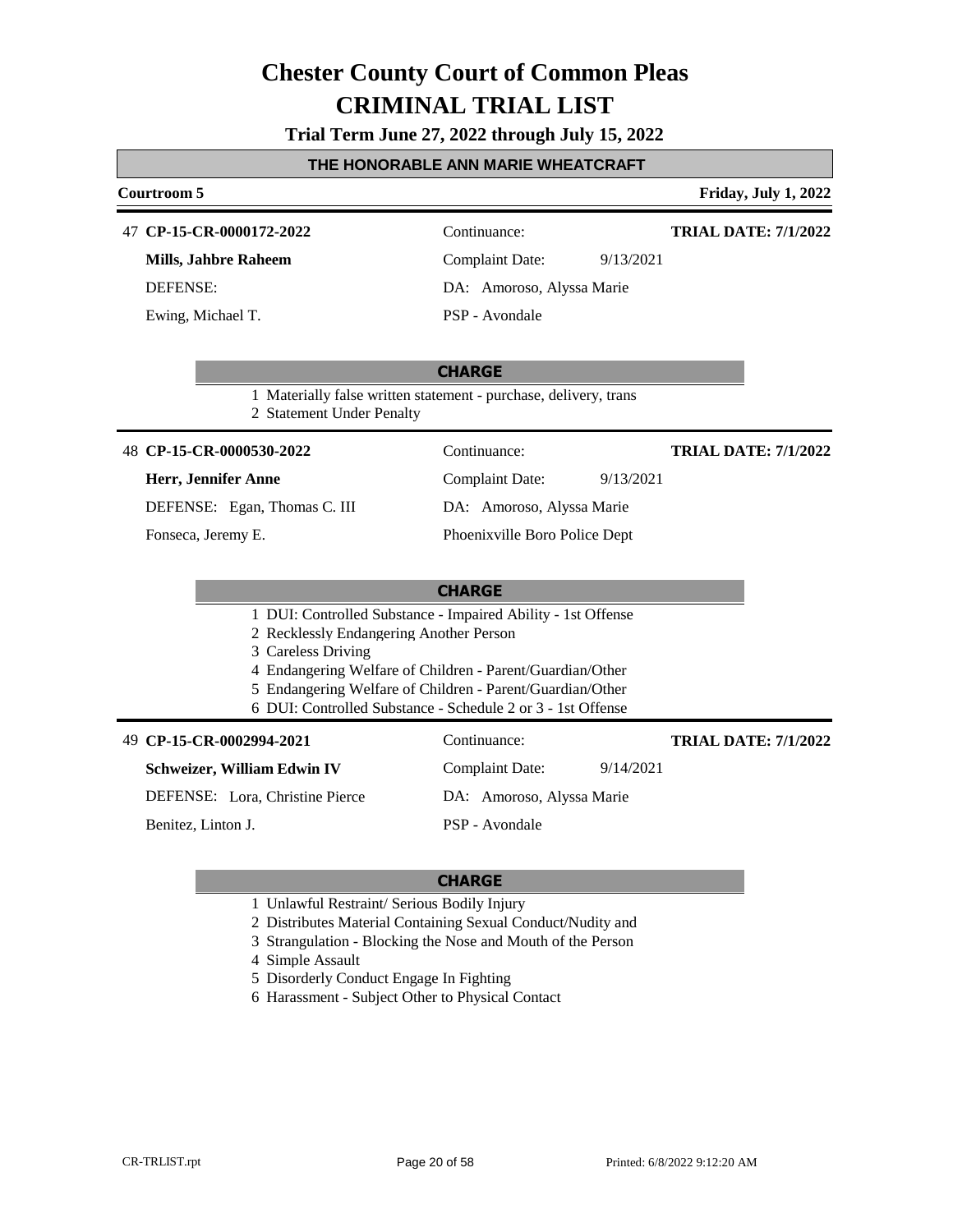**Trial Term June 27, 2022 through July 15, 2022**

#### **THE HONORABLE ANN MARIE WHEATCRAFT**

### **Courtroom 5 Friday, July 1, 2022 CHARGE CP-15-CR-0000757-2022** 50 Continuance: **Phillips, John Gladstone** DEFENSE: Difabio, Vincent P. Complaint Date: 9/14/2021 DA: Acito, Jessica Downingtown Boro Police Dept **TRIAL DATE: 7/1/2022** Schmolz, Jason A. 1 Retail Theft-Take Mdse 2 Retail Theft-Under-Ring 3 Receiving Stolen Property 4 Theft By Decep-False Impression **CHARGE CP-15-CR-0003524-2021** 51 Continuance: **Hernandez-Celso, Hector** DEFENSE: Dewese, Susanna E. Complaint Date: 9/16/2021 DA: Acito, Jessica W Chester Boro Police Dept **TRIAL DATE: 7/1/2022** Francart, Jason B. 1 Manufacture, Delivery, or Possession With Intent to Manufa 2 Manufacture, Delivery, or Possession With Intent to Manufa 3 Manufacture, Delivery, or Possession With Intent to Manufa 4 Manufacture, Delivery, or Possession With Intent to Manufa 5 Int Poss Contr Subst By Per Not Reg 6 Int Poss Contr Subst By Per Not Reg 7 Int Poss Contr Subst By Per Not Reg 8 Int Poss Contr Subst By Per Not Reg 9 Use/Poss Of Drug Paraph 10 Use/Poss Of Drug Paraph **CP-15-CR-0003114-2021** 52 Continuance: **Hall, Amanda Kay** DEFENSE: Kelly, Evan J. Complaint Date: 9/18/2021 DA: Yurick, Zachary PSP - Avondale **TRIAL DATE: 7/1/2022** Bernard, Oscar E.

- 1 Endangering Welfare of Children Parent/Guardian/Other
- 2 Simple Assault
- 3 Harassment Subject Other to Physical Contact
- 4 Harassment Subject Other to Physical Contact
- 5 Recklessly Endangering Another Person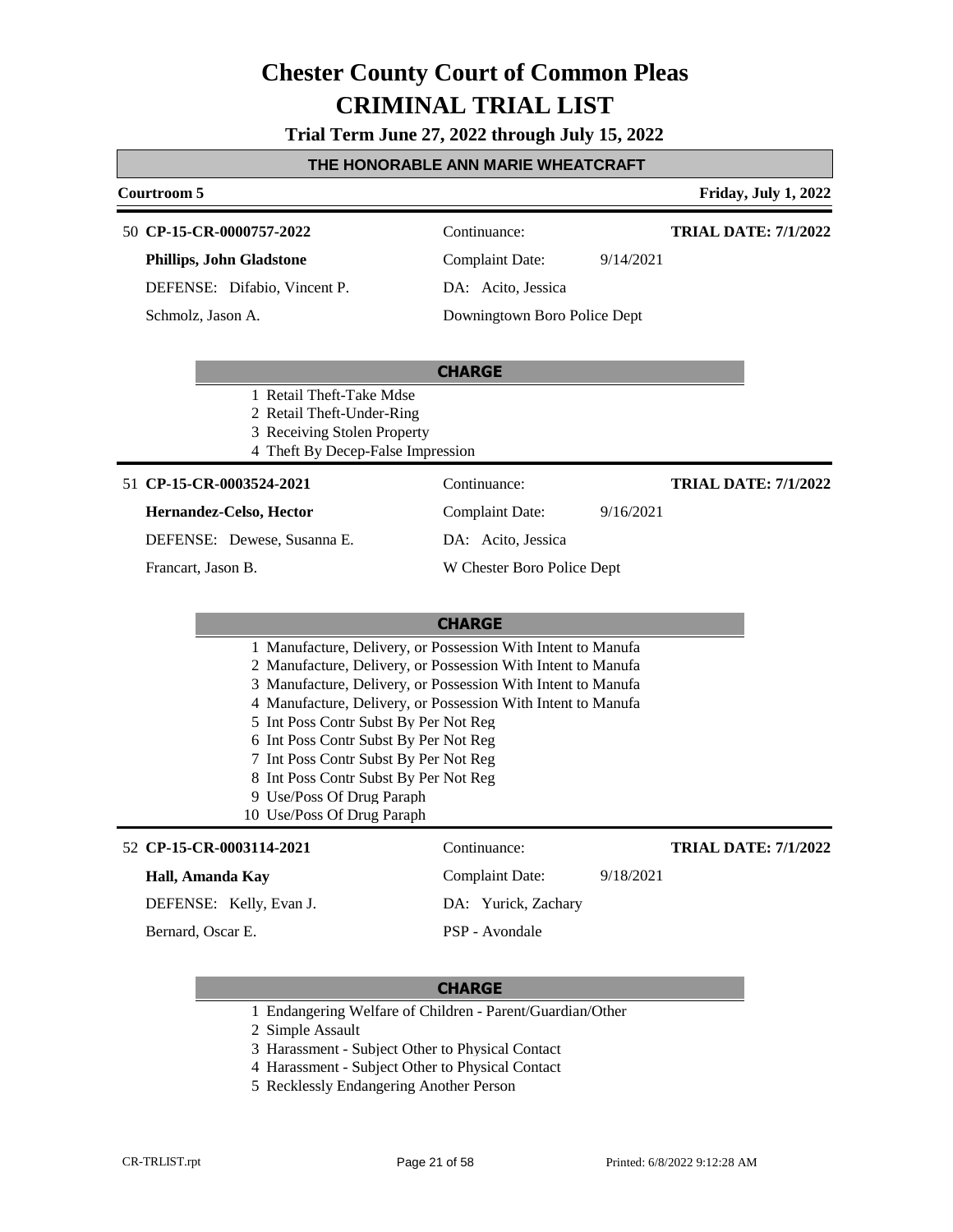**Trial Term June 27, 2022 through July 15, 2022**

#### **THE HONORABLE ANN MARIE WHEATCRAFT**

#### **Courtroom 5 Friday, July 1, 2022**

#### **CP-15-CR-0000318-2022** 53 Continuance:

**Gay, Aisha Aletha** DEFENSE: Barkawi, Sameer Mohammed Fusco, Matthew D.

**TRIAL DATE: 7/1/2022**

**TRIAL DATE: 7/1/2022**

Complaint Date: 9/28/2021 DA: Acito, Jessica Phoenixville Boro Police Dept

**CHARGE**

1 Intimidate Witness/Victim - Withhold Testimony

#### 53 **CP-15-CR-0000319-2022** Continuance:

### **Gay, Aisha Aletha**

DEFENSE: Barkawi, Sameer Mohammed

Fusco, Matthew D.

### Complaint Date: 9/20/2021 DA: Acito, Jessica

Phoenixville Boro Police Dept

### **CHARGE**

- 1 Stalking Repeatedly Comm. To Cause Fear
- 2 Harassment Course of Conduct W/No Legitimate Purpose
- 3 Harassment Comm. Lewd, Threatening, Etc. Language
- 4 Harassment Comm. Repeatedly in Anonymous Manner

#### **CP-15-CR-0000814-2022** 54 Continuance:

**Schmidt, Justin Aaron**

DEFENSE: Harmelin, Laurence

Sneed, Christian R.

### DA: Acito, Jessica PSP - Embreeville

#### **CHARGE**

- 1 Int Poss Contr Subst By Per Not Reg
- 2 Use/Poss Of Drug Paraph
- 3 Depositing Waste On Hwy
- 4 Fail to use safety belt driver and front seat occupant

Complaint Date: 9/20/2021

**TRIAL DATE: 7/1/2022**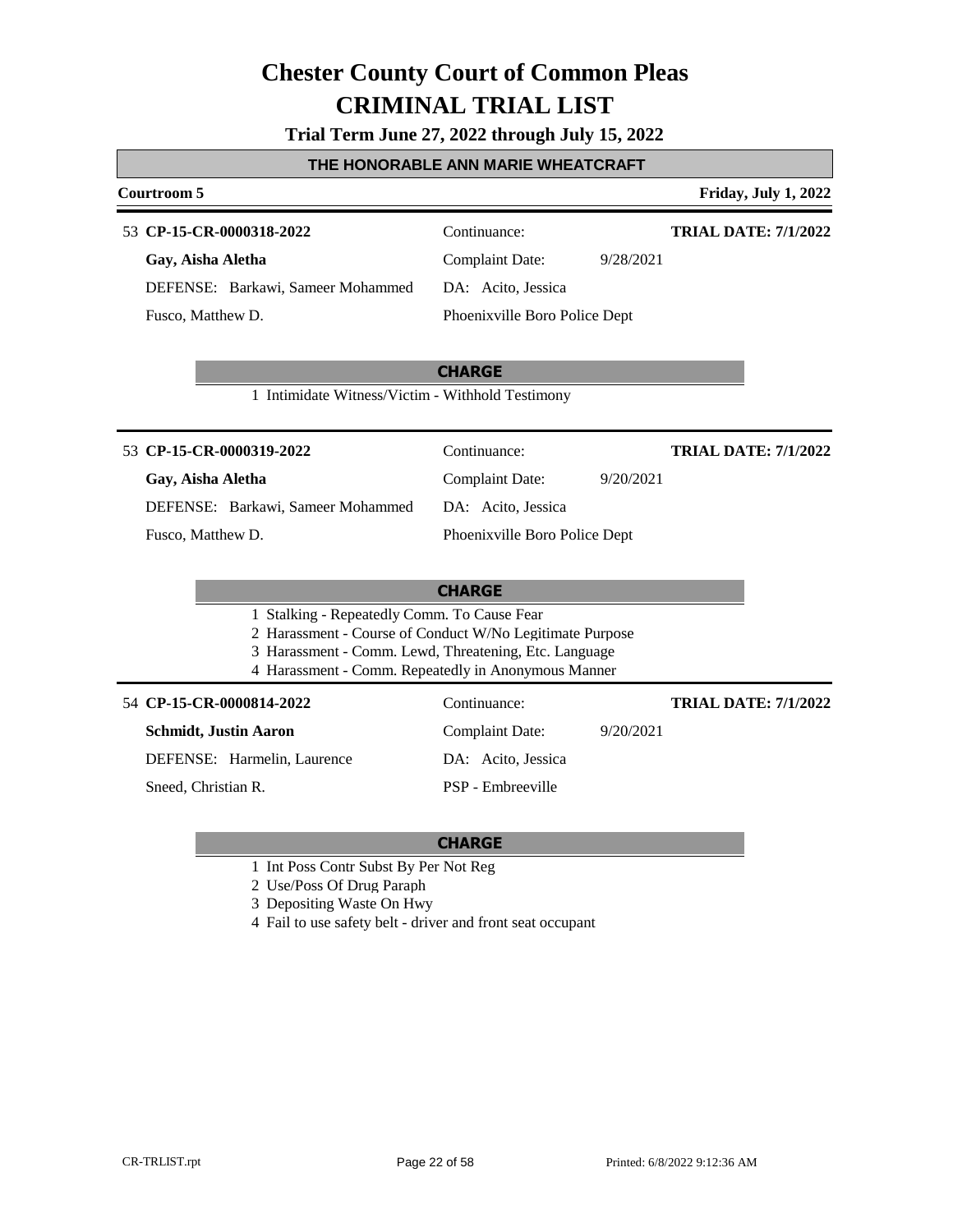**Trial Term June 27, 2022 through July 15, 2022**

#### **THE HONORABLE ANN MARIE WHEATCRAFT**

#### **Courtroom 5 Friday, July 1, 2022** 55 **CP-15-CR-0003669-2021** Continuance: **Speakman, Steven Wayne** DEFENSE: Barkawi, Sameer Mohammed Complaint Date: 9/22/2021 DA: Acito, Jessica PSP - Avondale **TRIAL DATE: 7/1/2022** Gassenmeyer, Tara E.

#### **CHARGE**

- 1 DUI: Controlled Substance Impaired Ability 1st Offense
- 2 Driv While Oper Priv Susp Or Revoked
- 3 Careless Driving
- 4 Oper Veh W/O Req'd Financ Resp

#### 56 **CP-15-CR-0003764-2021** Continuance:

#### **Tarantino, Chase Michael**

DEFENSE: Dewese, Susanna E.

Miller, Riley D.

DA: Acito, Jessica Southern Chester Co Regional Police Dept

**TRIAL DATE: 7/1/2022**

Complaint Date: 9/23/2021

#### **CHARGE**

- 1 DUI: Controlled Substance Impaired Ability 1st Offense
- 2 DUI: Controlled Substance Schedule 1 1st Offense
- 3 DUI: Controlled Substance Metabolite 1st Offense
- 4 Use/Poss Of Drug Paraph
- 5 Make Repairs/Sell/Etc Offens Weap
- 6 Careless Driving

**CP-15-CR-0003300-2021** 57 Continuance: **Dennis, Richard M. Jr.** DEFENSE: Complaint Date: 9/28/2021 DA: Acito, Jessica PSP - Embreeville **TRIAL DATE: 7/1/2022** McLaughlin, Adam L.

#### **CHARGE**

- 1 Aggravated Assault Attempts to cause SBI or causes injury
- 2 Strangulation Applying Pressure to Throat or Neck

3 Simple Assault

4 Harassment - Subject Other to Physical Contact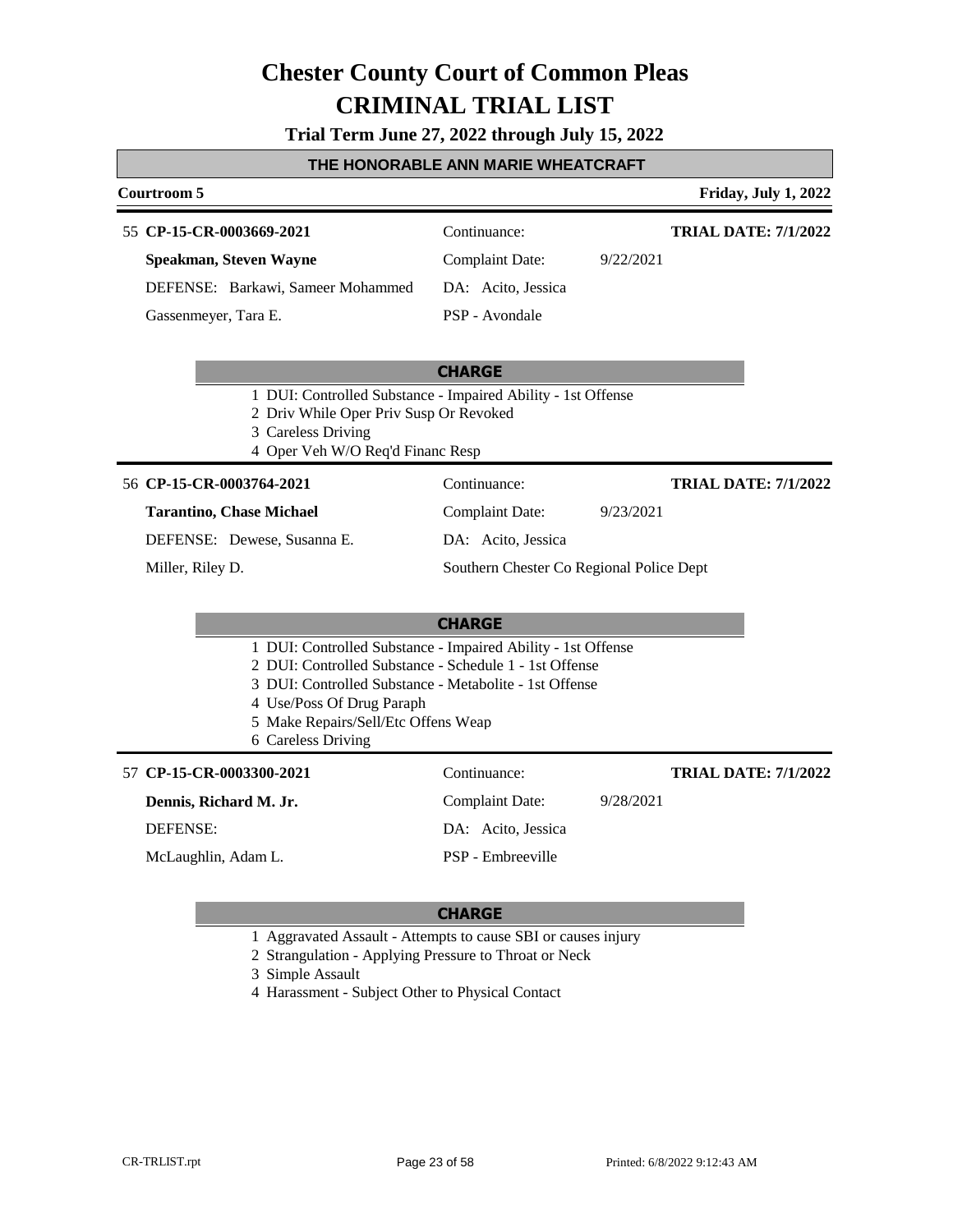**Trial Term June 27, 2022 through July 15, 2022**

#### **THE HONORABLE ANN MARIE WHEATCRAFT**

#### **Courtroom 5 Friday, July 1, 2022**

| 58 CP-15-CR-0001637-2022          | Continuance:    | <b>TRIAL DATE: 7/1/2022</b> |
|-----------------------------------|-----------------|-----------------------------|
| <b>Washington, Christopher II</b> | Complaint Date: | 9/28/2021                   |

DEFENSE:

McMahon, Albert J.

DA: Amoroso, Alyssa Marie PSP - Embreeville

#### **CHARGE**

- 1 DUI: Controlled Substance Schedule 1 1st Offense
- 2 Marijuana-Small Amt Personal Use
- 3 Use/Poss Of Drug Paraph
- 4 Exceed 55 MPH In Other Loc By 32 MPH
- 5 Careless Driving
- 6 Careless Driving
- 7 Improp Sunscreening
- 8 DUI: Controlled Substance Impaired Ability 1st Offense
- 9 DUI: Controlled Substance Metabolite 1st Offense

#### **CP-15-CR-0003711-2021** 59 Continuance:

Corcoran, Ryan E.

**Westmoreland, Yvonne Ernestine**

DEFENSE: Barkawi, Sameer Mohammed Complaint Date: 10/4/2021 DA: Amoroso, Alyssa Marie Coatesville City Police Dept **TRIAL DATE: 7/1/2022**

- 1 DUI: Highest Rte of Alc (BAC .16+) 1st Off
- 1 DUI: High Rte of Alc (Bac.10 <.16) 1st Off
- 2 Recklessly Endangering Another Person
- 2 DUI: Highest Rte of Alc (BAC .16+) 1st Off
- 3 Recklessly Endangering Another Person
- 3 DUI: Gen Imp/Inc of Driving Safely 1st Off
- 4 Recklessly Endangering Another Person
- 5 Recklessly Endangering Another Person
- 6 DUI: High Rte of Alc (Bac.10 <.16) 1st Off
- 7 DUI: Gen Imp/Inc of Driving Safely 1st Off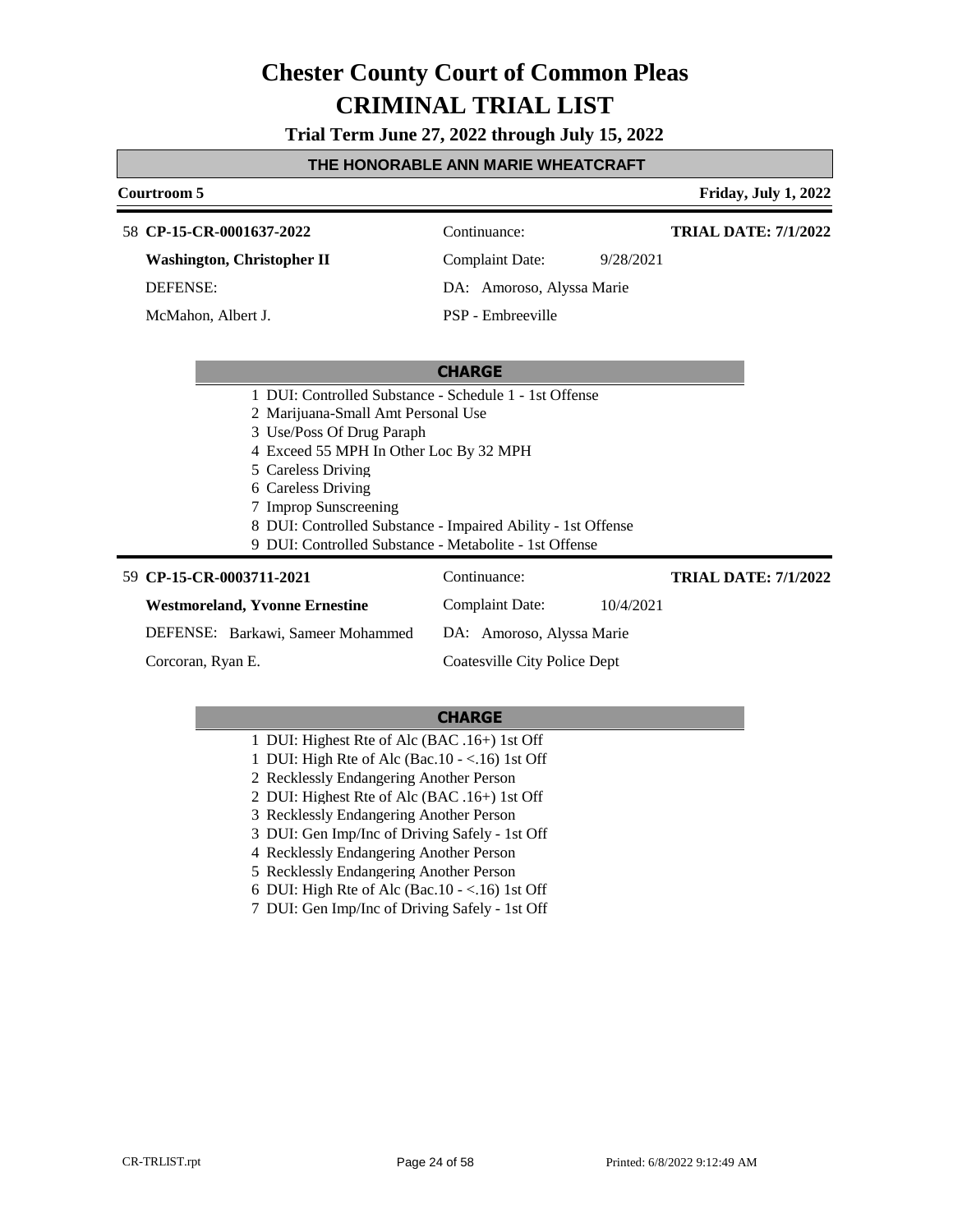**Trial Term June 27, 2022 through July 15, 2022**

| THE HONORABLE ANN MARIE WHEATCRAFT                                                                                                                                                                                                                                                                                    |                          |            |                             |  |
|-----------------------------------------------------------------------------------------------------------------------------------------------------------------------------------------------------------------------------------------------------------------------------------------------------------------------|--------------------------|------------|-----------------------------|--|
| Courtroom 5                                                                                                                                                                                                                                                                                                           |                          |            | <b>Friday, July 1, 2022</b> |  |
| 60 CP-15-CR-0001215-2022                                                                                                                                                                                                                                                                                              | Continuance:             |            | <b>TRIAL DATE: 7/1/2022</b> |  |
| Handlin, Dawn R.                                                                                                                                                                                                                                                                                                      | <b>Complaint Date:</b>   | 10/6/2021  |                             |  |
| DEFENSE:                                                                                                                                                                                                                                                                                                              | DA: Acito, Jessica       |            |                             |  |
| Dougherty, Sean E.                                                                                                                                                                                                                                                                                                    | PSP - Avondale           |            |                             |  |
|                                                                                                                                                                                                                                                                                                                       | <b>CHARGE</b>            |            |                             |  |
| 1 Retail Theft-Alter Label/Price Marking<br>2 Retail Theft-Alter Label/Price Marking<br>3 Retail Theft-Take Mdse<br>4 Retail Theft-Take Mdse<br>5 Retail Theft-Take Mdse<br>6 Retail Theft-Take Mdse<br>7 Retail Theft-Take Mdse<br>8 Retail Theft-Take Mdse<br>9 Retail Theft-Take Mdse<br>10 Retail Theft-Take Mdse |                          |            |                             |  |
| 61 CP-15-CR-0000641-2022                                                                                                                                                                                                                                                                                              | Continuance:             |            | <b>TRIAL DATE: 7/1/2022</b> |  |
| Sims, Amir                                                                                                                                                                                                                                                                                                            | <b>Complaint Date:</b>   | 10/12/2021 |                             |  |
| DEFENSE: Dewese, Susanna E.                                                                                                                                                                                                                                                                                           | DA: Acito, Jessica       |            |                             |  |
| Hiro, Stephen M.                                                                                                                                                                                                                                                                                                      | W Goshen Twp Police Dept |            |                             |  |
|                                                                                                                                                                                                                                                                                                                       | <b>CHARGE</b>            |            |                             |  |
| 1 Simple Assault                                                                                                                                                                                                                                                                                                      |                          |            |                             |  |

2 Harassment - Subject Other to Physical Contact

#### **CP-15-CR-0000018-2022** 62 Continuance:

### **Tucker, Devon Hakim**

DEFENSE:

Winter, Micaela J.

#### **CHARGE**

Complaint Date: 10/13/2021 DA: Chester County District Attorney

W Chester Boro Police Dept

- 1 DUI: Gen Imp/Inc of Driving Safely 1st Off
- 2 DUI: Controlled Substance Impaired Ability 1st Offense
- 3 DUI: Controlled Substance Schedule 1 1st Offense
- 4 DUI: Controlled Substance Metabolite 1st Offense

**TRIAL DATE: 7/1/2022**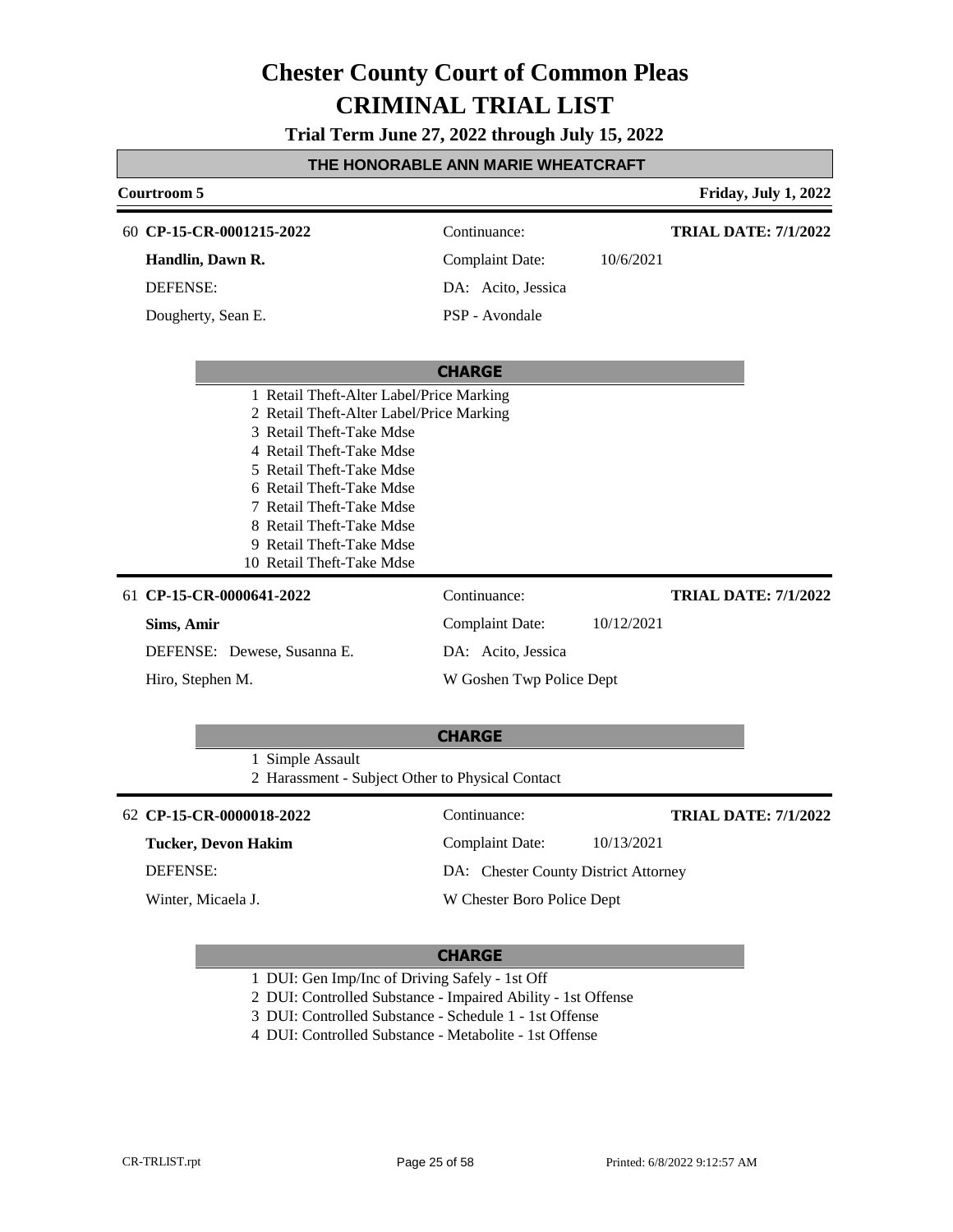**Trial Term June 27, 2022 through July 15, 2022**

#### **THE HONORABLE ANN MARIE WHEATCRAFT**

### **Courtroom 5 Friday, July 1, 2022 CHARGE CP-15-CR-0000895-2022** 63 Continuance: **Root, Ethan Markus** DEFENSE: Mehok, Kristine C. Complaint Date: 10/13/2021 DA: Roberts, Justin Paul PSP - Avondale **TRIAL DATE: 7/1/2022** Gassenmeyer, Tara E. 1 DUI: Controlled Substance - Impaired Ability - 1st Offense 2 Careless Driving 3 DUI: Minor - 1st Offense 4 DUI: Controlled Substance - Schedule 1 - 1st Offense 5 DUI: Controlled Substance - Metabolite - 1st Offense 6 DUI: Controlled Substance - Combination Alcohol/Drugs - **CHARGE CP-15-CR-0000778-2022** 64 Continuance: **Nunez Hernandez, Miguel Angel** DEFENSE: Colon, Edwin J. Complaint Date: 10/14/2021 DA: Acito, Jessica PSP - Avondale **TRIAL DATE: 7/1/2022** Gassenmeyer, Tara E. 1 DUI: Gen Imp/Inc of Driving Safely - 1st Off 2 Careless Driving 3 Driving W/O A License 4 Exceed 55 MPH In Other Loc By 26 MPH 5 DUI: Gen Imp (BAC .08 - .10) 1st Off **CP-15-CR-0003929-2021** 65 Continuance: **Brown, Joshua Paul** DEFENSE: Dewese, Susanna E. Complaint Date: 10/15/2021 DA: Acito, Jessica PSP - Avondale **TRIAL DATE: 7/1/2022** Smith, Ryan E.

- 1 Int Poss Contr Subst By Per Not Reg
- 2 Int Poss Contr Subst By Per Not Reg
- 3 Use/Poss Of Drug Paraph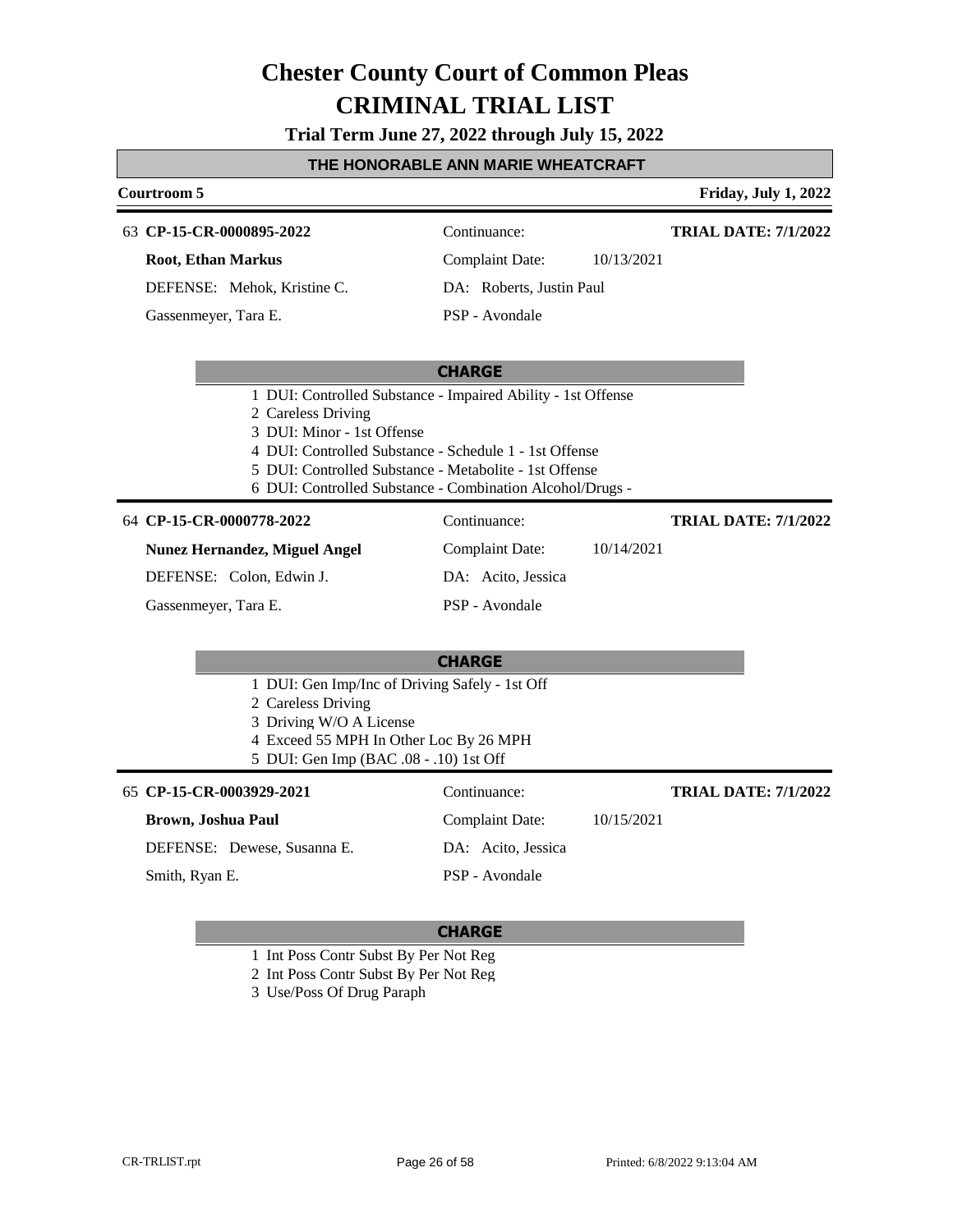**Trial Term June 27, 2022 through July 15, 2022**

#### **THE HONORABLE ANN MARIE WHEATCRAFT**

### **Courtroom 5 Friday, July 1, 2022**

66 **CP-15-CR-0000331-2022** Continuance:

#### **Hubbard, Kim Lee**

DEFENSE: Dewese, Susanna E.

Tomasovich, Joseph R.

**TRIAL DATE: 7/1/2022**

Complaint Date: 10/19/2021 DA: Amoroso, Alyssa Marie Caln Twp Police Dept

### **CHARGE**

1 Aggravated Assault - Attempts to cause or causes BI to desi

2 Simple Assault

3 Harassment - Subject Other to Physical Contact

#### **CP-15-CR-0001096-2022** 67 Continuance:

**Butler, Terrell Chaman**

DEFENSE:

Shave, Jonathan A.

**TRIAL DATE: 7/1/2022**

### Complaint Date: 2/1/2022 DA: Macaulay, Kaitlyn Ruth

Chester County County Detective

### **CHARGE**

|  | 1 Manufacture, Delivery, or Possession With Intent to Manufa<br>2 Manufacture, Delivery, or Possession With Intent to Manufa<br>3 Manufacture, Delivery, or Possession With Intent to Manufa<br>4 Manufacture, Delivery, or Possession With Intent to Manufa<br>5 Manufacture, Delivery, or Possession With Intent to Manufa<br>6 Manufacture, Delivery, or Possession With Intent to Manufa<br>7 Conspiracy - Manufacture, Delivery, or Possession With Int<br>8 Int Poss Contr Subst By Per Not Reg<br>9 Int Poss Contr Subst By Per Not Reg<br>10 Int Poss Contr Subst By Per Not Reg |
|--|------------------------------------------------------------------------------------------------------------------------------------------------------------------------------------------------------------------------------------------------------------------------------------------------------------------------------------------------------------------------------------------------------------------------------------------------------------------------------------------------------------------------------------------------------------------------------------------|

#### **CP-15-CR-0003371-2021** 67 Continuance:

#### **Butler, Terrell Chamon**

DEFENSE:

Smith, Todd S.

### Complaint Date: 10/21/2021

**TRIAL DATE: 7/1/2022**

DA: Amoroso, Alyssa Marie

Valley Twp Police Dept

- 1 Simple Assault
- 2 Simple Assault
- 3 Harassment Subject Other to Physical Contact
- 4 Harassment Subject Other to Physical Contact
- 5 Disorderly Conduct Engage In Fighting
- 6 Disorderly Conduct Engage In Fighting
- 7 Burglary Overnight Accommodations; Person Present, Bo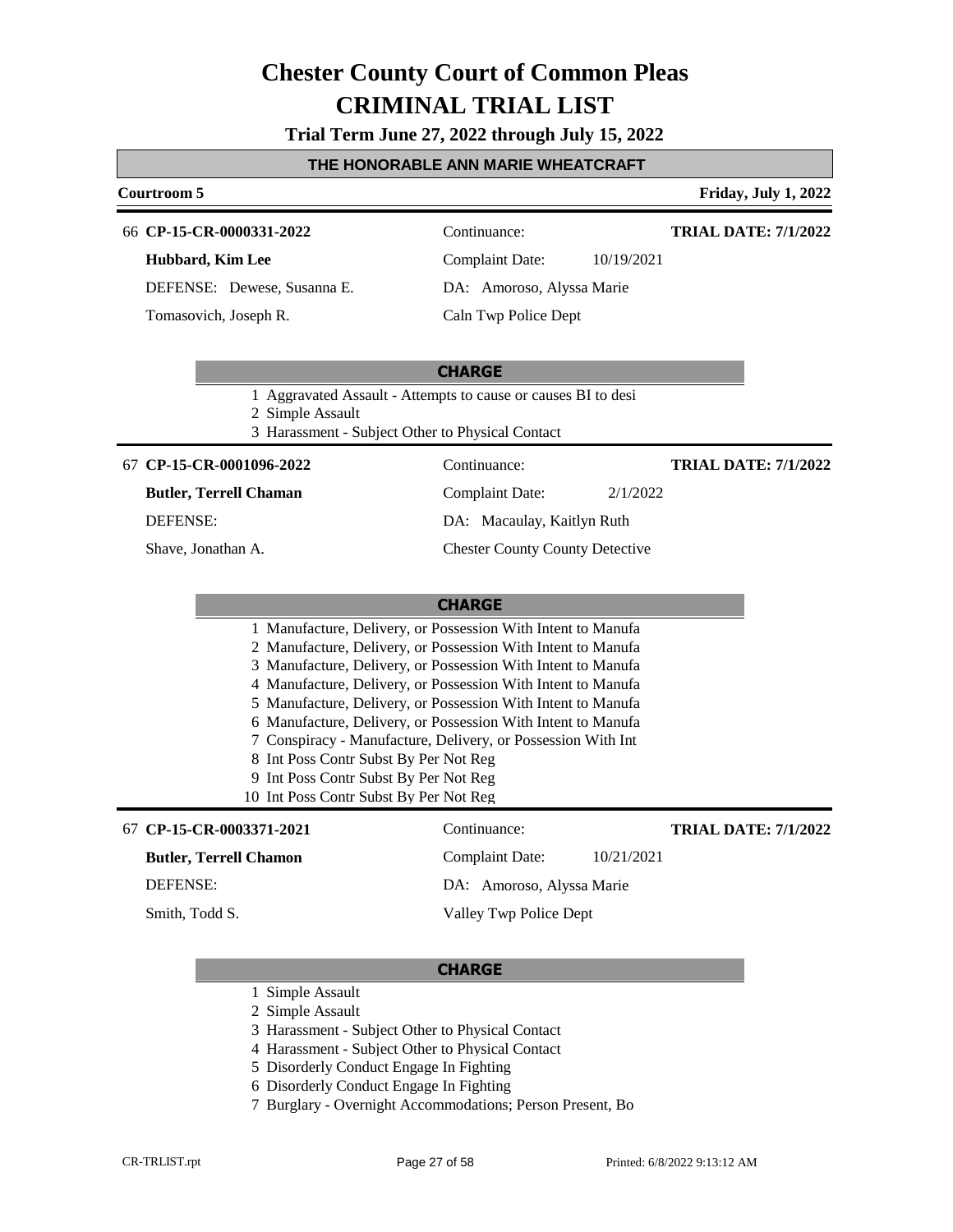**Trial Term June 27, 2022 through July 15, 2022**

#### **THE HONORABLE ANN MARIE WHEATCRAFT**

### **Courtroom 5 Friday, July 1, 2022 CHARGE CP-15-CR-0003637-2021** 68 Continuance: **Alequin, Anthony Ramon** DEFENSE: Dewese, Susanna E. Complaint Date: 10/22/2021 DA: Acito, Jessica Tredyffrin Twp Police Dept **TRIAL DATE: 7/1/2022** Gasparo, Richard T. 1 Firearms Not To Be Carried W/O License 2 Int Poss Contr Subst By Per Not Reg 3 Poss Of Marijuana 4 Manufacture, Delivery, or Possession With Intent to Manufa 5 Use/Poss Of Drug Paraph 6 Disregard Traffic Lane (Single) 7 Possession Of Firearm Prohibited **CHARGE CP-15-CR-0001521-2022** 69 Continuance: **Halligan, Leah Claire** DEFENSE: Complaint Date: 10/22/2021 DA: Chester County District Attorney W Chester Univ Police Dept **TRIAL DATE: 7/1/2022** Skymba, Kevin 1 Use/Poss Of Drug Paraph 2 Disorderly Conduct Hazardous/Physi Off 3 Int Poss Contr Subst By Per Not Reg **CP-15-CR-0000099-2022** 70 Continuance: **Aronson, Victoria L.** DEFENSE: O'Neill, Kevin Michael Jr. Complaint Date: 10/25/2021 DA: Yurick, Zachary Westtown/East Goshen Police Dept **TRIAL DATE: 7/1/2022** Meiswich, Michael E.

- 1 Aggravated Assault Victim Less Than 6 and Defendant 18
- 2 Endangering Welfare of Children Parent/Guardian/Other
- 3 Endangering Welfare of Children Parent/Guardian/Other
- 4 Endangering Welfare of Children Parent/Guardian/Other
- 5 Simple Assault
- 6 Simple Assault
- 7 Simple Assault
- 8 Harassment Subject Other to Physical Contact
- 9 Harassment Subject Other to Physical Contact
- 10 Harassment Subject Other to Physical Contact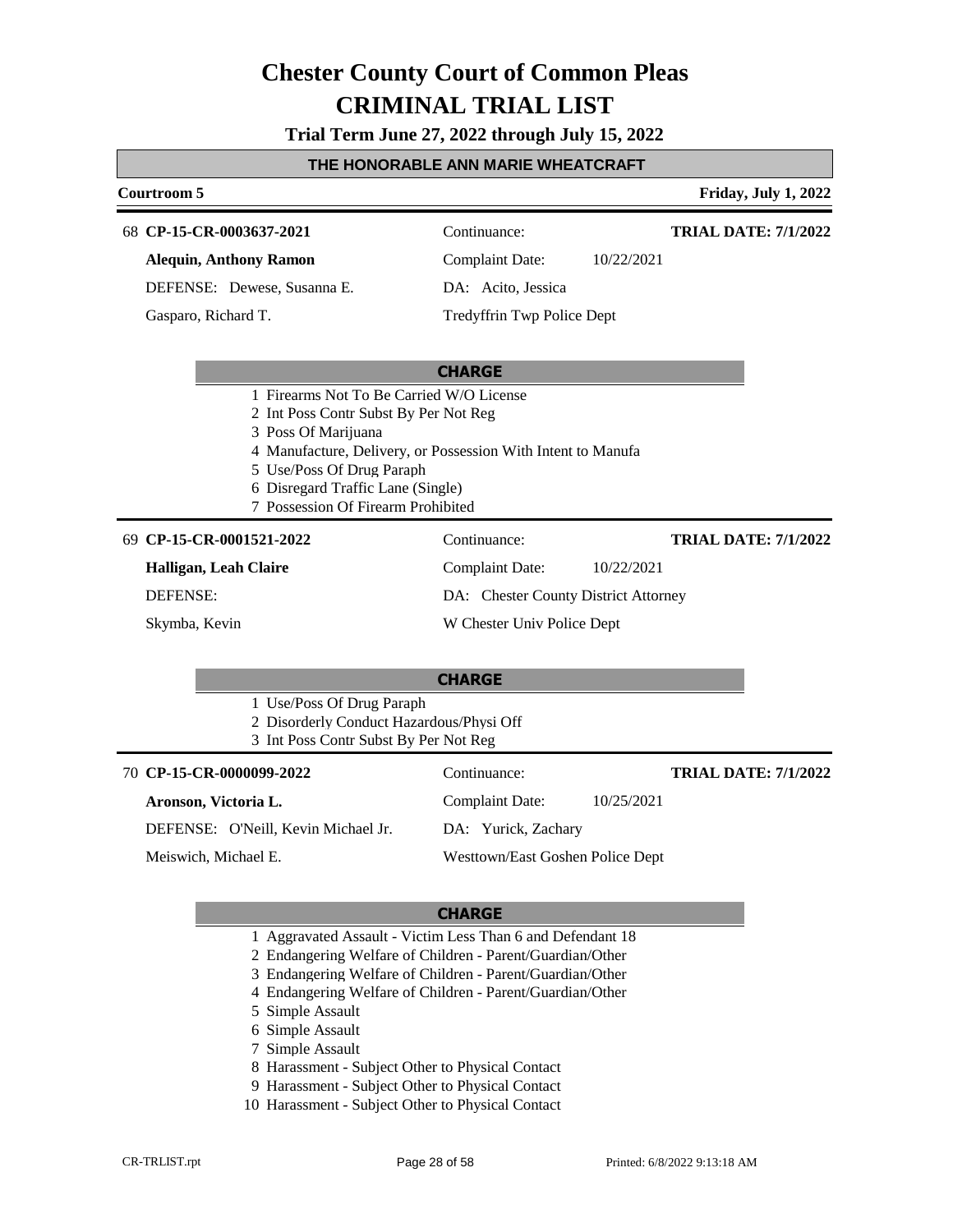**Trial Term June 27, 2022 through July 15, 2022**

| Courtroom 5                                                                                                         |                                                                                                                   | Friday, July 8, 2022        |
|---------------------------------------------------------------------------------------------------------------------|-------------------------------------------------------------------------------------------------------------------|-----------------------------|
| 71 CP-15-CR-0003592-2021<br>Rudolph, Chad Allen<br>DEFENSE: Barkawi, Sameer Mohammed<br>Corcoran, Ryan E.           | Continuance:<br><b>Complaint Date:</b><br>11/10/2021<br>DA: Acito, Jessica<br><b>Coatesville City Police Dept</b> | <b>TRIAL DATE: 7/8/2022</b> |
| 1 Flight To Avoid Appreh/Trial/Punish<br>2 Receiving Stolen Property                                                | <b>CHARGE</b>                                                                                                     |                             |
| 71 CP-15-CR-0003626-2021<br><b>Rudolph, Chad Allen</b><br>DEFENSE: Barkawi, Sameer Mohammed<br>Giedgowd, Jackson J. | Continuance:<br>10/27/2021<br><b>Complaint Date:</b><br>DA: Acito, Jessica<br>Downingtown Boro Police Dept        | <b>TRIAL DATE: 7/8/2022</b> |
| 1 Theft By Unlaw Taking-Movable Prop<br>2 Receiving Stolen Property<br>3 Driv While Oper Priv Susp Or Revoked       | <b>CHARGE</b>                                                                                                     |                             |
| 72 CP-15-CR-0003874-2021<br><b>Carver, Ronald</b><br>DEFENSE: Barkawi, Sameer Mohammed<br>Deegan, Kevin             | Continuance:<br><b>Complaint Date:</b><br>11/6/2021<br>DA: Acito, Jessica<br>Spring City Boro Police Dept         | <b>TRIAL DATE: 7/8/2022</b> |

- 1 Retaliation Against Witness or Victim
- 2 Terroristic Threats W/ Int To Terrorize Another
- 3 Harassment Comm. Repeatedly in Anonymous Manner
- 4 Harassment Comm. Repeatedly and Inconvenient Hours
- 5 Stalking Repeatedly Comm. To Cause Fear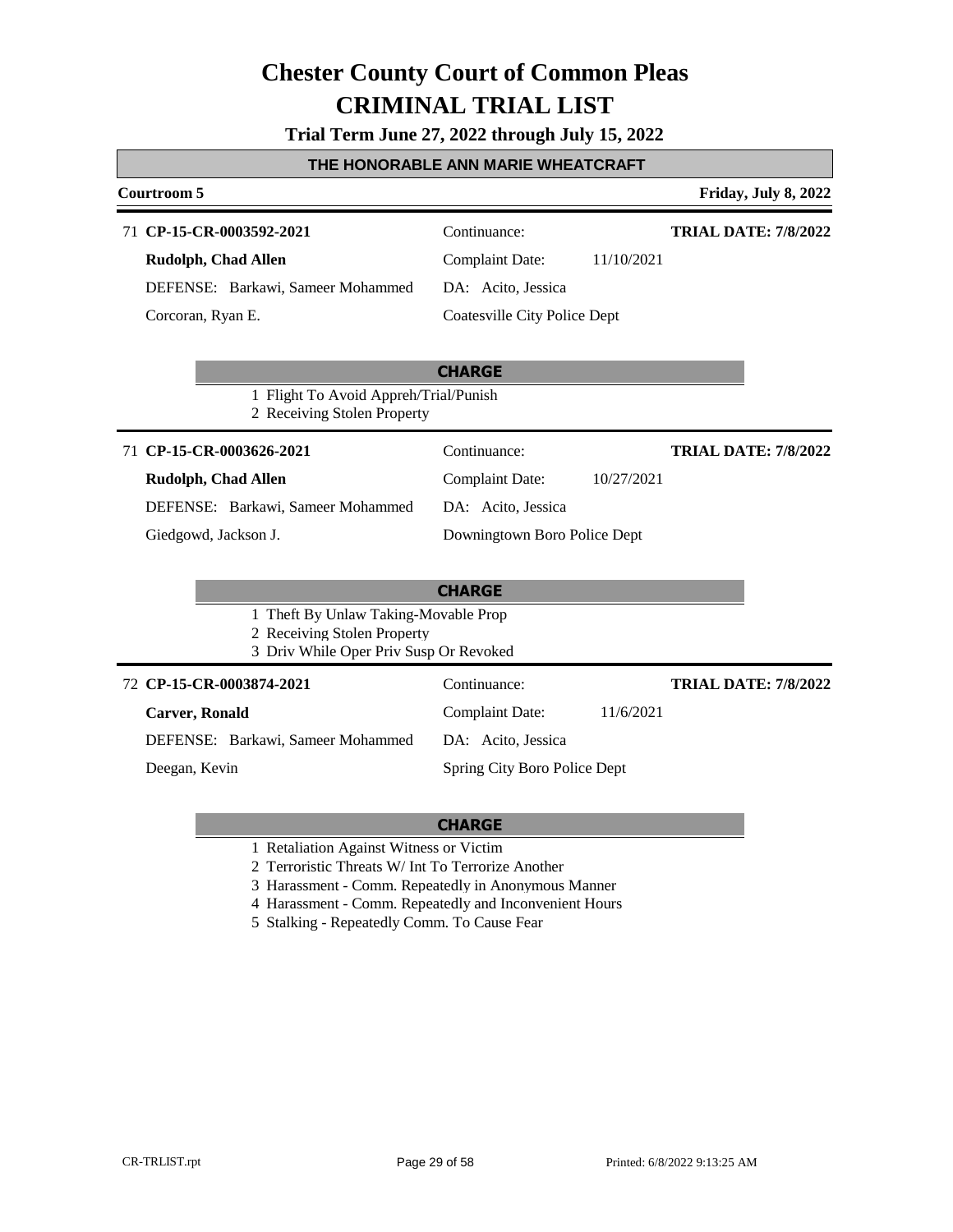**Trial Term June 27, 2022 through July 15, 2022**

#### **THE HONORABLE ANN MARIE WHEATCRAFT**

#### **Courtroom 5 Friday, July 8, 2022 CP-15-CR-0003875-2021** 72 Continuance: **Carver, Ronald** DEFENSE: Barkawi, Sameer Mohammed Complaint Date: 10/28/2021 DA: Acito, Jessica Spring City Boro Police Dept **TRIAL DATE: 7/8/2022** Deegan, Kevin

#### **CHARGE**

- 1 Stalking Repeatedly Comm. To Cause Fear
- 2 Harassment Comm. Lewd, Threatening, Etc. Language
- 3 Harassment Comm. Repeatedly in Another Manner
- 4 Harassment Course of Conduct W/No Legitimate Purpose

**CP-15-CR-0000799-2022** 73 Continuance:

#### **Durfor, Denise**

DEFENSE: Borchik, Ryan Greg

Achuff, Daniel

DA: Amoroso, Alyssa Marie

Brandywine Valley SPCA

Complaint Date: 10/28/2021

#### **CHARGE**

- 1 Aggravated Cruelty to Animals Causing SBI or Death
- 2 Neglect of Animals Vet Care

#### **CP-15-CR-0000129-2022** 74 Continuance:

**Terrana, John Charles**

DEFENSE: Noone, Michael G.

Ensor, James M.

DA: Chester County District Attorney

W Chester Boro Police Dept

### **CHARGE**

- 1 DUI: Gen Imp/Inc of Driving Safely 1st Off
- 2 Disregard Traffic Lane (Single)
- 3 Careless Driving
- 4 Reckless Driving
- 5 DUI: Gen Imp (BAC .08 .10) 1st Off

Complaint Date: 10/29/2021 **TRIAL DATE: 7/8/2022**

**TRIAL DATE: 7/8/2022**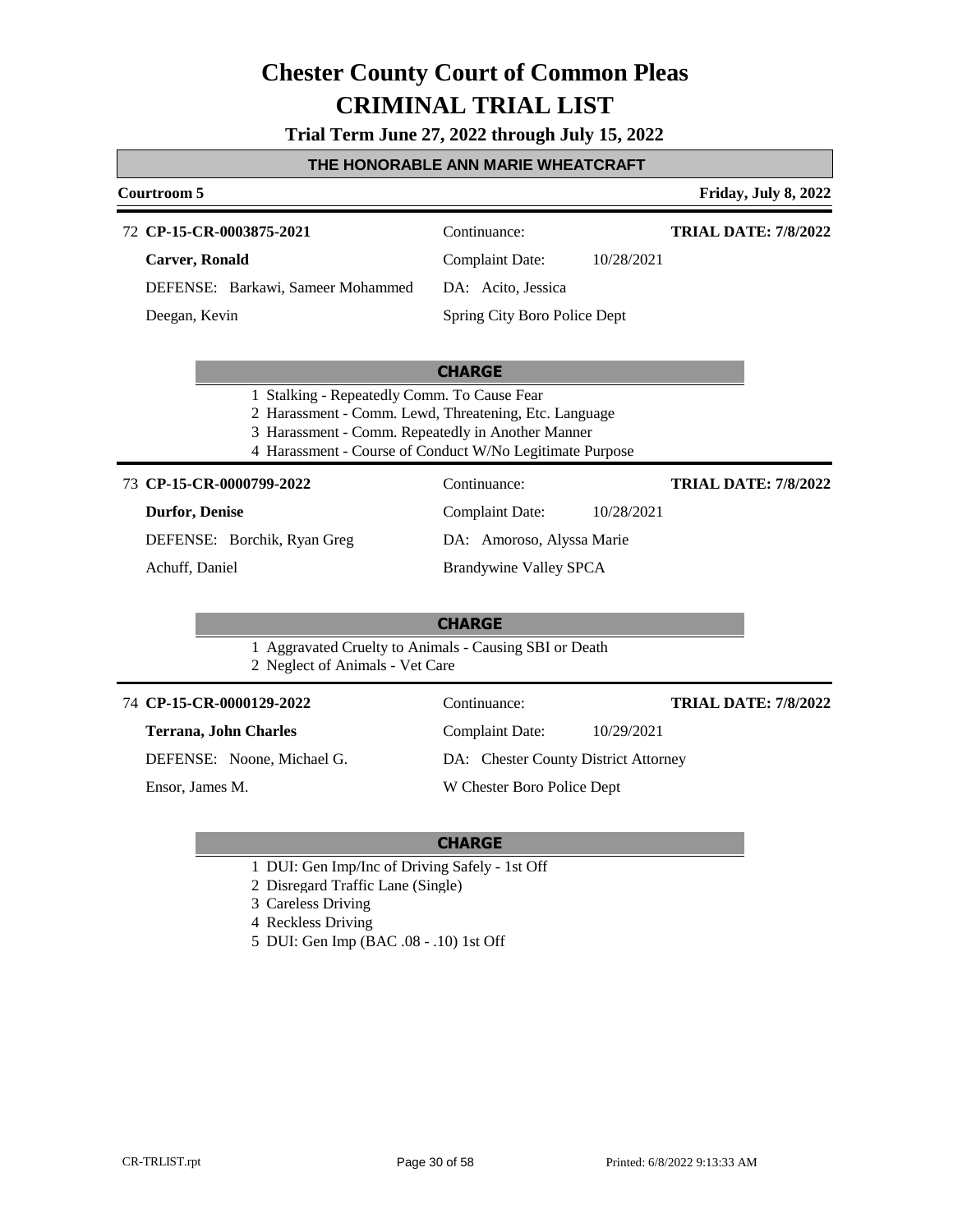**Trial Term June 27, 2022 through July 15, 2022**

### **THE HONORABLE ANN MARIE WHEATCRAFT**

| Courtroom 5                                                                                                                                                                                                                                                                               |                                                                                                                              | Friday, July 8, 2022        |
|-------------------------------------------------------------------------------------------------------------------------------------------------------------------------------------------------------------------------------------------------------------------------------------------|------------------------------------------------------------------------------------------------------------------------------|-----------------------------|
| 75 CP-15-CR-0000735-2022                                                                                                                                                                                                                                                                  | Continuance:                                                                                                                 | <b>TRIAL DATE: 7/8/2022</b> |
| <b>Singleton, Ashantee</b>                                                                                                                                                                                                                                                                | <b>Complaint Date:</b><br>10/31/2021                                                                                         |                             |
| DEFENSE: Bellwoar, Thomas Gerald Jr.                                                                                                                                                                                                                                                      | DA: Amoroso, Alyssa Marie                                                                                                    |                             |
| Himmel, Eric D.                                                                                                                                                                                                                                                                           | Coatesville City Police Dept                                                                                                 |                             |
|                                                                                                                                                                                                                                                                                           | <b>CHARGE</b>                                                                                                                |                             |
| 2 DUI: Controlled Substance or Metabolite 1st Offense<br>4 Int Poss Contr Subst By Per Not Reg<br>5 Use/Poss Of Drug Paraph<br>7 Accident Involv Damage Attended Vehicle/Prop<br>8 Careless Driving<br>9 Disregard Traffic Lane (Single)<br>10 DUI: Highest Rte of Alc (BAC .16+) 1st Off | 3 DUI: Controlled Substance - Impaired Ability - 1st Offense<br>6 Manufacture, Delivery, or Possession With Intent to Manufa |                             |
| 76 CP-15-CR-0000713-2022                                                                                                                                                                                                                                                                  | Continuance:                                                                                                                 | <b>TRIAL DATE: 7/8/2022</b> |
| Hays, Wynne N.                                                                                                                                                                                                                                                                            | Complaint Date:<br>11/2/2021                                                                                                 |                             |
| DEFENSE: Dewese, Susanna E.                                                                                                                                                                                                                                                               | DA: Acito, Jessica                                                                                                           |                             |
| Kopil, Michael T.                                                                                                                                                                                                                                                                         | Phoenixville Boro Police Dept                                                                                                |                             |
|                                                                                                                                                                                                                                                                                           | <b>CHARGE</b>                                                                                                                |                             |

- 1 Flight To Avoid Appreh/Trial/Punish
- 2 Recklessly Endangering Another Person
- 3 Fleeing or Attempting to Elude Officer
- 4 Reckless Driving
- 5 Careless Driving
- 6 Duties At Stop Sign
- 7 Drive Wrong Way

#### 77 CP-15-CR-0000666-2022 Continuance:

### **Joshi, Sanjeev**

DEFENSE: Kelly, Evan J.

Templin, Andrew N.

### **TRIAL DATE: 7/8/2022**

Complaint Date: 11/3/2021

DA: Amoroso, Alyssa Marie

N Coventry Twp Police Dept

- 1 Accident Involv Damage Attended Vehicle/Prop
- 2 Disregard Traffic Lane (Single)
- 3 Follow Too Closely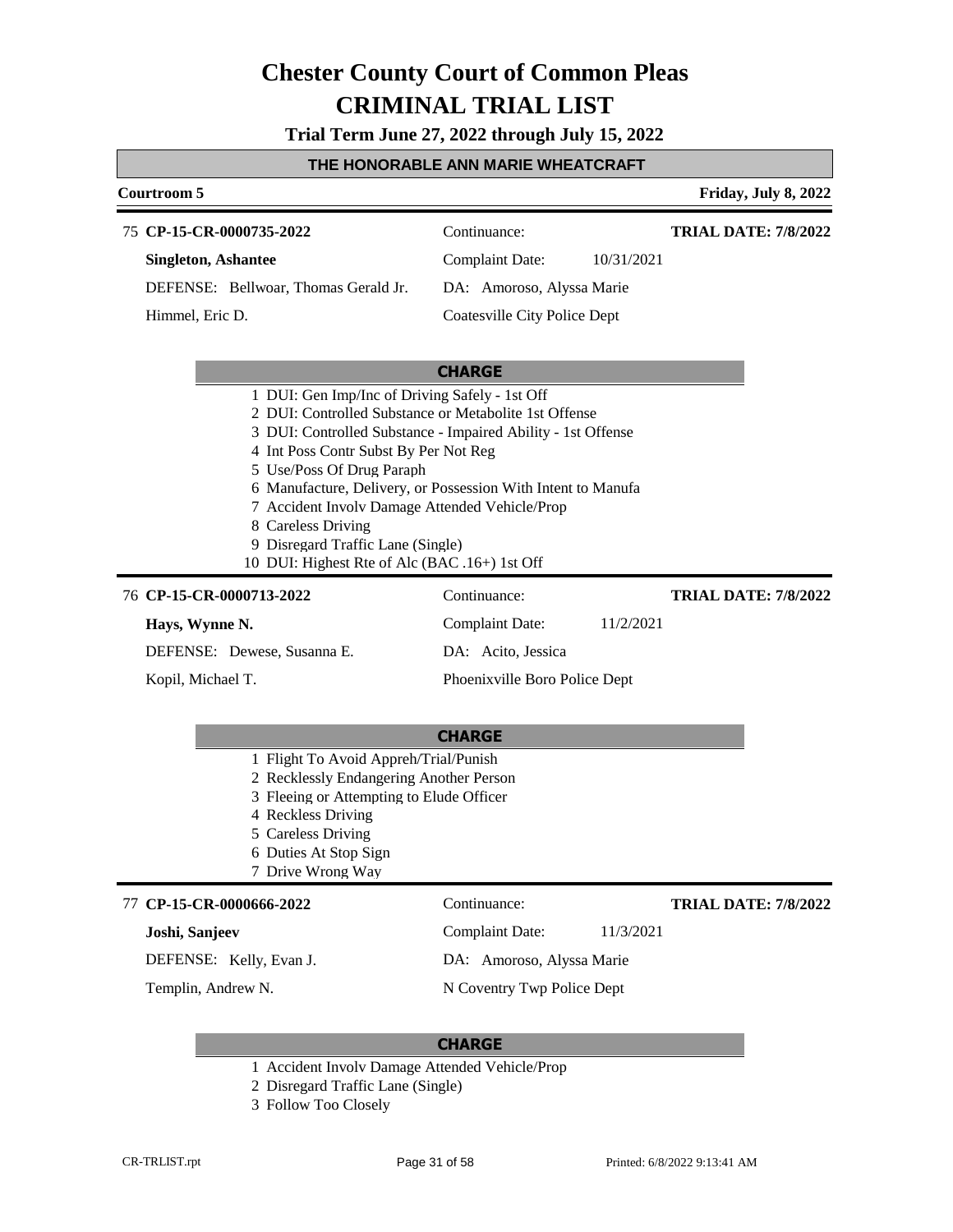**Trial Term June 27, 2022 through July 15, 2022**

#### **THE HONORABLE ANN MARIE WHEATCRAFT**

#### **Courtroom 5 Friday, July 8, 2022**

#### **CP-15-CR-0001102-2022** 78 Continuance:

**Post, Kenneth Robert**

DEFENSE: Lang, Paul Gregory Teator, Seth A.

Complaint Date: 11/4/2021

DA: Acito, Jessica PSP - Embreeville

**TRIAL DATE: 7/8/2022**

**TRIAL DATE: 7/8/2022**

**TRIAL DATE: 7/8/2022**

#### **CHARGE**

- 1 DUI: Gen Imp/Inc of Driving Safely 1st Off
- 2 Disregard Traffic Lane (Single)
- 3 Careless Driving
- 4 Reckless Driving

#### **CP-15-CR-0001348-2022** 79 Continuance:

### **Wasser, Jordan**

DEFENSE: Dewese, Susanna E.

#### Reece, Tyler

### Complaint Date: 11/4/2021 DA: Acito, Jessica

West Brandywine Twp Police Dept

#### **CHARGE**

- 1 Int Poss Contr Subst By Per Not Reg
- 2 Int Poss Contr Subst By Per Not Reg
- 3 Poss Of Marijuana
- 4 Use/Poss Of Drug Paraph
- 5 Driv While Oper Priv Susp Or Revoked
- 6 Disregard Traffic Lane (Single)
- 7 Use/Poss Of Drug Paraph

#### **CP-15-CR-0000592-2022** 80 Continuance:

| Roberts, Leonard            | 11/5/2021<br>Complaint Date: |
|-----------------------------|------------------------------|
| DEFENSE: Dewese, Susanna E. | DA: Amoroso, Alyssa Marie    |
| Fantasia, Paul J. Jr.       | PSP - Embreeville            |

- 1 DUI: Controlled Substance Schedule 2 or 3 1st Offense
- 2 DUI: Gen Imp/Inc of Driving Safely 1st Off
- 3 Disregard Traffic Lane (Single)
- 4 DUI: Controlled Substance Schedule 2 or 3 1st Offense
- 5 DUI: Controlled Substance Metabolite 1st Offense
- 6 DUI: Controlled Substance Impaired Ability 1st Offense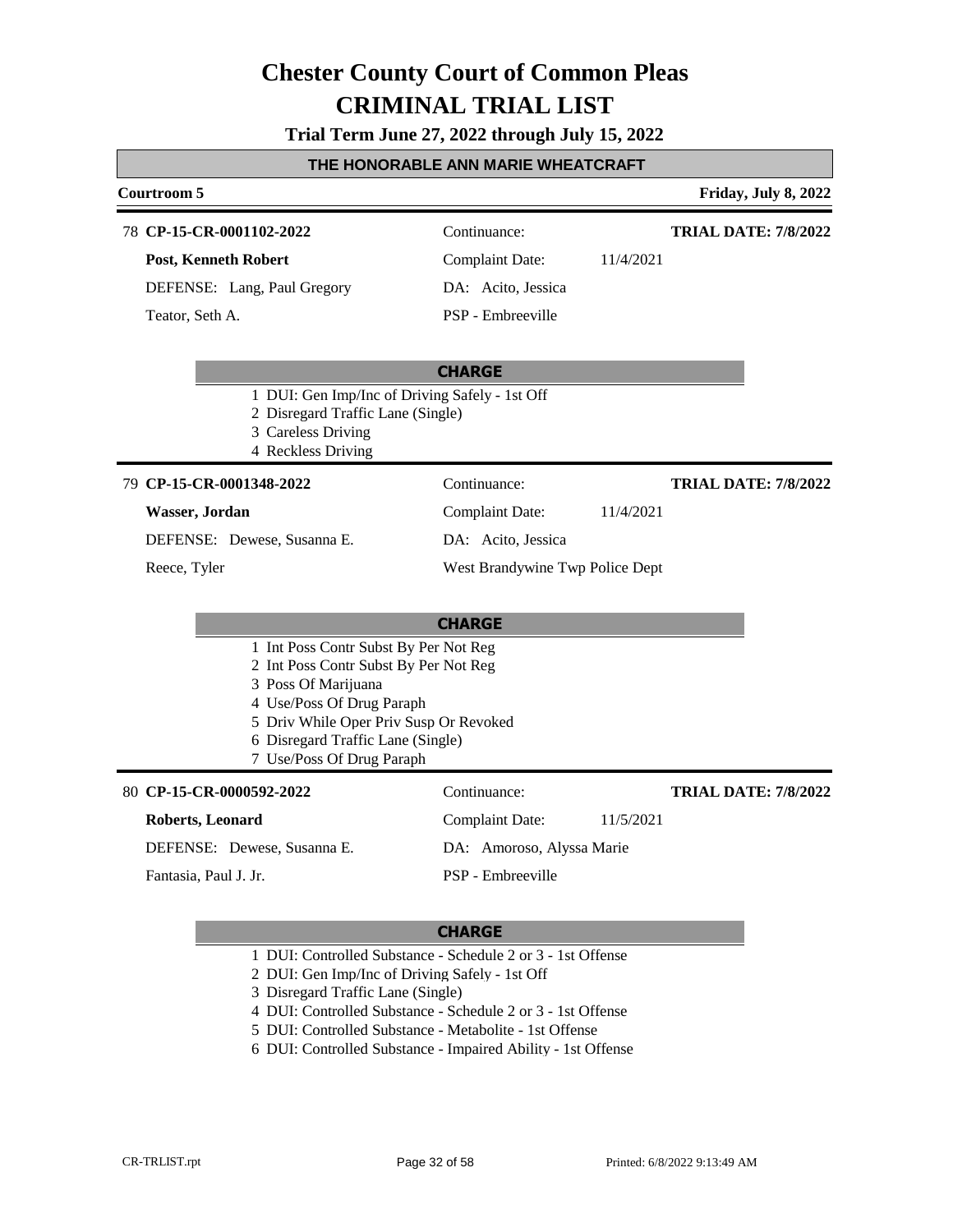**Trial Term June 27, 2022 through July 15, 2022**

### **THE HONORABLE ANN MARIE WHEATCRAFT**

| Courtroom 5                                                                                                                                |                                                                                             | Friday, July 8, 2022        |
|--------------------------------------------------------------------------------------------------------------------------------------------|---------------------------------------------------------------------------------------------|-----------------------------|
| 81 CP-15-CR-0003785-2021<br><b>Johnson, Kacey Guy</b><br>DEFENSE: Barkawi, Sameer Mohammed<br>Davis, Brian C.                              | Continuance:<br><b>Complaint Date:</b><br>11/6/2021<br>DA: Acito, Jessica<br>PSP - Avondale | <b>TRIAL DATE: 7/8/2022</b> |
| 1 Theft By Unlaw Taking-Movable Prop<br>2 Theft By Unlaw Taking-Movable Prop<br>3 Receiving Stolen Property<br>4 Receiving Stolen Property | <b>CHARGE</b>                                                                               |                             |
| 82 CP-15-CR-0000972-2022                                                                                                                   | Continuance:                                                                                | <b>TRIAL DATE: 7/8/2022</b> |
| <b>Samuels, Keshawn</b>                                                                                                                    | <b>Complaint Date:</b><br>11/8/2021                                                         |                             |
| DEFENSE: Tinari, Eugene P.                                                                                                                 | DA: Amoroso, Alyssa Marie                                                                   |                             |
| Decarlo, Christopher M.                                                                                                                    | Tredyffrin Twp Police Dept                                                                  |                             |
| 1 Retail Theft-Under-Ring<br>2 Conspiracy - Retail Theft-Under-Ring                                                                        | <b>CHARGE</b>                                                                               |                             |
| 83 CP-15-CR-0004002-2021                                                                                                                   | Continuance:                                                                                | <b>TRIAL DATE: 7/8/2022</b> |
| <b>Shelton, Danquice Lamer</b>                                                                                                             | <b>Complaint Date:</b><br>11/9/2021                                                         |                             |
| DEFENSE: Dewese, Susanna E.                                                                                                                | DA: Acito, Jessica                                                                          |                             |
| Devoe, Tyler B.                                                                                                                            | W Caln Twp Police Dept                                                                      |                             |

- 1 Int Poss Contr Subst By Per Not Reg
- 2 Use/Poss Of Drug Paraph
- 3 Driv While Oper Priv Susp Or Revoked
- 4 Improp Sunscreening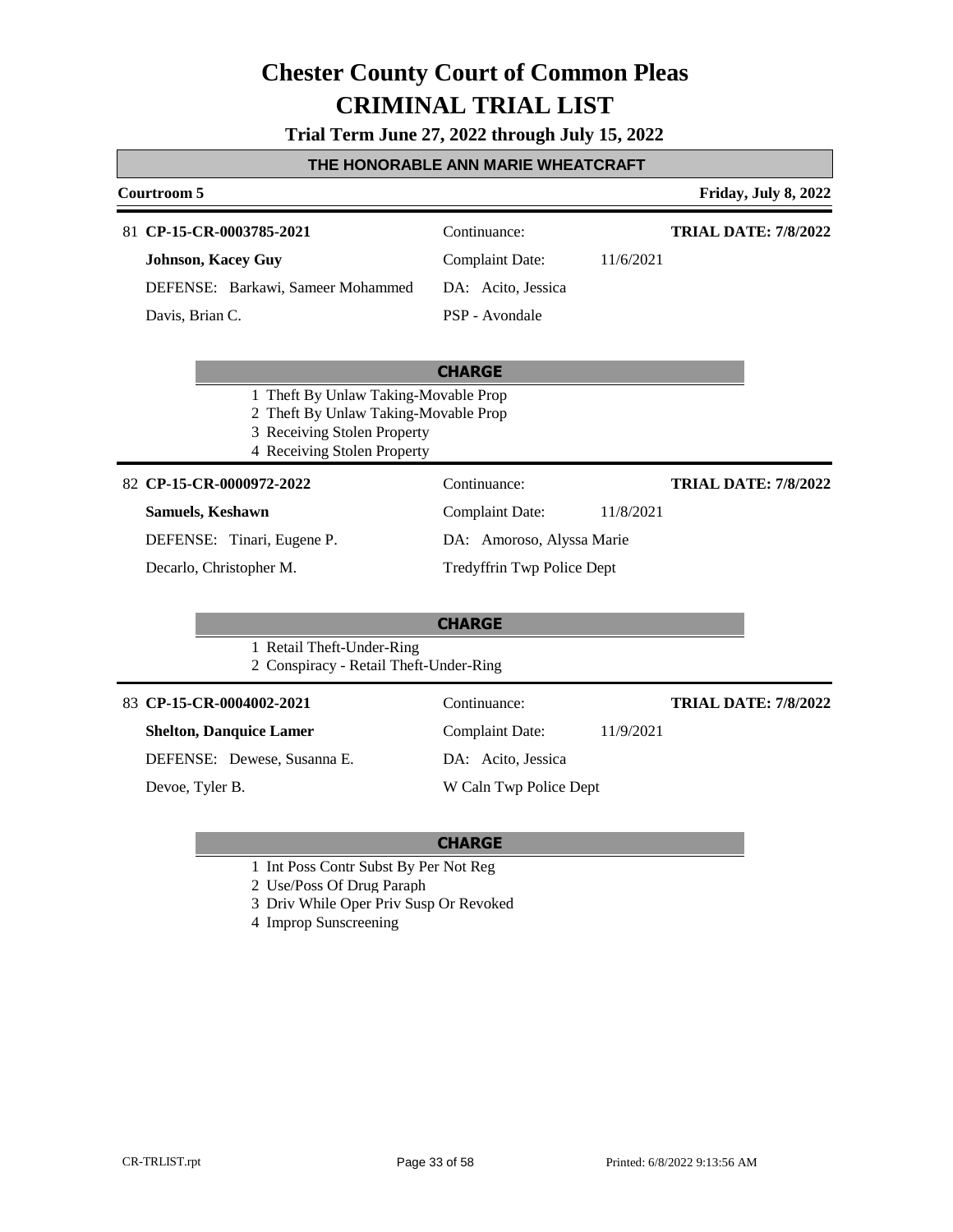**Trial Term June 27, 2022 through July 15, 2022**

| THE HONORABLE ANN MARIE WHEATCRAFT |  |  |  |
|------------------------------------|--|--|--|
|                                    |  |  |  |

### **THE HONORABLE ANN MARIE WHEATCRAFT Courtroom 5 Friday, July 8, 2022 CHARGE** 84 **CP-15-CR-0000993-2022** Continuance: **Tumolo, Benjamin W.** DEFENSE: Kellis, Steven Ernest Complaint Date: 11/9/2021 DA: Acito, Jessica PSP - Media **TRIAL DATE: 7/8/2022** Adams, Adam W. 1 DUI: Controlled Substance - Impaired Ability - 1st Offense 2 Disregard Traffic Lane (Single) 3 Careless Driving 4 DUI: Controlled Substance - Schedule 1 - 1st Offense 5 DUI: Controlled Substance - Schedule 2 or 3 - 1st Offense 6 DUI: Controlled Substance - Metabolite - 1st Offense **CHARGE** 85 **CP-15-CR-0000258-2022** Continuance: **Hoke, Leslie Ann** DEFENSE: Armstrong, Daniel A. Complaint Date: 11/14/2021 DA: Acito, Jessica W Whiteland Twp Police Dept **TRIAL DATE: 7/8/2022** Pot, Eli J. 1 DUI: Gen Imp/Inc of Driving Safely - 1st Off 2 DUI: High Rte of Alc (BAC .10 - <.16) 4th Off or Subseque 3 DUI: Highest Rte of Alc (BAC .16+) 1st Off 4 Accident Involv Damage Attended Vehicle/Prop 5 Fail Stop And Give Infor Render Aid 6 Careless Driving 86 **CP-15-CR-0001227-2022** Continuance: **Hawkins, Mondre Thomas** DEFENSE: Dewese, Susanna E. Complaint Date: 11/14/2021 DA: O'Brien, Erin Patricia Coatesville City Police Dept **TRIAL DATE: 7/8/2022** Marvill, Kevin E.

#### **CHARGE**

1 Endangering Welfare of Children - Parent/Guardian/Other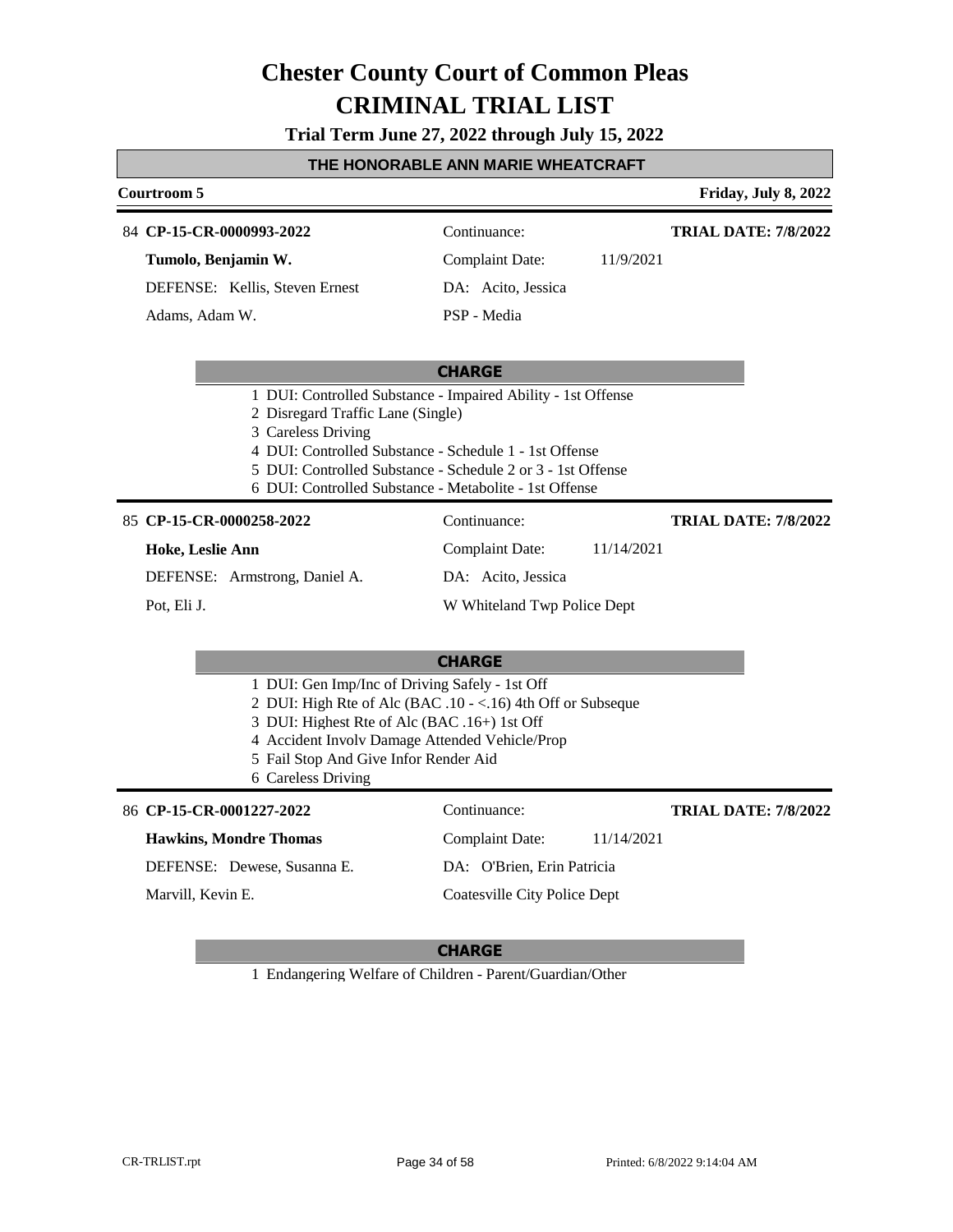**Trial Term June 27, 2022 through July 15, 2022**

| <u>I HE HONORABLE ANN WARIE WHEATCRAFI</u> |                                                                                                                                                                                                                                                                                           |  |  |  |
|--------------------------------------------|-------------------------------------------------------------------------------------------------------------------------------------------------------------------------------------------------------------------------------------------------------------------------------------------|--|--|--|
|                                            | Friday, July 8, 2022                                                                                                                                                                                                                                                                      |  |  |  |
| Continuance:                               | <b>TRIAL DATE: 7/8/2022</b>                                                                                                                                                                                                                                                               |  |  |  |
| <b>Complaint Date:</b><br>11/22/2021       |                                                                                                                                                                                                                                                                                           |  |  |  |
| DA: Acito, Jessica                         |                                                                                                                                                                                                                                                                                           |  |  |  |
| PSP - Embreeville                          |                                                                                                                                                                                                                                                                                           |  |  |  |
| <b>CHARGE</b>                              |                                                                                                                                                                                                                                                                                           |  |  |  |
|                                            |                                                                                                                                                                                                                                                                                           |  |  |  |
| Continuance:                               | <b>TRIAL DATE: 7/8/2022</b>                                                                                                                                                                                                                                                               |  |  |  |
| <b>Complaint Date:</b><br>11/22/2021       |                                                                                                                                                                                                                                                                                           |  |  |  |
| DA: Acito, Jessica                         |                                                                                                                                                                                                                                                                                           |  |  |  |
| W Goshen Twp Police Dept                   |                                                                                                                                                                                                                                                                                           |  |  |  |
| <b>CHARGE</b>                              |                                                                                                                                                                                                                                                                                           |  |  |  |
|                                            |                                                                                                                                                                                                                                                                                           |  |  |  |
| Continuance:                               | <b>TRIAL DATE: 7/8/2022</b>                                                                                                                                                                                                                                                               |  |  |  |
| <b>Complaint Date:</b><br>11/22/2021       |                                                                                                                                                                                                                                                                                           |  |  |  |
| DA: Acito, Jessica                         |                                                                                                                                                                                                                                                                                           |  |  |  |
| Downingtown Boro Police Dept               |                                                                                                                                                                                                                                                                                           |  |  |  |
|                                            | 1 DUI: Gen Imp (BAC .08 - .10) 1st Off<br>2 DUI: Gen Imp/Inc of Driving Safely - 1st Off<br>4 Driv While Oper Priv Susp Or Revoked<br>1 Forgery - Unauthorized Act In Writing<br>2 Theft By Decep-False Impression<br>3 Receiving Stolen Property<br>5 Secure Execution Docs By Deception |  |  |  |

- 1 DUI: Gen Imp/Inc of Driving Safely 1st Off
- 2 DUI: Controlled Substance Combination Alcohol/Drugs -
- 3 Int Poss Contr Subst By Per Not Reg
- 4 Use/Poss Of Drug Paraph
- 5 Exceed Max Speed Lim Estb By 23 MPH
- 6 Restrictions on Alcoholic Beverages
- 7 DUI: Controlled Substance Impaired Ability 1st Offense
- 8 DUI: Controlled Substance Schedule 2 or 3 1st Offense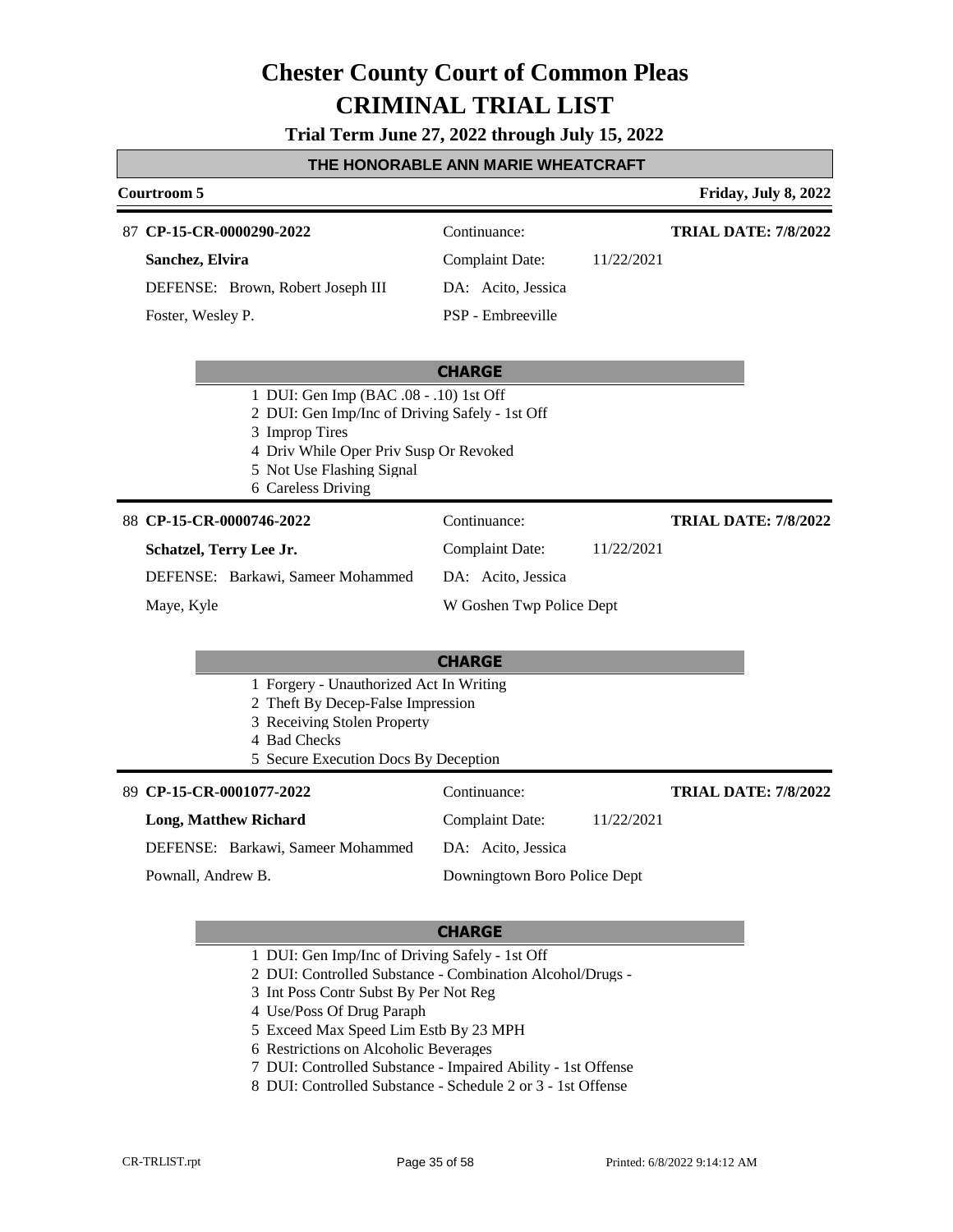**Trial Term June 27, 2022 through July 15, 2022**

#### **THE HONORABLE ANN MARIE WHEATCRAFT**

#### **Courtroom 5 Friday, July 8, 2022**

#### **CP-15-CR-0000194-2022** 90 Continuance:

**Loughead, Matthew W.**

DEFENSE: Cooper, Zachary

Brooks, Eric M.

Complaint Date: 11/23/2021

**TRIAL DATE: 7/8/2022**

DA: Acito, Jessica

Uwchlan Twp Police Dept

#### **CHARGE**

- 1 DUI: Gen Imp/Inc of Driving Safely 1st Off
- 2 Resist Arrest/Other Law Enforce
- 3 Duties At Stop Sign
- 4 Recklessly Endangering Another Person
- 5 Recklessly Endangering Another Person

#### **CP-15-CR-0003941-2021** 91 Continuance:

**Hillanbrand, Taylor L.**

DEFENSE: Dewese, Susanna E.

Davis, Jared T.

Complaint Date: 11/28/2021

DA: Acito, Jessica

**TRIAL DATE: 7/8/2022**

Coatesville City Police Dept

- 1 Fleeing or Attempting to Elude Officer
- 2 Recklessly Endangering Another Person
- 3 Recklessly Endangering Another Person
- 4 Recklessly Endangering Another Person
- 5 Recklessly Endangering Another Person
- 6 Recklessly Endangering Another Person
- 7 Recklessly Endangering Another Person
- 8 Tamper With/Fabricate Physical Evidence
- 9 Display Plate Card In Improp Veh
- 10 Careless Driving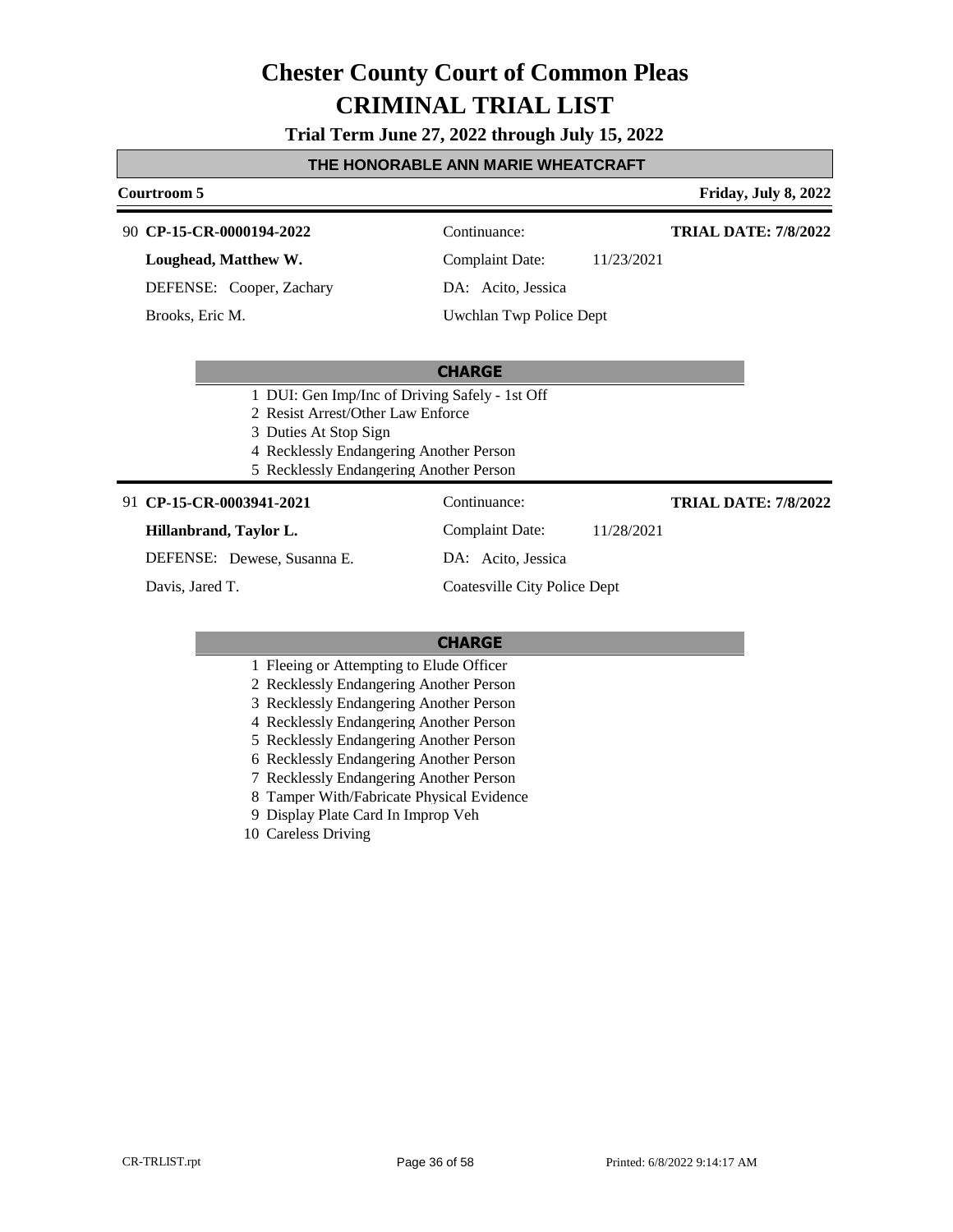**Trial Term June 27, 2022 through July 15, 2022**

#### **THE HONORABLE ANN MARIE WHEATCRAFT**

#### **Courtroom 5 Friday, July 8, 2022**

#### **CP-15-CR-0000422-2022** 92 Continuance:

### **Sammons, Anthony Charles**

DEFENSE: Mehok, Kristine C.

Schiltz, Kyle G.

**TRIAL DATE: 7/8/2022**

Complaint Date: 11/30/2021 DA: Egunsola, Adesewa Kofoworola

PSP - Avondale

#### **CHARGE**

- 1 DUI: Controlled Substance Schedule 1 1st Offense
- 2 DUI: Controlled Substance Metabolite 1st Offense
- 3 DUI: Controlled Substance Impaired Ability 1st Offense
- 4 Marijuana-Small Amt Personal Use
- 5 Use/Poss Of Drug Paraph
- 6 No Rear Lights
- 7 Careless Driving
- 8 DUI: Gen Imp/Inc of Driving Safely 1st Off
- 9 DUI: Controlled Substance Combination Alcohol/Drugs -

#### **CP-15-CR-0000944-2022** 93 Continuance:

**Johnson, Odell Anthony**

DEFENSE: McCarthy, Brian Lee O'Neill, Harry A.

DA: Amoroso, Alyssa Marie W Chester Boro Police Dept

Complaint Date: 11/30/2021

### **CHARGE** 1 Criminal Attempt - Criminal Homicide

- 2 Aggravated Assault Attempts to cause SBI or causes injury
- 3 Recklessly Endangering Another Person
- 4 Prohibited Possession

#### 5 Poss Instrument Of Crime W/Int

#### **CP-15-CR-0000471-2022** 94 Continuance:

#### **Murray, Daniel Thomas**

DEFENSE: Mehok, Kristine C.

O'Brien, Kyle M.

### Complaint Date: 12/2/2021 DA: Amoroso, Alyssa Marie

#### W Whiteland Twp Police Dept

#### **CHARGE**

- 1 DUI: Highest Rte of Alc (BAC .16+) 1st Off
- 2 DUI: Gen Imp/Inc of Driving Safely 2nd Off

**TRIAL DATE: 7/8/2022**

**TRIAL DATE: 7/8/2022**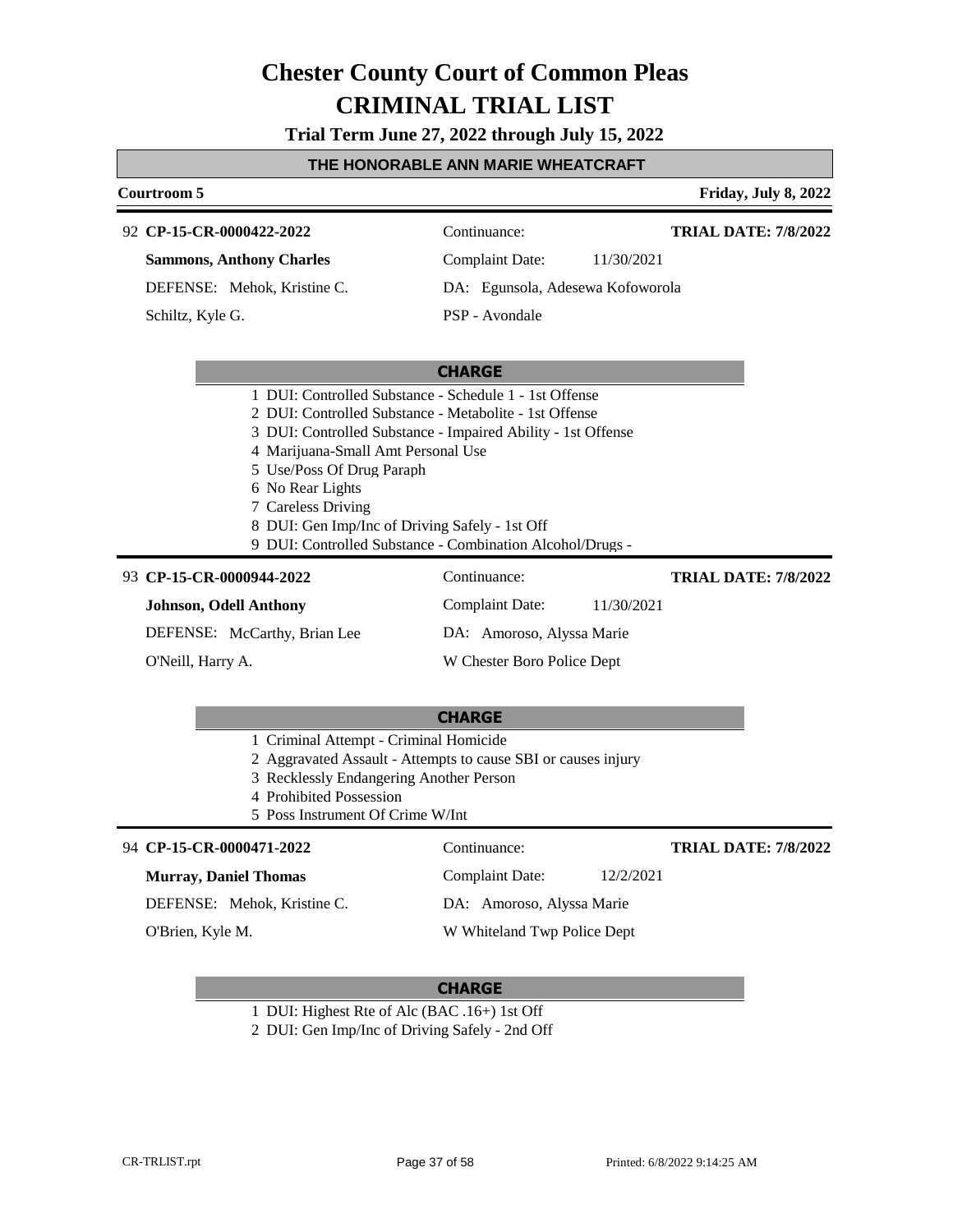**Trial Term June 27, 2022 through July 15, 2022**

| THE HONORABLE ANN MARIE WHEATCRAFT                                                                                                                                                                                                                                                                                                                                              |                              |           |                             |  |
|---------------------------------------------------------------------------------------------------------------------------------------------------------------------------------------------------------------------------------------------------------------------------------------------------------------------------------------------------------------------------------|------------------------------|-----------|-----------------------------|--|
| <b>Courtroom 5</b>                                                                                                                                                                                                                                                                                                                                                              |                              |           | Friday, July 8, 2022        |  |
| 95 CP-15-CR-0000564-2022                                                                                                                                                                                                                                                                                                                                                        | Continuance:                 |           | <b>TRIAL DATE: 7/8/2022</b> |  |
| Williams, Steve                                                                                                                                                                                                                                                                                                                                                                 | <b>Complaint Date:</b>       | 12/3/2021 |                             |  |
| <b>DEFENSE:</b>                                                                                                                                                                                                                                                                                                                                                                 | DA: Acito, Jessica           |           |                             |  |
| Finnegan, Daniel P.                                                                                                                                                                                                                                                                                                                                                             | PSP - Avondale               |           |                             |  |
|                                                                                                                                                                                                                                                                                                                                                                                 |                              |           |                             |  |
|                                                                                                                                                                                                                                                                                                                                                                                 | <b>CHARGE</b>                |           |                             |  |
| 1 DUI: Gen Imp/Inc of Driving Safely - 1st Off<br>2 Driving While BAC .02 or Greater While License Susp<br>3 Not Use Low Beam<br>4 Disregard Traffic Lane (Single)<br>5 Disregard Traffic Lane (Single)<br>6 Disregard Traffic Lane (Single)<br>7 Disregard Traffic Lane (Single)<br>8 Improp Sunscreening<br>9 Driving W/O A License<br>10 Restrictions on Alcoholic Beverages |                              |           |                             |  |
| 96 CP-15-CR-0001616-2022                                                                                                                                                                                                                                                                                                                                                        | Continuance:                 |           | <b>TRIAL DATE: 7/8/2022</b> |  |
| <b>Kovatch, Corey</b>                                                                                                                                                                                                                                                                                                                                                           | <b>Complaint Date:</b>       | 12/3/2021 |                             |  |
| DEFENSE: Caputo, Vincent Joseph                                                                                                                                                                                                                                                                                                                                                 | DA: Daniels, Innessa         |           |                             |  |
| Fox, Christopher S.                                                                                                                                                                                                                                                                                                                                                             | E Brandywine Twp Police Dept |           |                             |  |
|                                                                                                                                                                                                                                                                                                                                                                                 |                              |           |                             |  |

|  | ÷<br>×<br>--<br>w. |
|--|--------------------|
|  |                    |

- 1 Int Poss Contr Subst By Per Not Reg
- 2 Use/Poss Of Drug Paraph
- 3 Improp Sunscreening
- 4 Operat Veh W/O Valid Inspect

| 97 CP-15-CR-0001580-2022    | Continuance:                         | <b>TRIAL DATE: 7/8/2022</b> |
|-----------------------------|--------------------------------------|-----------------------------|
| Taylor, Kara Joelle         | Complaint Date:                      | 12/6/2021                   |
| DEFENSE: Dewese, Susanna E. | DA: Chester County District Attorney |                             |
| Bernard, Oscar E.           | PSP - Avondale                       |                             |

- 1 Theft By Unlaw Taking-Movable Prop
- 2 Burglary Overnight Accommodation, No Person Present
- 3 Crim Tres-Enter Structure
- 4 Receiving Stolen Property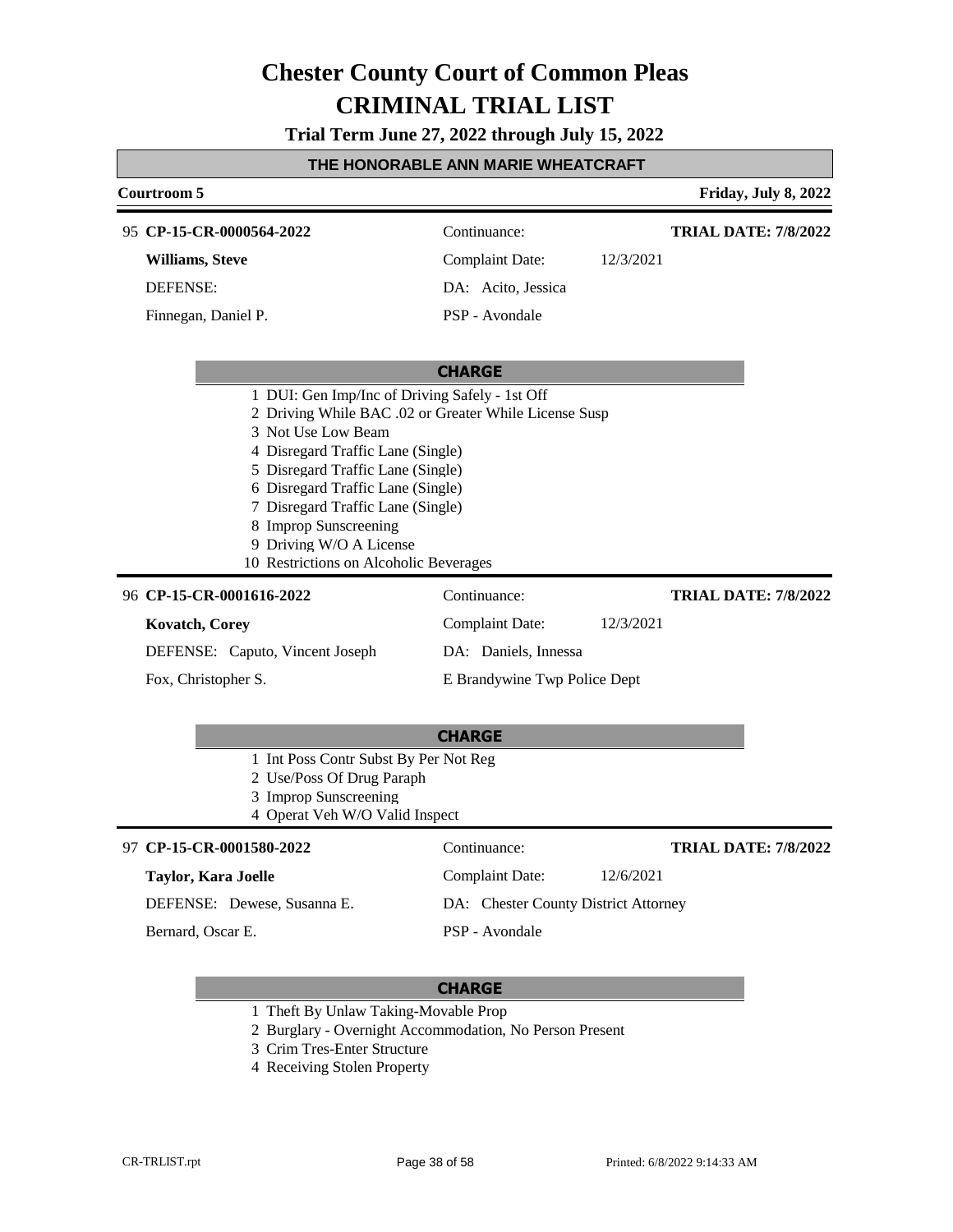**Trial Term June 27, 2022 through July 15, 2022**

#### **THE HONORABLE ANN MARIE WHEATCRAFT**

#### **Courtroom 5 Friday, July 8, 2022**

#### **CP-15-CR-0000676-2022** 98 Continuance:

**Reuben, Edward C. II** DEFENSE: Funt, James Adam Craig, Christopher J.

**TRIAL DATE: 7/8/2022**

### Complaint Date: 12/9/2021 DA: Amoroso, Alyssa Marie W Chester Boro Police Dept

### 1 Simple Assault

**CP-15-CR-0001326-2022** 99 Continuance:

#### **Bush, Mary E.**

DEFENSE: Walker, John Robert

Fantasia, Paul J. Jr.

Complaint Date: 12/17/2021 DA: Acito, Jessica PSP - Embreeville

### **TRIAL DATE: 7/8/2022**

### **CHARGE**

**CHARGE**

- 1 Stalking Repeatedly Commit Acts To Cause Fear
- 2 Stalking Repeatedly Commit Acts To Cause Fear
- 3 Stalking Repeatedly Commit Acts To Cause Fear
- 4 Harassment Course of Conduct W/No Legitimate Purpose
- 5 Harassment Course of Conduct W/No Legitimate Purpose
- 6 Harassment Course of Conduct W/No Legitimate Purpose
- 7 Harassment Comm. Repeatedly in Another Manner
- 8 Harassment Comm. Repeatedly in Another Manner
- 9 Harassment Comm. Repeatedly in Another Manner

#### 100 **CP-15-CR-0000228-2022** Continuance:

**Roberts, Cortez Anthony** DEFENSE: Dewese, Susanna E. Complaint Date: 12/22/2021 DA: Acito, Jessica Coatesville City Police Dept Colon, Jose G.

#### **CHARGE**

- 1 Fleeing or Attempting to Elude Officer
- 2 Recklessly Endangering Another Person
- 3 Recklessly Endangering Another Person
- 4 Recklessly Endangering Another Person
- 5 Recklessly Endangering Another Person
- 6 Accidents Involving Death Or Personal Injury
- 7 Accidents Involving Death or Injury While Not Licensed
- 8 Accident Involv Damage Attended Vehicle/Prop
- 9 Fail Stop And Give Infor Render Aid
- 10 Reckless Driving

**TRIAL DATE: 7/8/2022**

CR-TRLIST.rpt Page 39 of 58 Printed: 6/8/2022 9:14:41 AM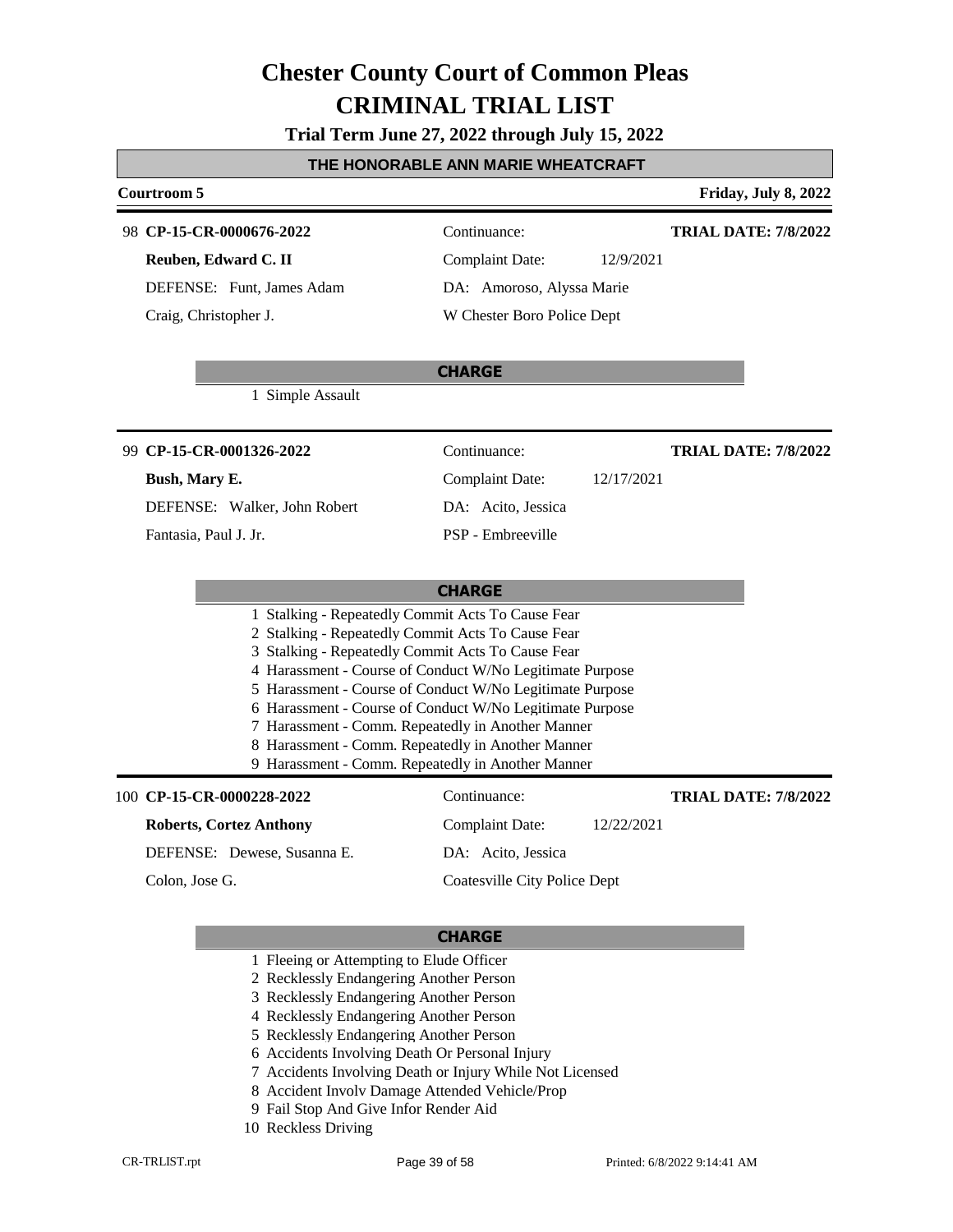**Trial Term June 27, 2022 through July 15, 2022**

| Courtroom 5                                                                                                                                                                                                                                                                                                                                          |                            |            | Friday, July 8, 2022        |
|------------------------------------------------------------------------------------------------------------------------------------------------------------------------------------------------------------------------------------------------------------------------------------------------------------------------------------------------------|----------------------------|------------|-----------------------------|
| 101 CP-15-CR-0000494-2022                                                                                                                                                                                                                                                                                                                            | Continuance:               |            | <b>TRIAL DATE: 7/8/2022</b> |
| <b>Nines, Lance Alexander</b>                                                                                                                                                                                                                                                                                                                        | <b>Complaint Date:</b>     | 12/22/2021 |                             |
| DEFENSE: Skinner, Michael John                                                                                                                                                                                                                                                                                                                       | DA: Acito, Jessica         |            |                             |
| Bolt, Brian T.                                                                                                                                                                                                                                                                                                                                       | Kennett Twp, Police Dept   |            |                             |
|                                                                                                                                                                                                                                                                                                                                                      | <b>CHARGE</b>              |            |                             |
| 1 DUI: Gen Imp/Inc of Driving Safely - 1st Off<br>2 Aggravated Assault By Vehicle While Dui<br>3 Recklessly Endangering Another Person<br>4 Recklessly Endangering Another Person<br>5 Recklessly Endangering Another Person<br>6 Fail To Keep Right<br>7 Fail To Keep Right<br>8 Driving at Safe Speed<br>9 Careless Driving<br>10 Reckless Driving |                            |            |                             |
| 102 CP-15-CR-0000946-2022                                                                                                                                                                                                                                                                                                                            | Continuance:               |            | <b>TRIAL DATE: 7/8/2022</b> |
| Dipasquale, Rocco Thomas Jr.                                                                                                                                                                                                                                                                                                                         | <b>Complaint Date:</b>     | 12/22/2021 |                             |
| <b>DEFENSE:</b>                                                                                                                                                                                                                                                                                                                                      | DA: Daniels, Innessa       |            |                             |
| Middleton, Christopher M.                                                                                                                                                                                                                                                                                                                            | Tredyffrin Twp Police Dept |            |                             |
|                                                                                                                                                                                                                                                                                                                                                      | <b>CHARGE</b>              |            |                             |

- 1 DUI: High Rte of Alc (Bac.10 <.16) 1st Off
- 2 DUI: Gen Imp/Inc of Driving Safely 1st Off
- 3 Disregard Traffic Lane (Single)

### **CP-15-CR-0000038-2022** 103 Continuance: **Hoskins, Thadius Lee**

**TRIAL DATE: 7/8/2022**

DEFENSE: Barkawi, Sameer Mohammed

Gober, Barry J.

S Coatesville Boro Police Dept

DA: Amoroso, Alyssa Marie

Complaint Date: 12/27/2021

- 1 Simple Assault
- 2 Harassment Subject Other to Physical Contact
- 3 Strangulation Applying Pressure to Throat or Neck
- 4 Aggravated Assault Attempts to cause SBI or causes injury
- 5 Recklessly Endangering Another Person
- 6 Terroristic Threats W/ Int To Terrorize Another
- 7 Harassment Comm. Lewd, Threatening, Etc. Language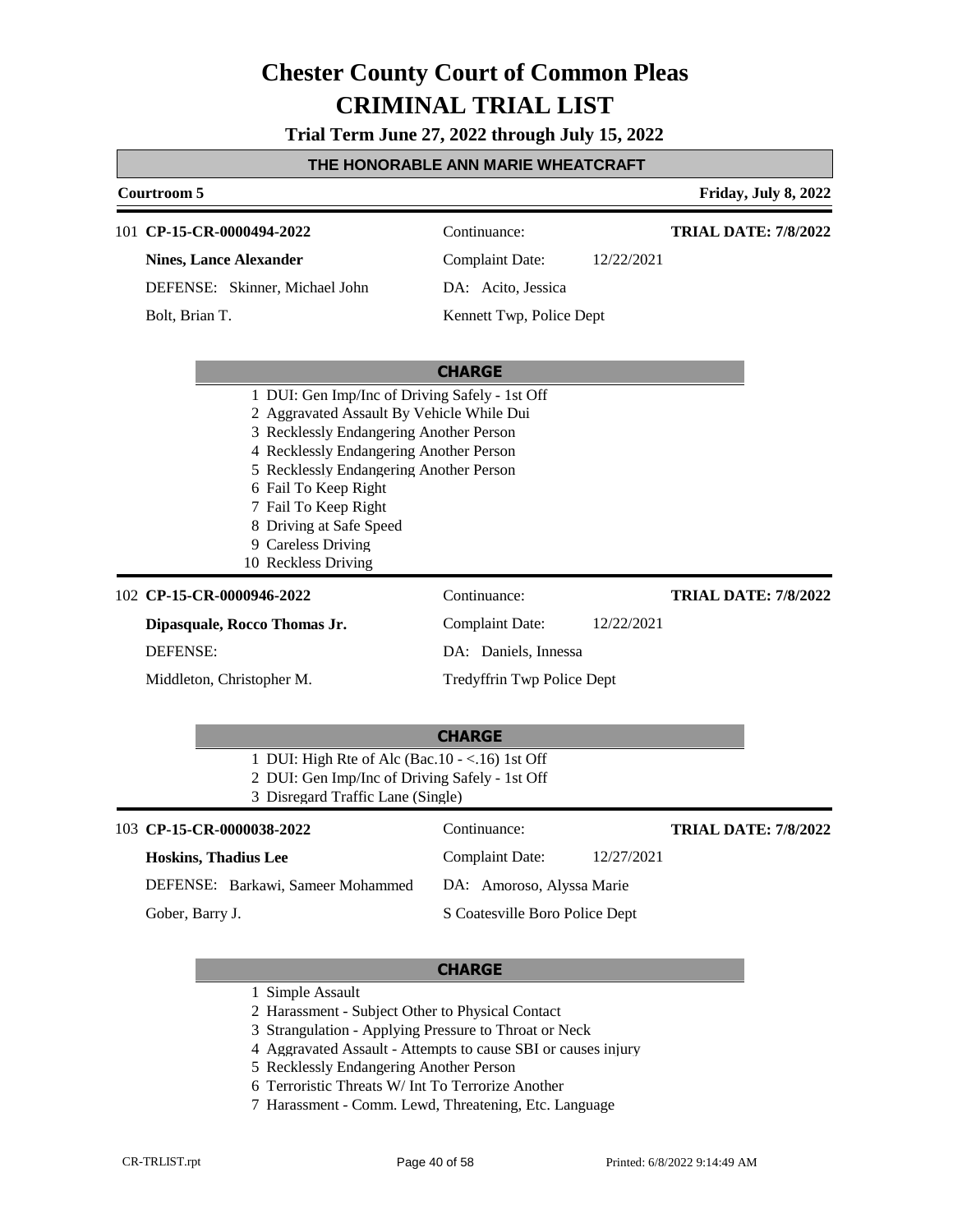**Trial Term June 27, 2022 through July 15, 2022**

#### **THE HONORABLE ANN MARIE WHEATCRAFT**

### **Courtroom 5 Friday, July 8, 2022 CHARGE** 104 **CP-15-CR-0000590-2022** Continuance: **Gajewski, Brandon Derrick** DEFENSE: Dewese, Susanna E. Complaint Date: 2/7/2022 DA: Amoroso, Alyssa Marie PSP - Embreeville **TRIAL DATE: 7/8/2022** Frey, Kyle 1 False Identification To Law Enforcement Officer 2 Int Poss Contr Subst By Per Not Reg 3 Use/Poss Of Drug Paraph

4 Marijuana-Small Amt Personal Use

#### 104 **CP-15-CR-0000379-2022** Continuance:

#### **Gajewski, Brandon D.**

DEFENSE: Dewese, Susanna E.

McCarron, Robert F.

DA: Amoroso, Alyssa Marie W Pikeland Twp Police Dept

Complaint Date: 12/27/2021

**TRIAL DATE: 7/8/2022**

#### **CHARGE**

| 1 DUI: Gen Imp/Inc of Driving Safely - 1st Off               |  |
|--------------------------------------------------------------|--|
| 2 DUI: Controlled Substance - Schedule 1 - 1st Offense       |  |
| 3 DUI: Controlled Substance - Schedule 2 or 3 - 1st Offense  |  |
| 4 DUI: Controlled Substance - Metabolite - 1st Offense       |  |
| 5 DUI: Controlled Substance - Impaired Ability - 1st Offense |  |
|                                                              |  |

- 6 DUI: Controlled Substance Combination Alcohol/Drugs -
- 7 Driving While BAC .02 or Greater While License Susp

| 105 CP-15-CR-0000586-2022   | Continuance:                   |          | <b>TRIAL DATE: 7/8/2022</b> |
|-----------------------------|--------------------------------|----------|-----------------------------|
| Perkins, Rodger             | Complaint Date:                | 1/6/2022 |                             |
| DEFENSE: Dewese, Susanna E. | DA: Acito, Jessica             |          |                             |
| Gober, Barry J.             | S Coatesville Boro Police Dept |          |                             |

- 1 Aggravated Assault Attempts to cause SBI or causes injury
- 2 Aggravated Assault Attempts to cause SBI or causes injury
- 3 Aggravated Assault Attempts to cause or causes BI with d
- 4 Simple Assault
- 5 Simple Assault
- 6 Recklessly Endangering Another Person
- 7 Terroristic Threats W/ Int To Terrorize Another
- 8 Possession Of Weapon
- 9 Unlawful Restraint/ Serious Bodily Injury
- 10 Harassment Subject Other to Physical Contact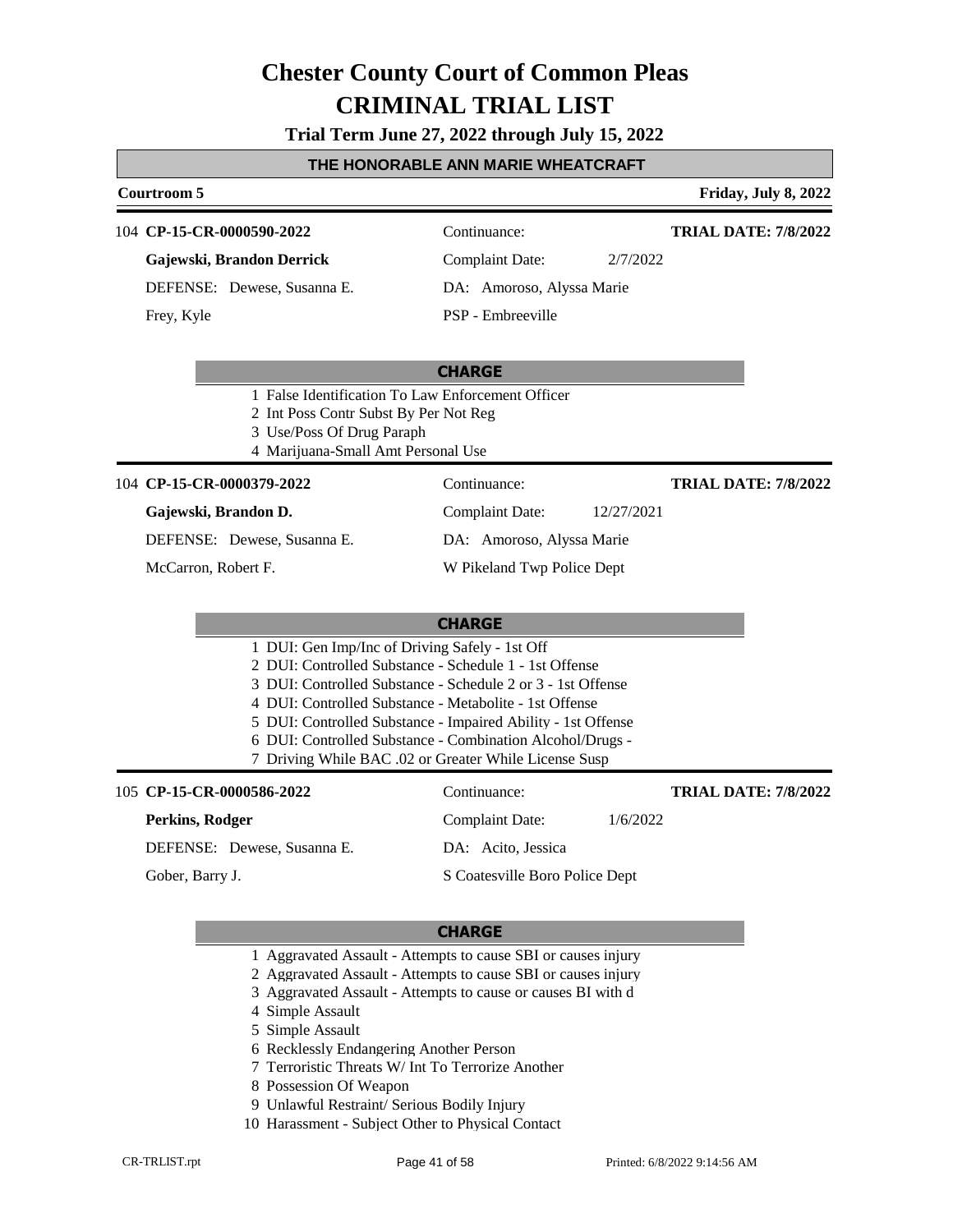**Trial Term June 27, 2022 through July 15, 2022**

#### **THE HONORABLE ANN MARIE WHEATCRAFT**

#### **Courtroom 5 Friday, July 8, 2022**

**CP-15-CR-0000553-2022** 105 Continuance:

#### **Perkins, Rodger**

DEFENSE: Dewese, Susanna E.

Delligatti, Felicia A.

Complaint Date: 12/27/2021

**TRIAL DATE: 7/8/2022**

DA: Acito, Jessica

### Coatesville City Police Dept

- 1 Strangulation Applying Pressure to Throat or Neck
- 2 Simple Assault
- 3 Strangulation Blocking the Nose and Mouth of the Person
- 4 Unlawful Restraint/ Serious Bodily Injury
- 5 Harassment Subject Other to Physical Contact
- 6 Use/Poss Of Drug Paraph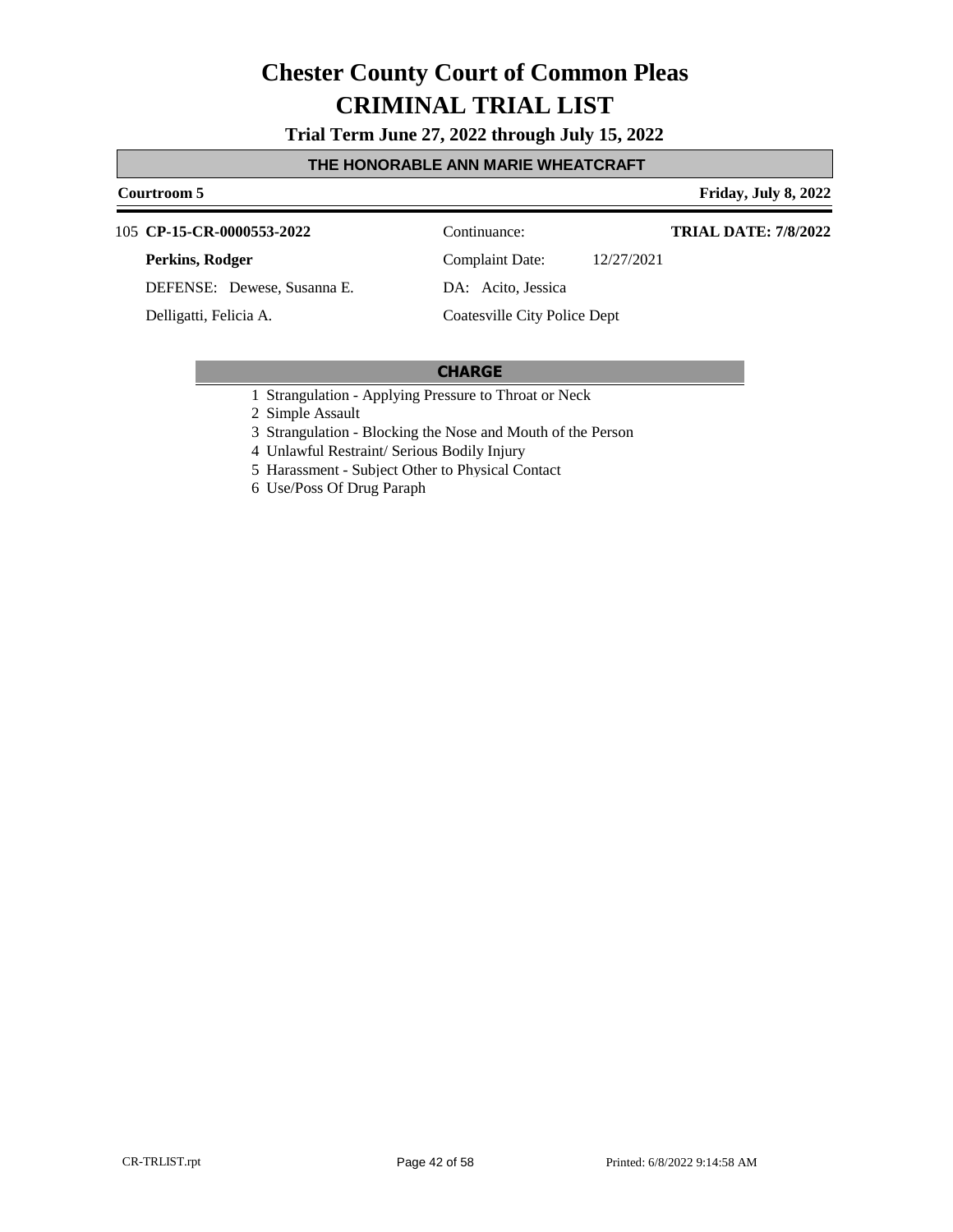**Trial Term June 27, 2022 through July 15, 2022**

#### **THE HONORABLE ANN MARIE WHEATCRAFT**

### **Courtroom 5 Monday, July 11, 2022 CHARGE** 106 **CP-15-CR-0000925-2022** Continuance: **Warner, Robert A. III** DEFENSE: Grace, Ryan Complaint Date: 12/27/2021 DA: Acito, Jessica PSP - Avondale **TRIAL DATE: 7/11/2022** Waters, Ryan N. 1 Failure To Stop At Red Signal 2 DUI: Controlled Substance - Impaired Ability - 1st Offense 3 Marijuana-Small Amt Personal Use 4 Use/Poss Of Drug Paraph 5 DUI: Controlled Substance - Schedule 1 - 1st Offense 6 DUI: Controlled Substance - Metabolite - 1st Offense **CHARGE CP-15-CR-0001056-2022** 107 Continuance: **Deihm, Collin Bo** DEFENSE: Mehok, Kristine C. Complaint Date: 12/28/2021 DA: Kane, Brittany Ann Sadsbury Twp Police Dept **TRIAL DATE: 7/11/2022** Diemedio, Matthew M. 1 DUI: Controlled Substance - Impaired Ability - 1st Offense 2 Poss Of Marijuana 3 Use/Poss Of Drug Paraph 4 No Rear Lights 5 DUI: Controlled Substance - Schedule 1 - 1st Offense 6 DUI: Controlled Substance - Metabolite - 1st Offense 7 DUI: Controlled Substance - Schedule 2 or 3 - 1st Offense **CP-15-CR-0000789-2022** 108 Continuance: **Travis, Paul Michael** DEFENSE: O'Neill, Kevin Michael Jr. Complaint Date: 12/29/2021 DA: Amoroso, Alyssa Marie Easttown Twp Police Dept **TRIAL DATE: 7/11/2022** Boyd, Brian R. Jr.

#### **CHARGE**

1 Drg Lic Sus/Rev Purs to Sec 3802/1547B1-3rd or Subs. Vio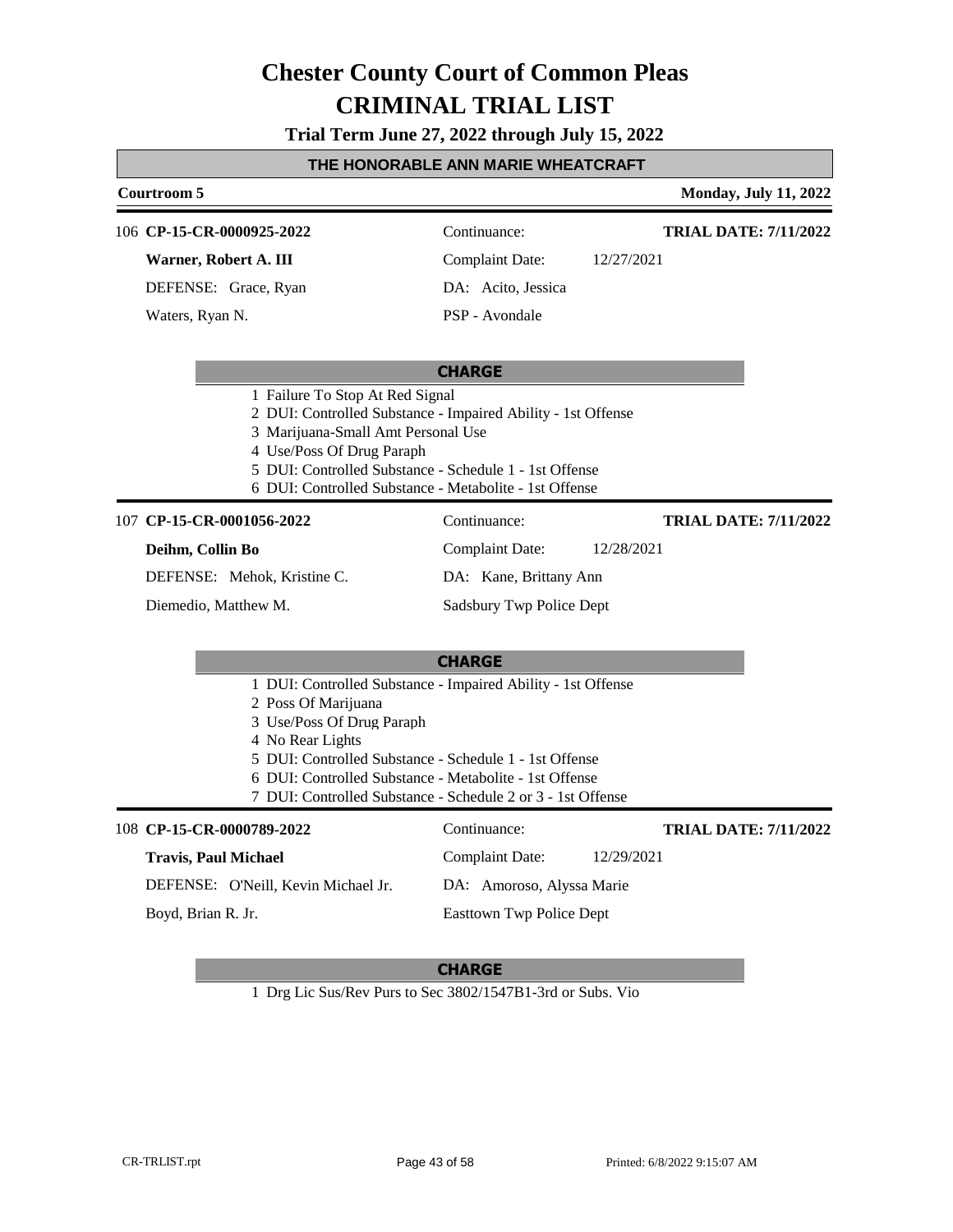**Trial Term June 27, 2022 through July 15, 2022**

| THE HONORABLE ANN MARIE WHEATCRAFT                                       |                                                                                                                                                                                                                                        |                                                                                                            |                                          |
|--------------------------------------------------------------------------|----------------------------------------------------------------------------------------------------------------------------------------------------------------------------------------------------------------------------------------|------------------------------------------------------------------------------------------------------------|------------------------------------------|
| Courtroom 5                                                              |                                                                                                                                                                                                                                        |                                                                                                            | <b>Monday, July 11, 2022</b>             |
| 109 CP-15-CR-0000412-2022<br>Marlow, Omar Jr.<br>Delligatti, Felicia A.  | DEFENSE: Barkawi, Sameer Mohammed                                                                                                                                                                                                      | Continuance:<br><b>Complaint Date:</b><br>DA: Amoroso, Alyssa Marie<br><b>Coatesville City Police Dept</b> | <b>TRIAL DATE: 7/11/2022</b><br>1/1/2022 |
|                                                                          | 1 Firearms Not To Be Carried W/O License<br>2 Resist Arrest/Other Law Enforce<br>3 Int Poss Contr Subst By Per Not Reg<br>4 Use/Poss Of Drug Paraph<br>5 Marijuana-Small Amt Personal Use                                              | <b>CHARGE</b>                                                                                              |                                          |
| 110 CP-15-CR-0001018-2022<br><b>Hardy</b> , Steven<br>Ruscio, Francis E. | DEFENSE: Barkawi, Sameer Mohammed                                                                                                                                                                                                      | Continuance:<br><b>Complaint Date:</b><br>DA: Acito, Jessica<br>West Sadsbury Police Dept                  | <b>TRIAL DATE: 7/11/2022</b><br>1/3/2022 |
|                                                                          | 1 DUI: High Rte of Alc (Bac. $10 - <16$ ) 1st Off<br>2 DUI: Gen Imp/Inc of Driving Safely - 3rd Off<br>3 Fail To Keep Right<br>4 Disregard Traffic Lane (Single)<br>5 Reckless Driving<br>6 DUI: Highest Rte of Alc (BAC .16+) 3rd Off | <b>CHARGE</b>                                                                                              |                                          |
| 111 CP-15-CR-0001425-2022<br><b>Thomas, Lexus</b><br><b>DEFENSE:</b>     |                                                                                                                                                                                                                                        | Continuance:<br><b>Complaint Date:</b><br>DA: Amoroso, Alyssa Marie                                        | <b>TRIAL DATE: 7/11/2022</b><br>1/5/2022 |

### **CHARGE**

W Caln Twp Police Dept

- 1 DUI: Highest Rte of Alc (BAC .16+) 1st Off
- 2 Use/Poss Of Drug Paraph
- 3 Exceed 35 MPH In Urban Dist By 10 MPH
- 4 Fail To Keep Right
- 5 Careless Driving

Devoe, Tyler B.

Г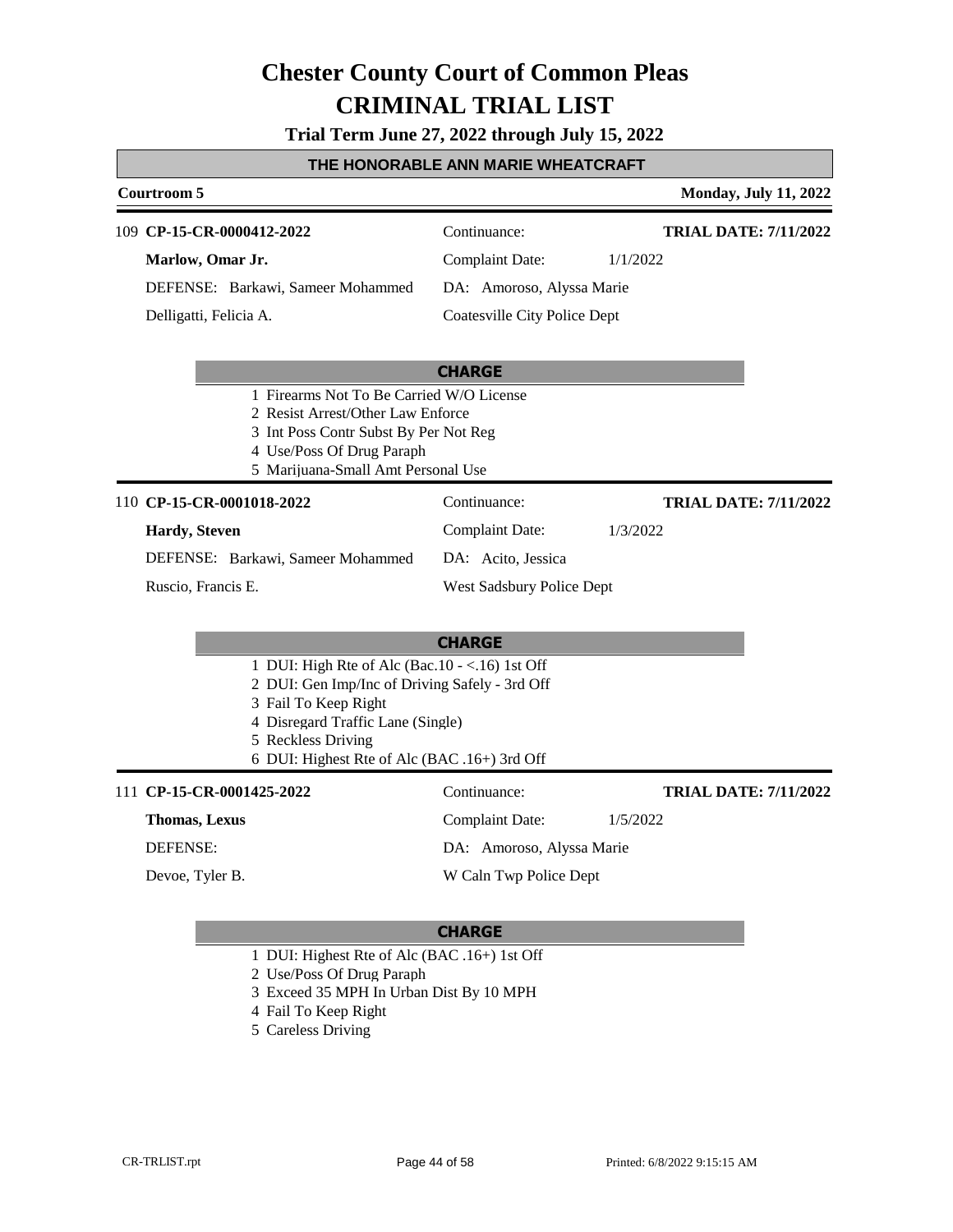**Trial Term June 27, 2022 through July 15, 2022**

#### **THE HONORABLE ANN MARIE WHEATCRAFT**

#### **Courtroom 5 Monday, July 11, 2022**

#### 112 **CP-15-CR-0001007-2022** Continuance:

**Cruz Morales, Hector L. Jr.**

DEFENSE: Dewese, Susanna E.

Dvorak, Edward T.

Complaint Date: 1/6/2022

DA: Amoroso, Alyssa Marie

W Whiteland Twp Police Dept

#### **CHARGE**

- 1 Theft By Unlaw Taking-Movable Prop
- 2 Theft By Decep-False Impression
- 3 Receiving Stolen Property

#### 113 **CP-15-CR-0001030-2022** Continuance:

#### **Missett, John V.**

DEFENSE: Tinari, Eugene P.

Lewis, Kyle R.

DA: Acito, Jessica PSP - Embreeville

#### **TRIAL DATE: 7/11/2022**

**TRIAL DATE: 7/11/2022**

Complaint Date: 1/6/2022

- 1 DUI: Gen Imp/Inc of Driving Safely 1st Off
- 2 DUI: High Rte of Alc (Bac.10 <.16) 1st Off
- 3 DUI: Controlled Substance Schedule 1 1st Offense
- 4 DUI: Controlled Substance Combination Alcohol/Drugs -
- 5 DUI: Minor 1st Offense
- 6 Accident Involv Damage Attended Vehicle/Prop
- 7 Fail Stop And Give Infor Render Aid
- 8 Fail To Report Accident To Police
- 9 Marijuana-Small Amt Personal Use
- 10 Use/Poss Of Drug Paraph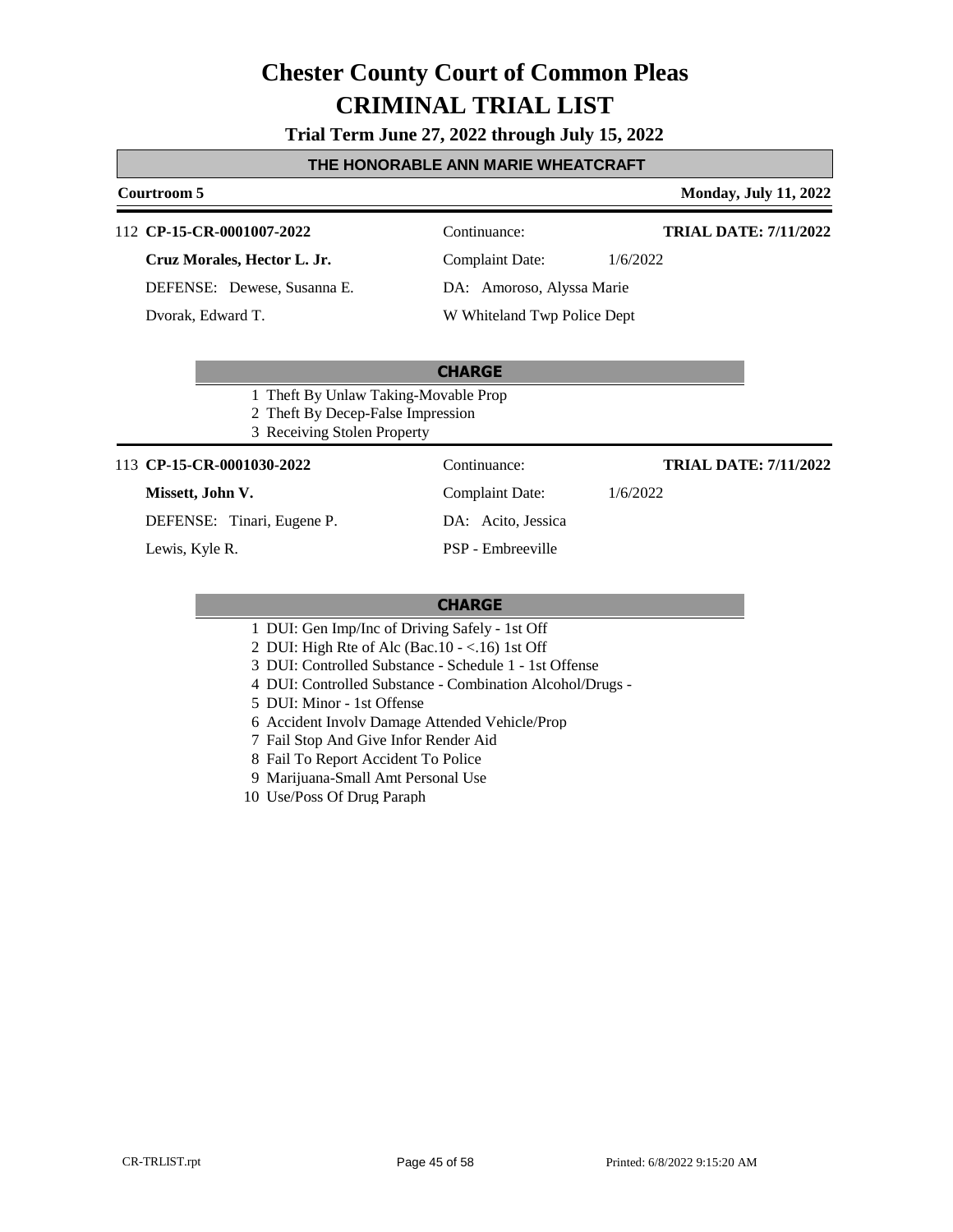**Trial Term June 27, 2022 through July 15, 2022**

#### **THE HONORABLE ANN MARIE WHEATCRAFT**

**Courtroom 5 Monday, July 11, 2022** 

| 114 CP-15-CR-0000340-2022         | Continuance:                   | <b>TRIAL DATE: 7/11/2022</b> |
|-----------------------------------|--------------------------------|------------------------------|
| Bacon, Earlaja Renee              | <b>Complaint Date:</b>         | 1/10/2022                    |
| DEFENSE: Barkawi, Sameer Mohammed | DA: Amoroso, Alyssa Marie      |                              |
| Juisti, Joseph R.                 | S Coatesville Boro Police Dept |                              |

#### **CHARGE**

- 1 Aggravated Assault Attempts to cause or causes SBI to des
- 2 Simple Assault
- 3 Recklessly Endangering Another Person
- 4 Terroristic Threats Cause Serious Public Inconv.
- 5 Harassment Subject Other to Physical Contact
- 6 Harassment Comm. Lewd, Threatening, Etc. Language
- 7 Disorderly Conduct Engage in Fighting
- 8 Public Drunkenness And Similar Misconduct
- 9 Aggravated Assault Attempts to cause or causes BI to desi

#### 115 **CP-15-CR-0000915-2022** Continuance: **Berry, George** DEFENSE: Barkawi, Sameer Mohammed Complaint Date: 1/10/2022 DA: Bonsall, Samuel Kirk Downingtown Boro Police Dept **TRIAL DATE: 7/11/2022** Trautmann, Paul A.

- 1 Rape of Child 2 Rape of Child 3 Rape of Child 4 Rape of Child 5 Rape of Child 6 Rape of Child 7 Rape of Child 8 Rape of Child 9 Rape of Child
- 10 Rape of Child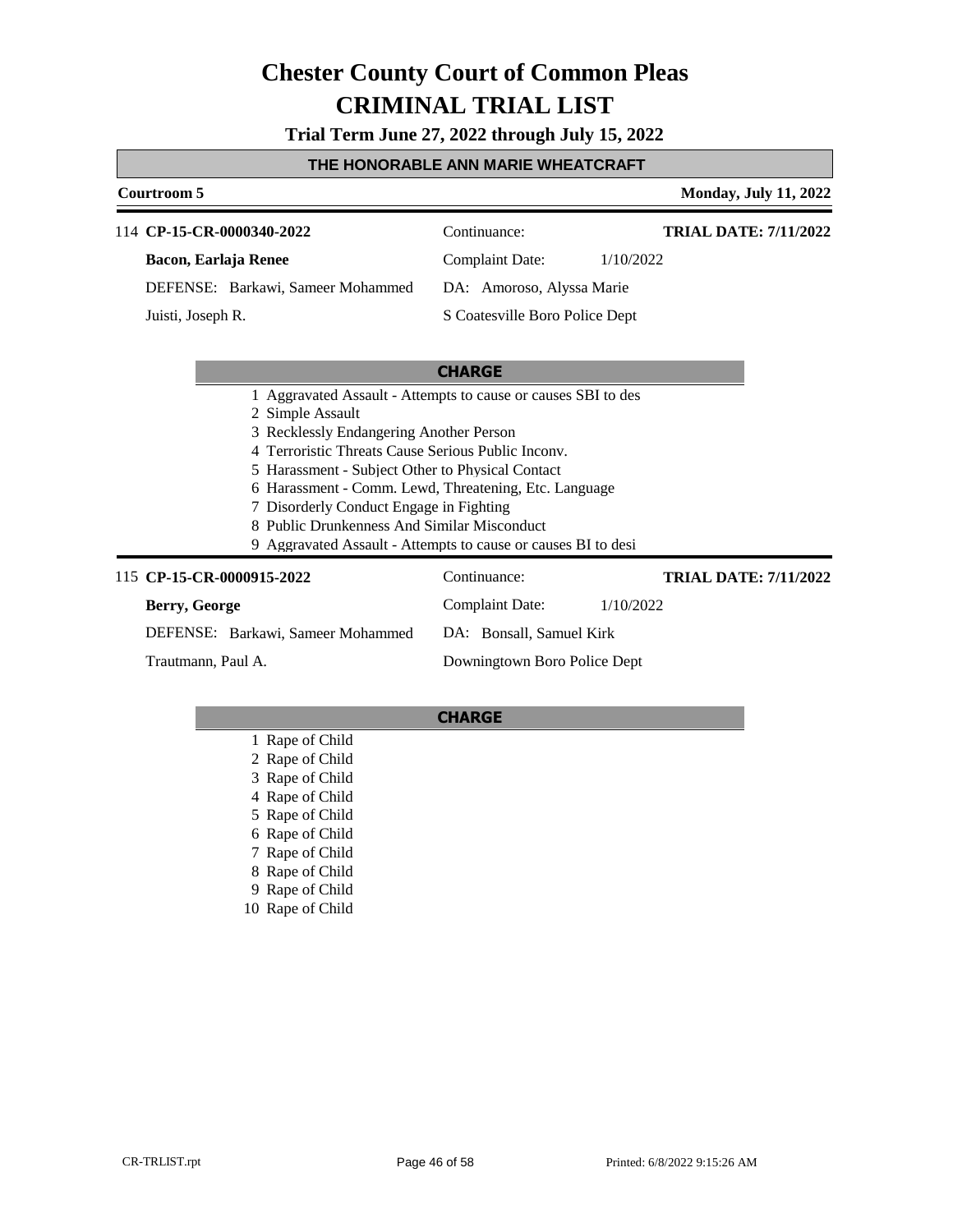**Trial Term June 27, 2022 through July 15, 2022**

#### **THE HONORABLE ANN MARIE WHEATCRAFT**

| Courtroom 5                                           |                                                          | <b>Monday, July 11, 2022</b> |
|-------------------------------------------------------|----------------------------------------------------------|------------------------------|
| 116 CP-15-CR-0000269-2022                             | Continuance:                                             | <b>TRIAL DATE: 7/11/2022</b> |
| Wagner, Andrew Ryan                                   | <b>Complaint Date:</b>                                   | 1/11/2022                    |
| DEFENSE: Dewese, Susanna E.                           | DA: Amoroso, Alyssa Marie                                |                              |
| Grattan, Timothy P.                                   | Spring City Boro Police Dept                             |                              |
|                                                       |                                                          |                              |
| 1 Crim Tres-Break Into Structure                      | <b>CHARGE</b>                                            |                              |
| 2 Stalking - Repeatedly Commit Acts To Cause Fear     |                                                          |                              |
| 3 Stalking - Repeatedly Comm. To Cause Fear           |                                                          |                              |
| 4 Terroristic Threats W/ Int To Terrorize Another     |                                                          |                              |
| 5 Harassment - Comm. Lewd, Threatening, Etc. Language |                                                          |                              |
|                                                       | 6 Harassment - Comm. Repeatedly and Inconvenient Hours   |                              |
| 7 Criminal Trespass/Simple Trespasser                 |                                                          |                              |
|                                                       | 8 Harassment - Course of Conduct W/No Legitimate Purpose |                              |
| 9 Criminal Mischief - Damage Property                 |                                                          |                              |
| 10 Def Tres Actual Communication To                   |                                                          |                              |
| 117 CP-15-CR-0000855-2022                             | Continuance:                                             | <b>TRIAL DATE: 7/11/2022</b> |
| Sullivan, Ryan                                        | Complaint Date:                                          | 1/15/2022                    |
| <b>DEFENSE:</b>                                       | DA: Amoroso, Alyssa Marie                                |                              |
| Stoltzfus, Anthony R.                                 | PSP - Avondale                                           |                              |

- 1 Fleeing or Attempting to Elude Officer
- 2 Recklessly Endangering Another Person
- 3 Reckless Driving
- 4 Careless Driving
- 5 Drive Wrong Way
- 6 Improper Exit/Enter Limited Access Highway
- 7 Obedience to traffic control devices hazardous condition
- 8 Disregard Traffic Lane (Single)
- 9 Disregard Traffic Lane (Single)
- 10 Turning Movements And Required Signals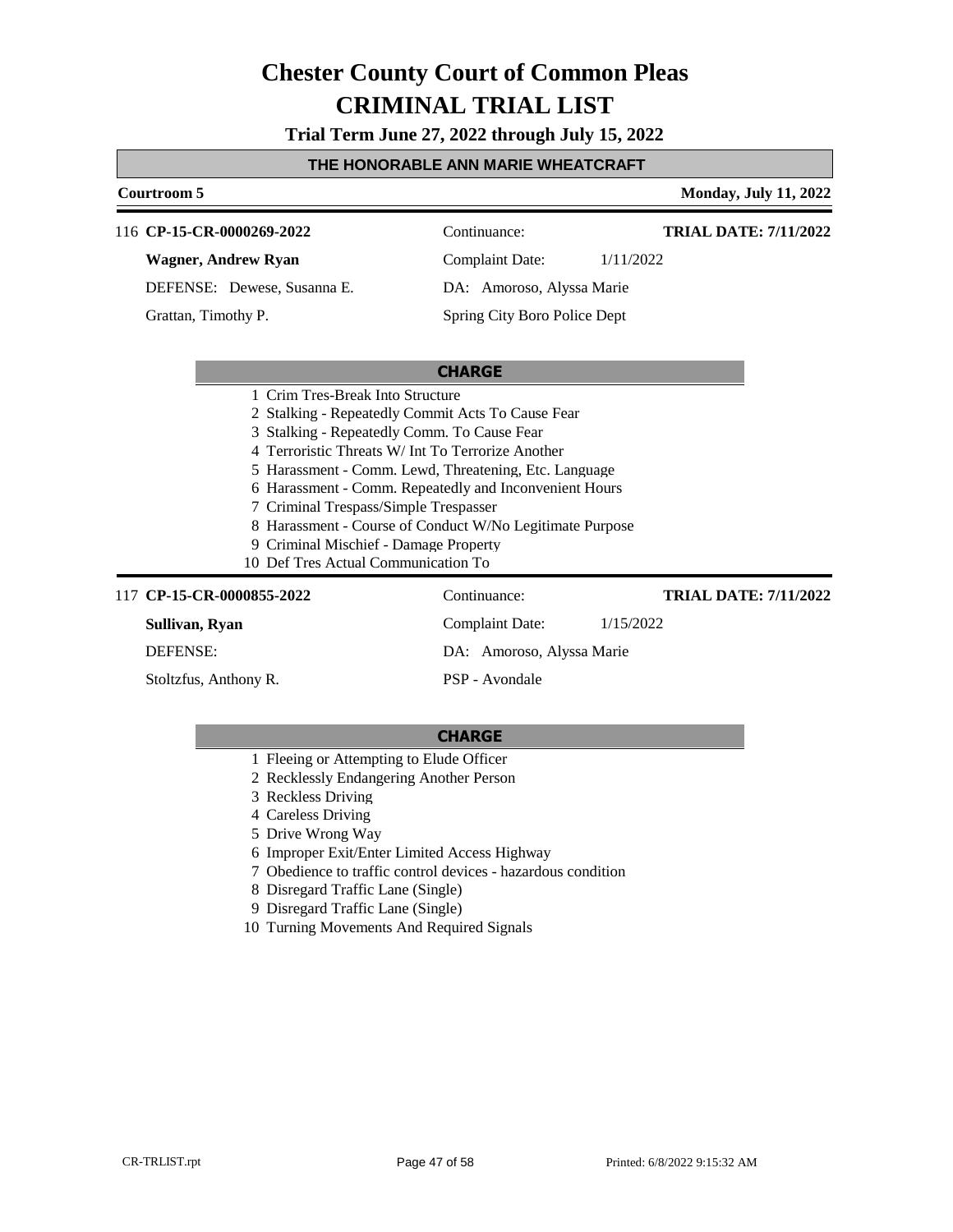**Trial Term June 27, 2022 through July 15, 2022**

#### **THE HONORABLE ANN MARIE WHEATCRAFT**

#### **Courtroom 5 Monday, July 11, 2022**

#### 118 **CP-15-CR-0000578-2022** Continuance:

**Cruz-Rojas, Miguel Angel**

DEFENSE: Barkawi, Sameer Mohammed Garner, Vernon N. Jr.

**TRIAL DATE: 7/11/2022**

Complaint Date: 1/22/2022 DA: Wright, Kathleen Connell

Valley Twp Police Dept

#### **CHARGE**

1 Burglary - Overnight Accommodations; Person Present

2 Crim Tres-Break Into Structure

#### 118 **CP-15-CR-0000579-2022** Continuance:

#### **Cruz Rojas, Miguel Angel**

DEFENSE: Barkawi, Sameer Mohammed

McNeil, John C. III

Complaint Date: 1/18/2022 DA: Wright, Kathleen Connell

**TRIAL DATE: 7/11/2022**

Valley Twp Police Dept

#### **CHARGE**

- 1 Burglary Overnight Accommodations; Person Present, Bo
- 2 Crim Tres-Break Into Structure
- 3 Strangulation Applying Pressure to Throat or Neck
- 4 Indec Asslt-W/O Cons Of Other
- 5 Indec Asslt-W/O Cons Of Other
- 6 Simple Assault
- 7 Recklessly Endangering Another Person
- 8 Harassment Subject Other to Physical Contact
- 9 Criminal Attempt Rape Forcible Compulsion
- 10 Aggravated Assault Attempts to cause SBI or causes injury

#### 119 **CP-15-CR-0001182-2022** Continuance:

#### **Nunez Abreu, Miguel Augusto**

DEFENSE: Miller, Cory J.

McCabe, Brian J.

#### **CHARGE**

PSP - Avondale

- 1 DUI: Gen Imp/Inc of Driving Safely 1st Off
- 2 DUI: Highest Rte of Alc (BAC .16+) 1st Off
- 3 Follow Too Closely

**TRIAL DATE: 7/11/2022**

Complaint Date: 1/20/2022 DA: Chester County District Attorney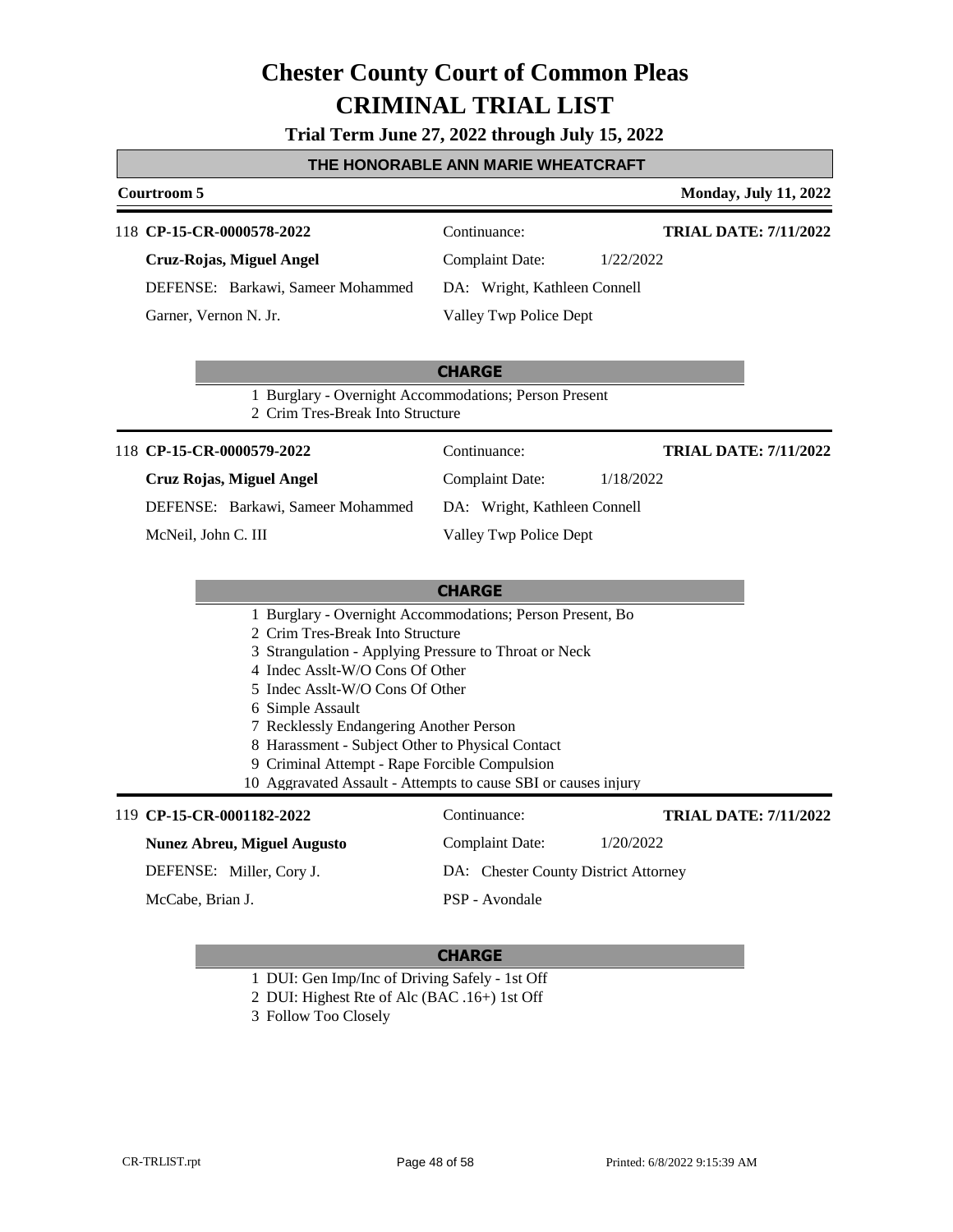**Trial Term June 27, 2022 through July 15, 2022**

#### **THE HONORABLE ANN MARIE WHEATCRAFT**

### **Courtroom 5 Monday, July 11, 2022 CHARGE CP-15-CR-0000914-2022** 120 Continuance: **Staehle, Tashana Nicole** DEFENSE: Complaint Date: 1/21/2022 DA: Amoroso, Alyssa Marie PSP - Avondale **TRIAL DATE: 7/11/2022** Waters, Ryan N. 1 DUI: Gen Imp/Inc of Driving Safely - 1st Off 2 DUI: High Rte of Alc (Bac.10 - <.16) 1st Off 3 DUI: Controlled Substance - Combination Alcohol/Drugs - 4 Use/Poss Of Drug Paraph 5 Driving at Safe Speed 6 Disregard Traffic Lane (Single) 7 DUI: Controlled Substance - Schedule 1 - 1st Offense 8 DUI: Controlled Substance - Metabolite - 1st Offense 121 **CP-15-CR-0000352-2022** Continuance: **Watson, Michael** DEFENSE: Barkawi, Sameer Mohammed Complaint Date: 1/22/2022 DA: Acito, Jessica **TRIAL DATE: 7/11/2022**

Lantz, Nicole L.

Southern Chester Co Regional Police Dept

- 1 Assault of Law Enforcement Officer
- 2 Harassment Subject Other to Physical Contact
- 3 Harassment Subject Other to Physical Contact
- 4 Harassment Subject Other to Physical Contact
- 5 Receiving Stolen Property
- 6 Terroristic Threats W/ Int To Terrorize Another
- 7 Terroristic Threats W/ Int To Terrorize Another
- 8 Terroristic Threats W/ Int To Terrorize Another
- 9 Fleeing or Attempting to Elude Officer
- 10 Poss Of Marijuana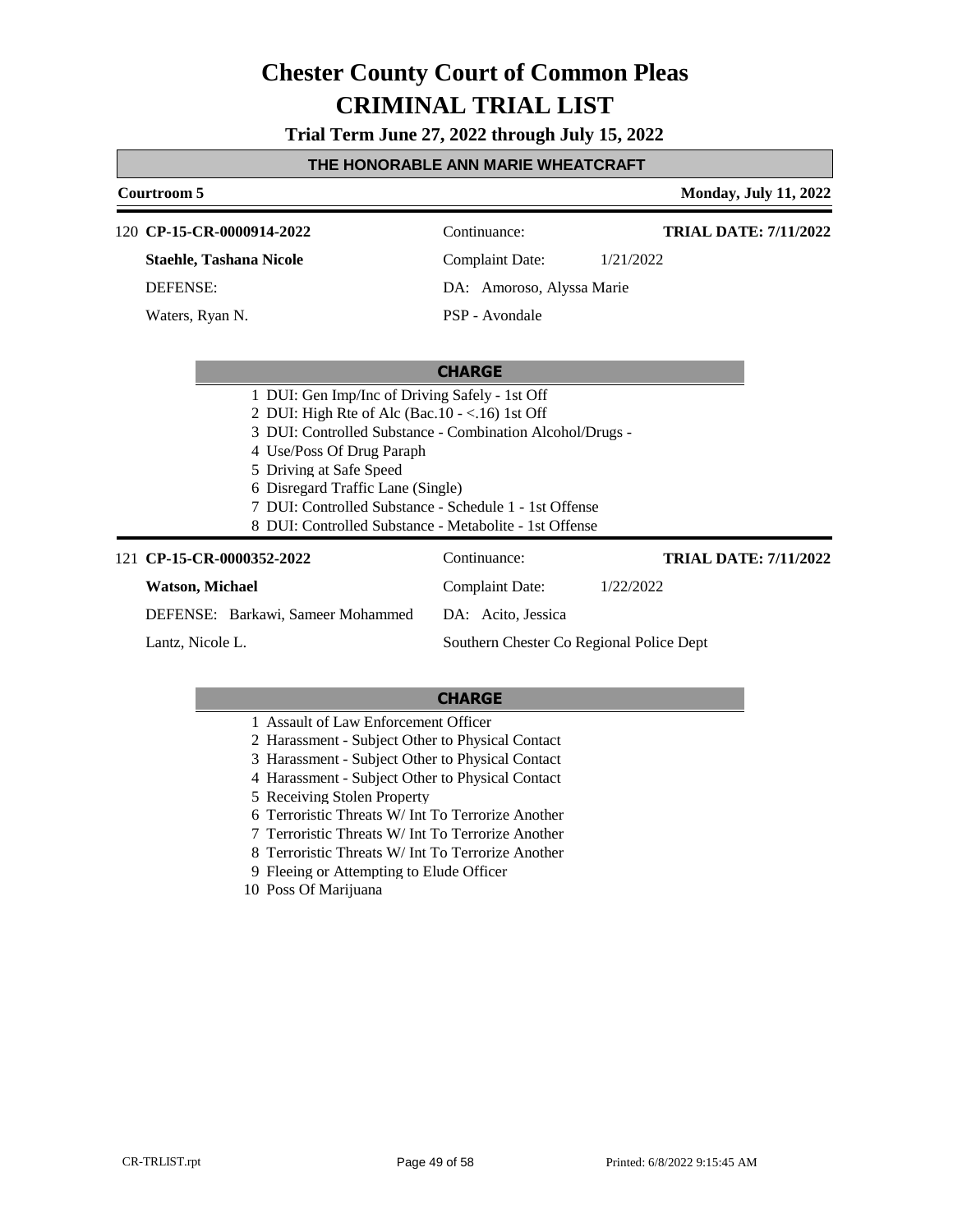**Trial Term June 27, 2022 through July 15, 2022**

#### **THE HONORABLE ANN MARIE WHEATCRAFT**

| Courtroom 5                                                                                                                                                                                                                                   |                                                                                                                                                                                          | <b>Monday, July 11, 2022</b> |
|-----------------------------------------------------------------------------------------------------------------------------------------------------------------------------------------------------------------------------------------------|------------------------------------------------------------------------------------------------------------------------------------------------------------------------------------------|------------------------------|
| 122 CP-15-CR-0000846-2022                                                                                                                                                                                                                     | Continuance:                                                                                                                                                                             | <b>TRIAL DATE: 7/11/2022</b> |
| Poplawski, Deanna M.                                                                                                                                                                                                                          | <b>Complaint Date:</b>                                                                                                                                                                   | 1/24/2022                    |
| DEFENSE: Dewese, Susanna E.                                                                                                                                                                                                                   | DA: Amoroso, Alyssa Marie                                                                                                                                                                |                              |
| Pennington, Jason P.                                                                                                                                                                                                                          | PSP - Embreeville                                                                                                                                                                        |                              |
|                                                                                                                                                                                                                                               | <b>CHARGE</b>                                                                                                                                                                            |                              |
| 1 Fleeing or Attempting to Elude Officer<br>2 DUI: Controlled Substance - Schedule 1 - 1st Offense<br>3 DUI: Controlled Substance - Metabolite - 1st Offense<br>5 Disregard Traffic Lane (Single)<br>6 Careless Driving<br>7 Reckless Driving | 4 DUI: Controlled Substance - Impaired Ability - 1st Offense                                                                                                                             |                              |
| 123 CP-15-CR-0001137-2022                                                                                                                                                                                                                     | Continuance:                                                                                                                                                                             | <b>TRIAL DATE: 7/11/2022</b> |
| Brubaker, Bethany J.                                                                                                                                                                                                                          | <b>Complaint Date:</b>                                                                                                                                                                   | 1/24/2022                    |
| DEFENSE: Difabio, Vincent P.                                                                                                                                                                                                                  | DA: Acito, Jessica                                                                                                                                                                       |                              |
| Pozza, Adam D.                                                                                                                                                                                                                                | Upper Uwchlan Twp Police Dept                                                                                                                                                            |                              |
|                                                                                                                                                                                                                                               | <b>CHARGE</b>                                                                                                                                                                            |                              |
| 1 DUI: Gen Imp/Inc of Driving Safely - 1st Off<br>2 DUI: Highest Rte of Alc (BAC .16+) 1st Off<br>3 Operat Veh W/O Valid Inspect                                                                                                              | 4 DUI: Controlled Substance - Impaired Ability - 1st Offense<br>5 DUI: Controlled Substance - Schedule 2 or 3 - 1st Offense<br>6 DUI: Controlled Substance - Combination Alcohol/Drugs - |                              |
| 124 CP-15-CR-0001045-2022                                                                                                                                                                                                                     | Continuance:                                                                                                                                                                             | <b>TRIAL DATE: 7/11/2022</b> |
| McCullough, Joshua Thomas                                                                                                                                                                                                                     | <b>Complaint Date:</b>                                                                                                                                                                   | 1/26/2022                    |
| DEFENSE: Reed, Michael James                                                                                                                                                                                                                  | DA: Daniels, Innessa                                                                                                                                                                     |                              |
| Warfel, Paige A.                                                                                                                                                                                                                              | E Whiteland Twp Police Dept                                                                                                                                                              |                              |

- 1 DUI: Gen Imp/Inc of Driving Safely 1st Off
- 2 DUI: Gen Imp (BAC .08 .10) 1st Off
- 3 DUI: High Rte of Alc (Bac.10 <.16) 1st Off
- 4 DUI: Highest Rte of Alc (BAC .16+) 1st Off
- 5 Disregard Traffic Lane (Single)
- 6 DUI: Minor 1st Offense
- 7 Careless Driving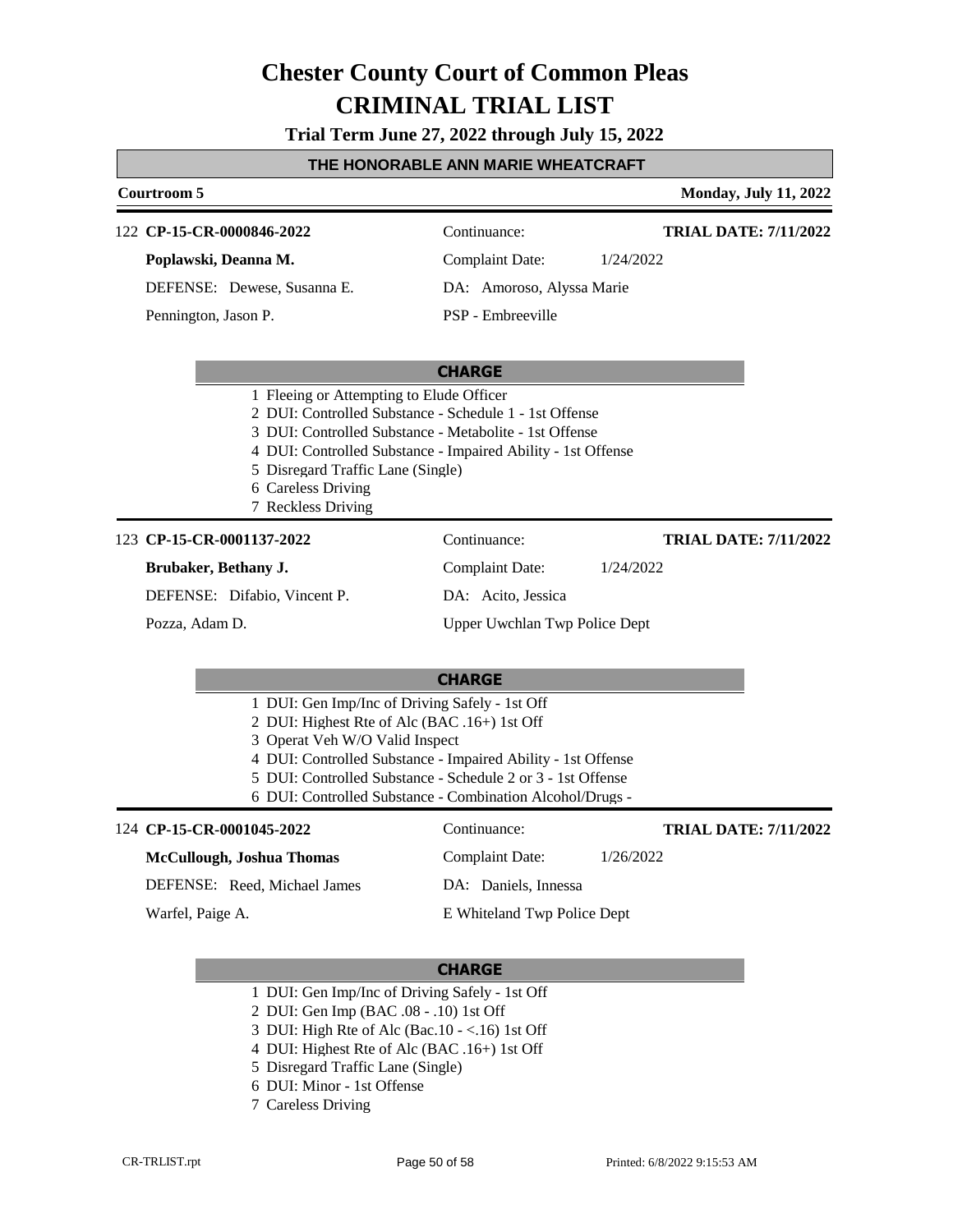**Trial Term June 27, 2022 through July 15, 2022**

#### **THE HONORABLE ANN MARIE WHEATCRAFT**

### **Courtroom 5 Monday, July 11, 2022 CHARGE CP-15-CR-0001067-2022** 125 Continuance: **Hernandez-Sanchez, Luis Enrique** DEFENSE: Complaint Date: 1/26/2022 DA: Daniels, Innessa PSP - Avondale **TRIAL DATE: 7/11/2022** Melo, Salvador L. 1 Use/Poss Of Drug Paraph 2 Reckless Driving 3 Marijuana-Small Amt Personal Use 4 DUI: Highest Rte of Alc (BAC .16+) 1st Off 5 Driving W/O A License 6 Exceed 55 MPH In Other Loc By 50 MPH 7 Signal Improp 8 Careless Driving 9 Driving In Right Lane 10 Violate Hazard Regulation **CHARGE CP-15-CR-0001592-2022** 126 Continuance: **Gordon, Dawn Christine** DEFENSE: Dewese, Susanna E. Complaint Date: 1/27/2022 DA: Chester County District Attorney PSP - Avondale **TRIAL DATE: 7/11/2022** Romero, Giovanni I 1 Theft By Unlaw Taking-Movable Prop 2 Receiving Stolen Property 127 **CP-15-CR-0001088-2022** Continuance: **Tamanis Romero, Aurelio** Complaint Date: 2/4/2022 **TRIAL DATE: 7/11/2022**

DEFENSE: Mehok, Kristine C.

McElhenney, Christian R.

DA: Chester County District Attorney PSP - Avondale

- 1 DUI: Gen Imp/Inc of Driving Safely 1st Off
- 2 DUI: Gen Imp (BAC .08 .10) 1st Off
- 3 Careless Driving
- 4 Violate Hazard Regulation
- 5 Driving W/O A License
- 6 Dr Unregist Veh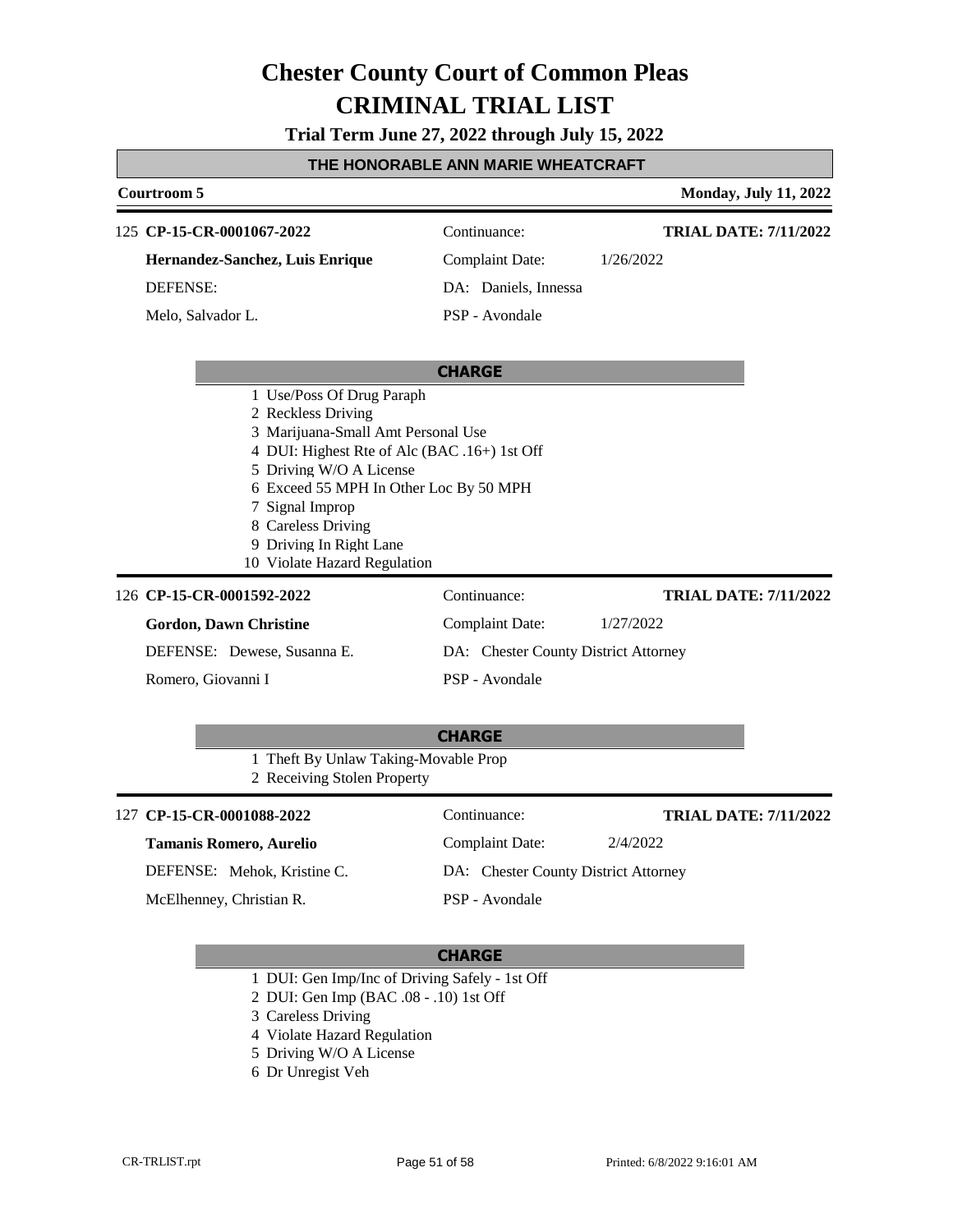**Trial Term June 27, 2022 through July 15, 2022**

#### **THE HONORABLE ANN MARIE WHEATCRAFT**

### **Courtroom 5 Monday, July 11, 2022 CHARGE CP-15-CR-0000886-2022** 128 Continuance: **Moses, Emmanuel M.** DEFENSE: McCafferty, Melissa Berlot Complaint Date: 2/7/2022 DA: Amoroso, Alyssa Marie Phoenixville Boro Police Dept **TRIAL DATE: 7/11/2022** Karpovich, Peter J. 1 Identity Theft **CHARGE CP-15-CR-0001202-2022** 129 Continuance: **Rivas, Gretzemani** DEFENSE: Rivera, Leonard J. Complaint Date: 2/7/2022 DA: Acito, Jessica W Chester Boro Police Dept **TRIAL DATE: 7/11/2022** Blue, Ross R. 1 Firearm Not To Be Carried W/O License-No Crim Viol **CHARGE CP-15-CR-0001162-2022** 130 Continuance: **Saldana, Jose Garcia** DEFENSE: Barkawi, Sameer Mohammed Complaint Date: 2/8/2022 DA: Amoroso, Alyssa Marie Coatesville City Police Dept **TRIAL DATE: 7/11/2022** Colon, Jose G.

1 Simple Assault

2 Recklessly Endangering Another Person

3 Terroristic Threats W/ Int To Terrorize Another

4 Strangulation - Applying Pressure to Throat or Neck

5 Simple Assault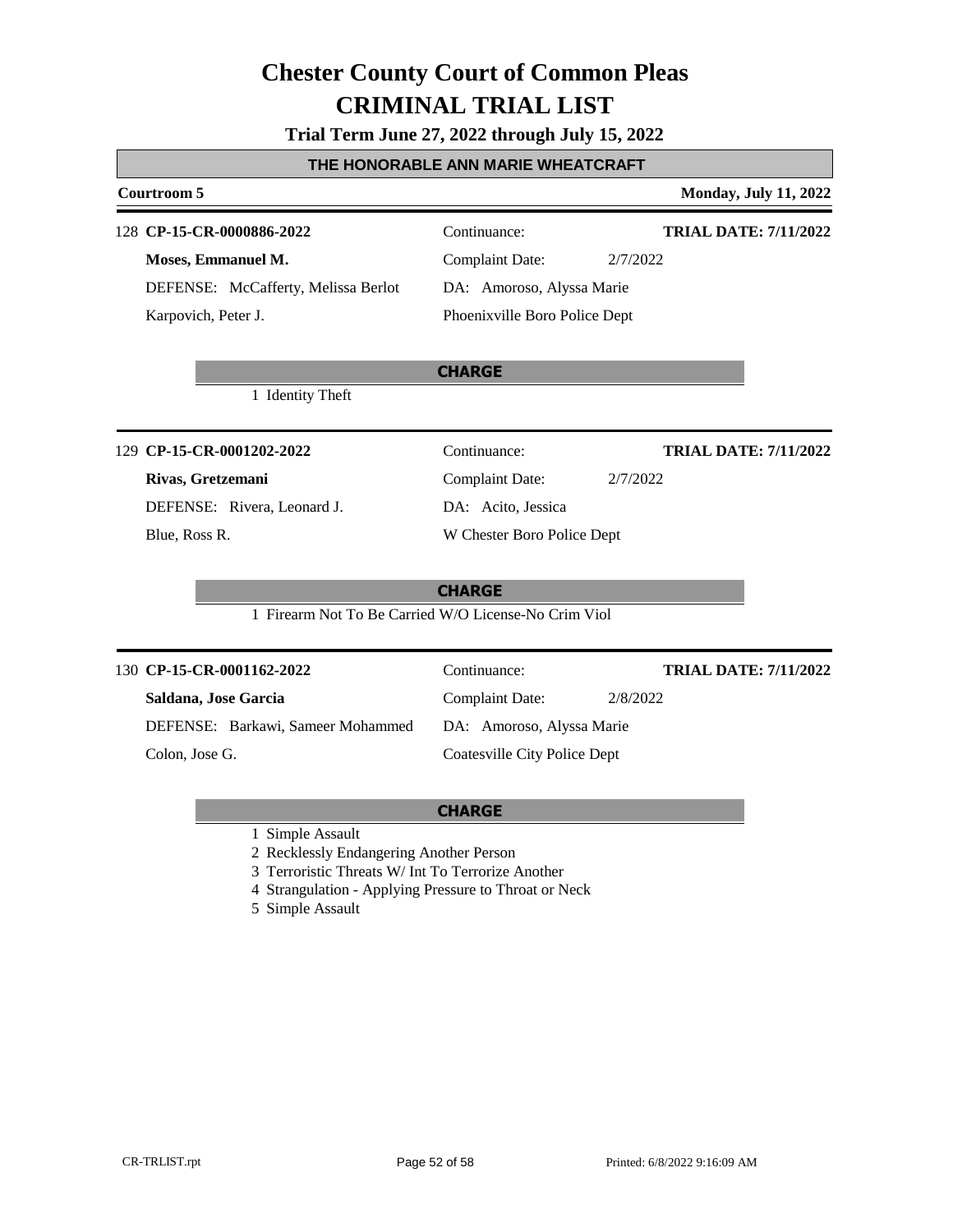**Trial Term June 27, 2022 through July 15, 2022**

#### **THE HONORABLE ANN MARIE WHEATCRAFT**

#### **Courtroom 5 Monday, July 11, 2022**

**TRIAL DATE: 7/11/2022**

**TRIAL DATE: 7/11/2022**

131 **CP-15-CR-0000874-2022** Continuance:

**Wolo, Sam** DEFENSE: Dewese, Susanna E.

Slavin, James C.

Complaint Date: 2/9/2022 DA: Judge, William J. Jr.

Tredyffrin Twp Police Dept

### **CHARGE**

- 1 Forgery Unauthorized Act In Writing
- 2 Access Device Issd to Another Who Did Not Auth Use
- 3 Receiving Stolen Property
- 4 Bad Checks

#### **CP-15-CR-0001160-2022** 132 Continuance:

#### **Green, Darnell Antoine**

Complaint Date: 2/10/2022

DEFENSE: Barkawi, Sameer Mohammed

Shave, Jonathan A.

Chester County County Detective

DA: Macaulay, Kaitlyn Ruth

#### **CHARGE**

| 1 Manufacture, Delivery, or Possession With Intent to Manufa |
|--------------------------------------------------------------|
| 2 Manufacture, Delivery, or Possession With Intent to Manufa |
| 3 Manufacture, Delivery, or Possession With Intent to Manufa |
| 4 Manufacture, Delivery, or Possession With Intent to Manufa |
| 5 Manufacture, Delivery, or Possession With Intent to Manufa |
| 6 Manufacture, Delivery, or Possession With Intent to Manufa |
| 7 Manufacture, Delivery, or Possession With Intent to Manufa |
| 8 Manufacture, Delivery, or Possession With Intent to Manufa |
| 9 Int Poss Contr Subst By Per Not Reg                        |

10 Int Poss Contr Subst By Per Not Reg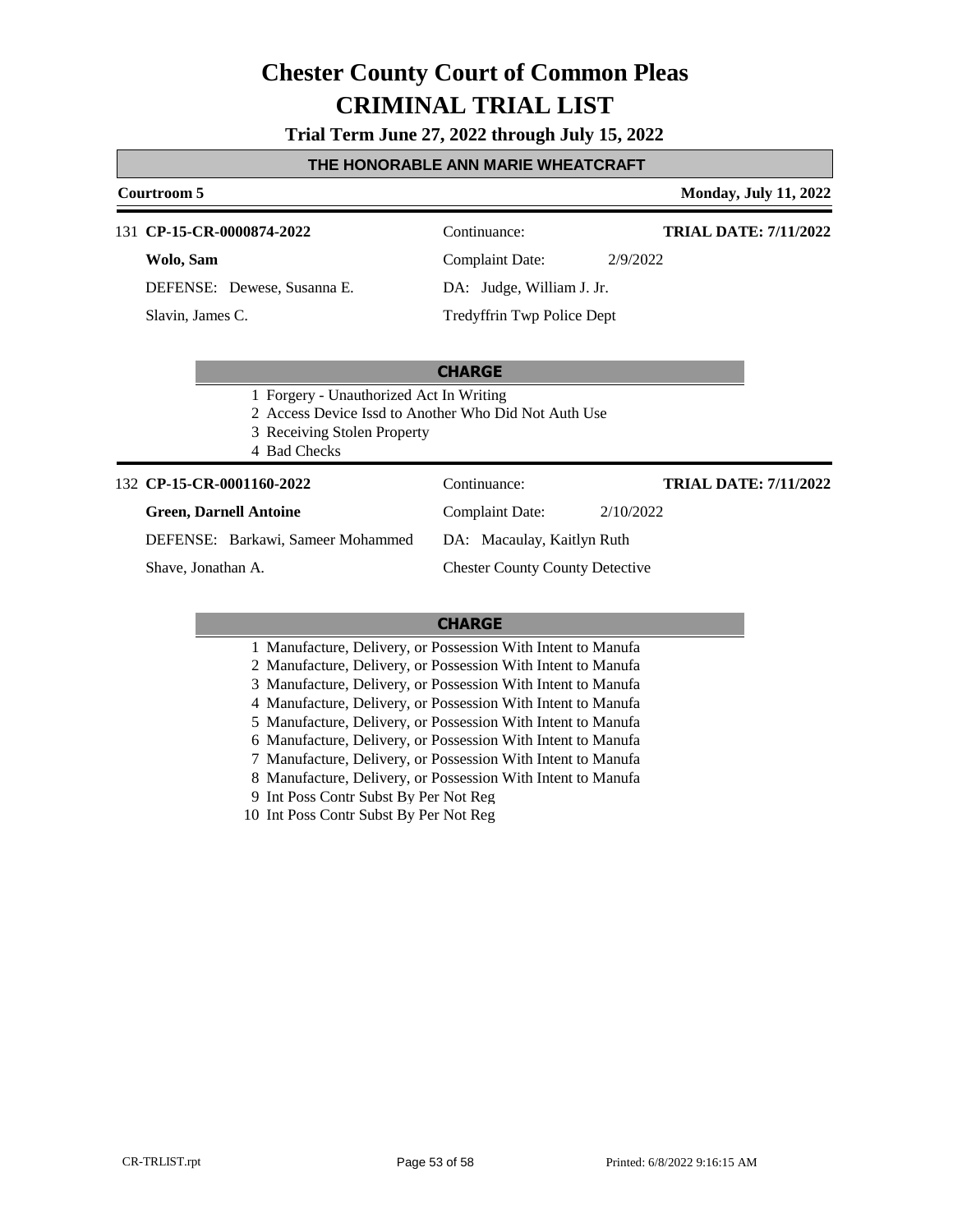**Trial Term June 27, 2022 through July 15, 2022**

### **THE HONORABLE ANN MARIE WHEATCRAFT**

| Courtroom 5                     |                            | <b>Monday, July 11, 2022</b> |
|---------------------------------|----------------------------|------------------------------|
| 133 CP-15-CR-0001397-2022       | Continuance:               | <b>TRIAL DATE: 7/11/2022</b> |
| <b>Bodnar, Thomas John</b>      | <b>Complaint Date:</b>     | 2/11/2022                    |
| <b>DEFENSE:</b>                 | DA: Bonsall, Samuel Kirk   |                              |
| Waters, Thomas A.               | PSP - Avondale             |                              |
|                                 | <b>CHARGE</b>              |                              |
| 1 Agg. Ind. Assault of Child    |                            |                              |
| 2 Agg. Ind. Assault of Child    |                            |                              |
| 3 Agg. Ind. Assault of Child    |                            |                              |
| 4 Agg. Ind. Assault of Child    |                            |                              |
| 5 Agg. Ind. Assault of Child    |                            |                              |
| 6 Agg. Ind. Assault of Child    |                            |                              |
| 7 Agg. Ind. Assault of Child    |                            |                              |
| 8 Agg. Ind. Assault of Child    |                            |                              |
| 9 Agg. Ind. Assault of Child    |                            |                              |
| 10 Agg. Ind. Assault of Child   |                            |                              |
| 134 CP-15-CR-0001565-2022       | Continuance:               | <b>TRIAL DATE: 7/11/2022</b> |
| <b>Staples, Michael Jeffery</b> | Complaint Date:            | 2/16/2022                    |
| <b>DEFENSE:</b>                 | DA: Acito, Jessica         |                              |
| Fulmer, Rebecca N.              | Tredyffrin Twp Police Dept |                              |
|                                 |                            |                              |

- 1 DUI: Controlled Substance Impaired Ability 1st Offense
- 2 DUI: Controlled Substance Schedule 1 1st Offense
- 3 DUI: Controlled Substance Schedule 2 or 3 1st Offense
- 4 DUI: Controlled Substance Metabolite 1st Offense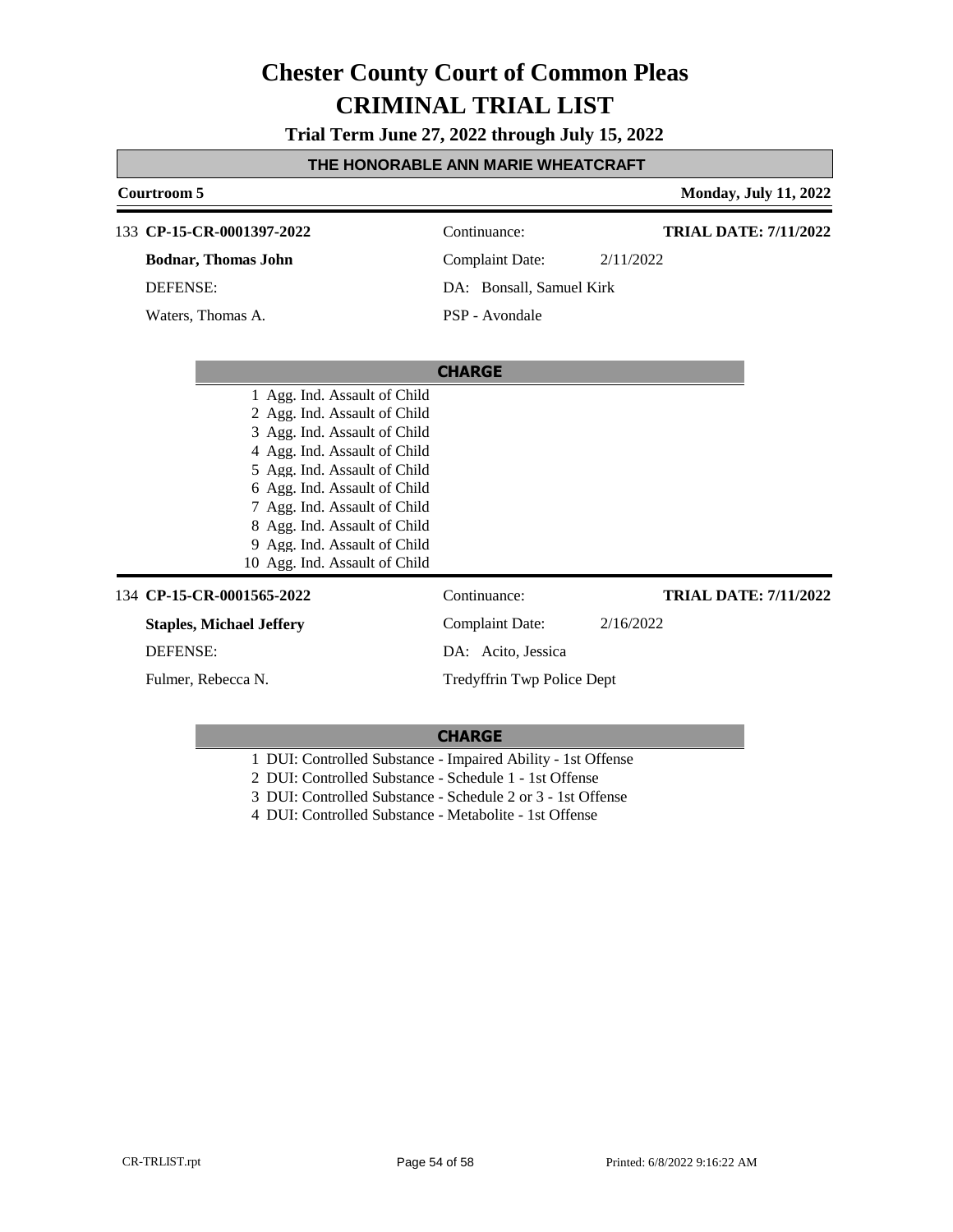**Trial Term June 27, 2022 through July 15, 2022**

#### **THE HONORABLE ANN MARIE WHEATCRAFT**

#### **Courtroom 5 Monday, July 11, 2022**

**TRIAL DATE: 7/11/2022**

#### 135 **CP-15-CR-0001491-2022** Continuance:

**Cruz, Keyri Brillette**

DEFENSE: Mehok, Kristine C.

Miller, Riley D.

Complaint Date: 2/17/2022

DA: Chester County District Attorney

Southern Chester Co Regional Police Dept

|                 |                                          | <b>CHARGE</b>              |                              |
|-----------------|------------------------------------------|----------------------------|------------------------------|
|                 | 1 Fleeing or Attempting to Elude Officer |                            |                              |
|                 | 2 Poss Of Marijuana                      |                            |                              |
|                 | 3 Use/Poss Of Drug Paraph                |                            |                              |
|                 | 4 Not Use Low Beam                       |                            |                              |
|                 | 5 Fail To Keep Right                     |                            |                              |
|                 | 6 Driving at Safe Speed                  |                            |                              |
|                 | 7 Careless Driving                       |                            |                              |
|                 | 8 Follow Too Closely                     |                            |                              |
|                 | 9 No Rear Lights                         |                            |                              |
|                 | 10 Oper Veh W/O Req'd Financ Resp        |                            |                              |
|                 | 136 CP-15-CR-0000690-2022                | Continuance:               | <b>TRIAL DATE: 7/11/2022</b> |
|                 | <b>Robinson, Corey James</b>             | Complaint Date:            | 2/18/2022                    |
| <b>DEFENSE:</b> |                                          | DA: Acito, Jessica         |                              |
|                 | Francart, Jason B.                       | W Chester Boro Police Dept |                              |
|                 |                                          |                            |                              |

- 1 Manufacture, Delivery, or Possession With Intent to Manufa
- 2 Manufacture, Delivery, or Possession With Intent to Manufa
- 3 Manufacture, Delivery, or Possession With Intent to Manufa
- 4 Manufacture, Delivery, or Possession With Intent to Manufa
- 5 Manufacture, Delivery, or Possession With Intent to Manufa
- 6 Poss Of Marijuana
- 7 Poss Of Marijuana
- 8 Poss Of Marijuana
- 9 Poss Of Marijuana
- 10 Poss Of Marijuana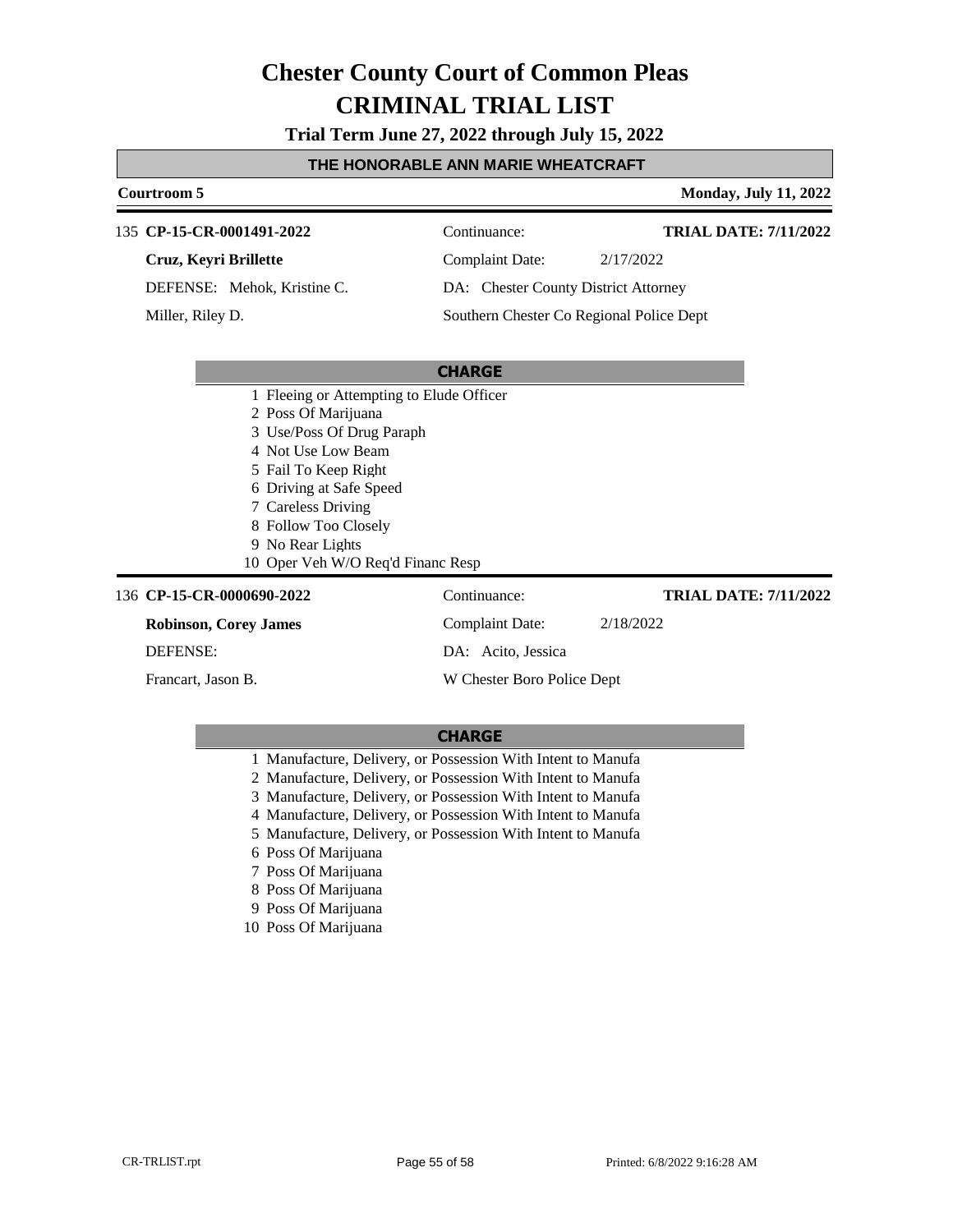**Trial Term June 27, 2022 through July 15, 2022**

#### **THE HONORABLE ANN MARIE WHEATCRAFT**

#### **Courtroom 5 Monday, July 11, 2022** 137 **CP-15-CR-0000960-2022** Continuance: **Boyd, Dustin W.** DEFENSE: Barkawi, Sameer Mohammed Complaint Date: 2/18/2022 DA: Acito, Jessica PSP - Embreeville **TRIAL DATE: 7/11/2022** Gehman, Kasey L.

#### **CHARGE**

|  | 1 DUI: Highest Rte of Alc (BAC .16+) 1st Off |  |  |  |
|--|----------------------------------------------|--|--|--|
|--|----------------------------------------------|--|--|--|

- 2 DUI: Controlled Substance Schedule 2 or 3 1st Offense
- 3 DUI: Controlled Substance Metabolite 1st Offense
- 4 DUI: Controlled Substance Combination Alcohol/Drugs -
- 5 Disregard Traffic Lane (Single)
- 6 Driving at Safe Speed
- 7 Careless Driving
- 8 DUI: Gen Imp/Inc of Driving Safely 1st Off
- 9 DUI: Gen Imp (BAC .08 .10) 1st Off

#### 138 **CP-15-CR-0001127-2022** Continuance:

### **Clary, Matthew Dean**

### Complaint Date: 2/18/2022

**TRIAL DATE: 7/11/2022**

DEFENSE: Dewese, Susanna E.

Devoe, Tyler B.

W Caln Twp Police Dept

DA: Acito, Jessica

- 1 DUI: Controlled Substance Impaired Ability 2nd Offense
- 2 Int Poss Contr Subst By Per Not Reg
- 3 Use/Poss Of Drug Paraph
- 4 False Identification To Law Enforcement Officer
- 5 Dr Unregist Veh
- 6 Duties At Stop Sign
- 7 Disregard Traffic Lane (Single)
- 8 Tamper With/Fabricate Physical Evidence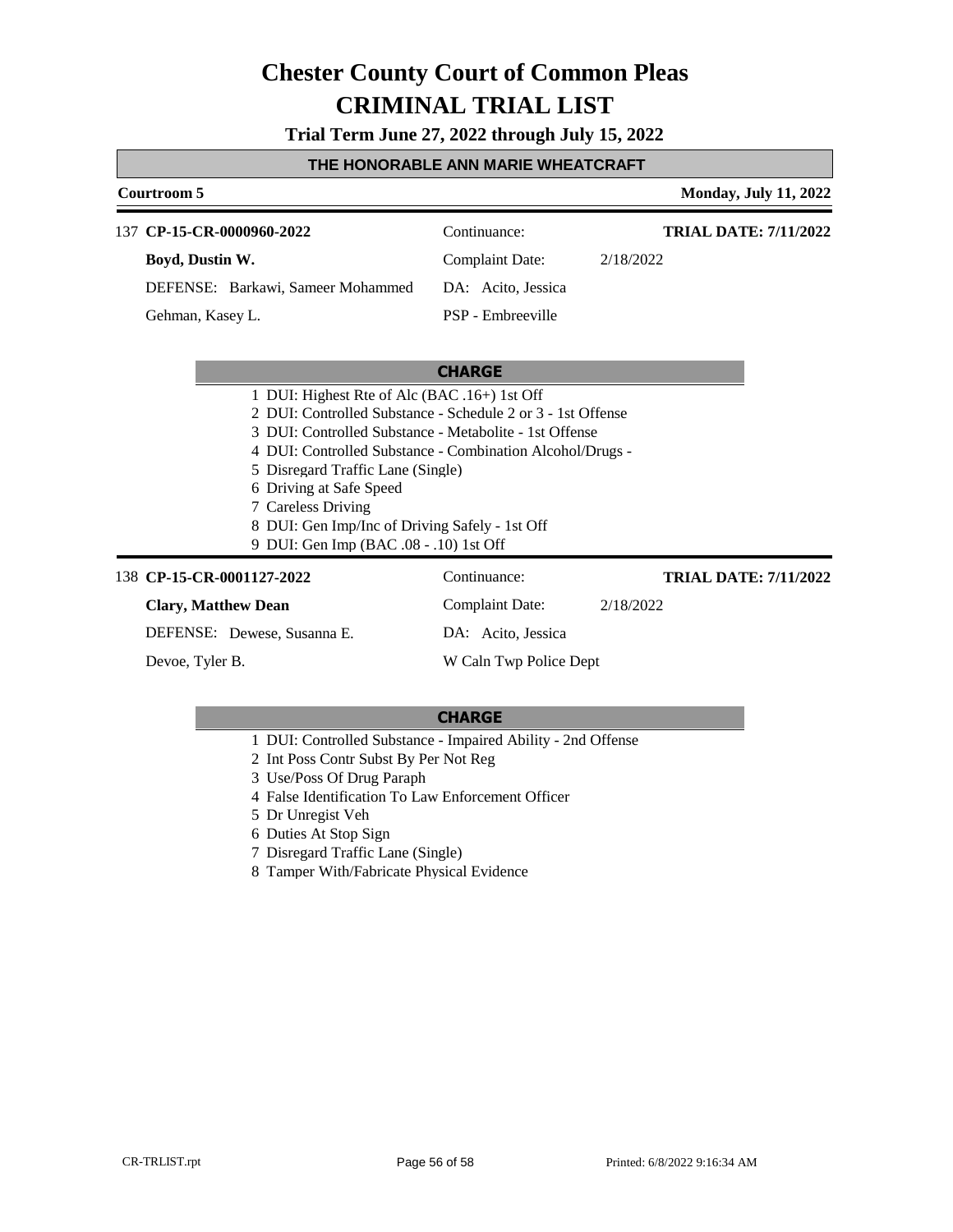**Trial Term June 27, 2022 through July 15, 2022**

### **THE HONORABLE ANN MARIE WHEATCRAFT**

| Courtroom 5                                                                                                                                                                                                                               |                                   | <b>Monday, July 11, 2022</b> |                              |
|-------------------------------------------------------------------------------------------------------------------------------------------------------------------------------------------------------------------------------------------|-----------------------------------|------------------------------|------------------------------|
| 139 CP-15-CR-0001416-2022                                                                                                                                                                                                                 |                                   | Continuance:                 | <b>TRIAL DATE: 7/11/2022</b> |
|                                                                                                                                                                                                                                           | <b>Powers, George Vincent</b>     | <b>Complaint Date:</b>       | 2/22/2022                    |
|                                                                                                                                                                                                                                           | DEFENSE: Finnegan, Lorraine M. B. | DA: Acito, Jessica           |                              |
| Sneed, Christian R.                                                                                                                                                                                                                       |                                   | PSP - Embreeville            |                              |
|                                                                                                                                                                                                                                           |                                   |                              |                              |
|                                                                                                                                                                                                                                           |                                   |                              |                              |
| 1 DUI: Gen Imp/Inc of Driving Safely - 1st Off<br>2 DUI: Highest Rte of Alc (BAC .16+) 1st Off<br>3 Violate Hazard Regulation<br>4 Marijuana-Small Amt Personal Use<br>5 Use/Poss Of Drug Paraph<br>6 Restrictions on Alcoholic Beverages |                                   |                              |                              |
| 140 CP-15-CR-0000982-2022                                                                                                                                                                                                                 |                                   | Continuance:                 | <b>TRIAL DATE: 7/11/2022</b> |
|                                                                                                                                                                                                                                           | <b>Springer, Amanda Nicole</b>    | <b>Complaint Date:</b>       | 3/10/2022                    |
|                                                                                                                                                                                                                                           | DEFENSE: Barkawi, Sameer Mohammed | DA: Acito, Jessica           |                              |
| Boyle, Daniel J.                                                                                                                                                                                                                          |                                   | W Goshen Twp Police Dept     |                              |

### **CHARGE**

1 Aggravated Assault - Attempts to cause or causes BI to desi

2 Resist Arrest/Other Law Enforce

3 Disorderly Conduct/Grading

4 Simple Assault